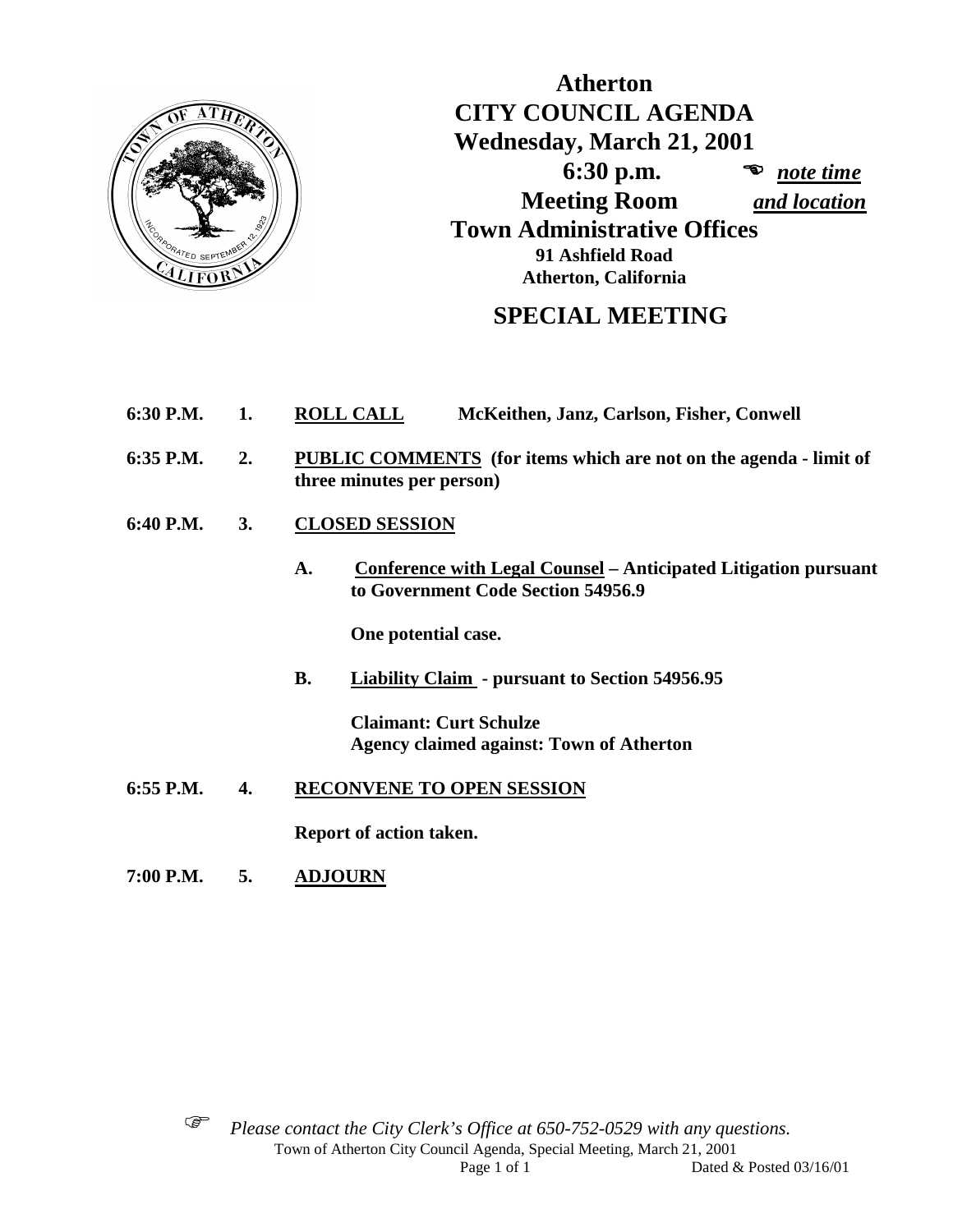

# **Town of Atherton CITY COUNCIL/ATHERTON CHANNEL DRAINAGE DISTRICT Agenda March 21, 2001 7:00 p.m. TOWN COUNCIL CHAMBERS**

94 Ashfield Road Atherton, California

# **REGULAR MEETING**

| 7:00 P.M.<br><b>ROLL CALL</b><br>McKeithen, Janz, Carlson, Fisher, Conwell |  |
|----------------------------------------------------------------------------|--|
|----------------------------------------------------------------------------|--|

- **7:05 P.M 2. PRESENTATIONS** 
	- **A. Proclamation "Week of the Young Child", week of April 1, 2001**
	- **B. Presentation Menlo Park Fire Chief Miles Julian**
- **7:20 P.M. 3. COUNCIL REPORTS**

 **City Manager Recruitment** 

- **7:30 P.M. 4. PUBLIC COMMENTS (only for items which are not on the agenda limit of three minutes per person)**
- **7:40 P.M. 5. CITY MANAGER REPORT**
- **7:50 P.M. 6. DEPARTMENT HEADS' REPORTS**
- **7:55 P.M. 7. CITY ATTORNEY REPORT**
- **8:10 P.M. 8. COMMUNITY ORGANIZATION ROUNDTABLE REPORT (Directed by Resolution No. 99-6)**
- **8:15 P.M. CONSENT CALENDAR (Items 9 15)** 
	- **9. MINUTES OF SPECIAL MEETINGS OF FEBRUARY 8, 2001, MARCH 6, 2001 AND CORRECTED MINUTES OF REGULAR MEETING OF JANUARY 17, 2001**
	- **10. BILLS AND CLAIMS FOR FEBRUARY 3, 2001 THROUGH MARCH 9, 2001, IN THE AMOUNT OF \$769,517.53**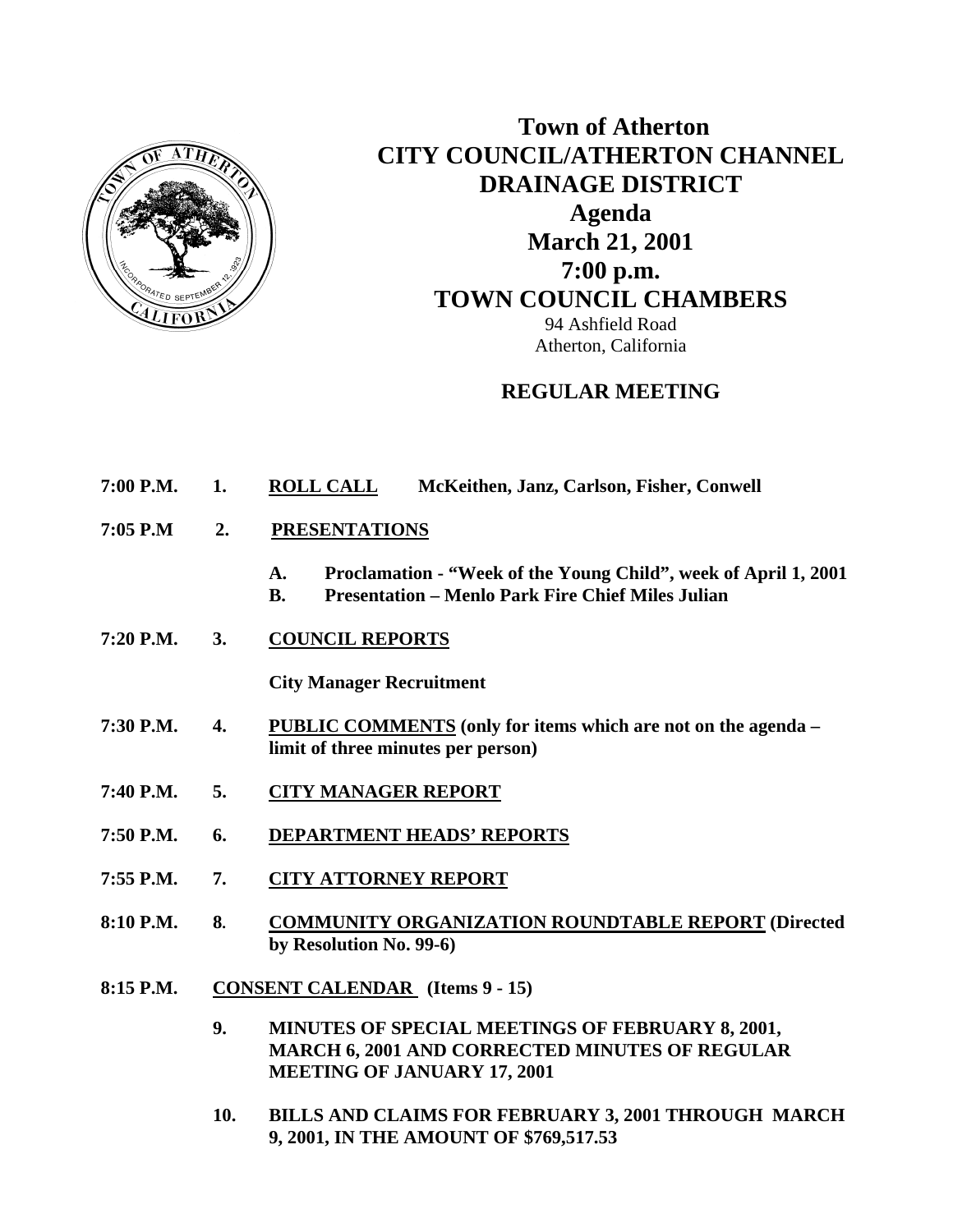- **11. ADOPTION OF RESOLUTION NO. 01-\_\_\_, AUTHORIZING THE ISSUANCE OF TAX AND REVENUE ANTICIPATION NOTES FOR FISCAL YEAR 2000-02**
- **12. ADOPTION OF RESOLUTION NO. 01-\_\_\_\_, APPROVING THE FILING OF A FUNDING REQUEST TO THE STATE DEPARTMENT OF CONSERVATION, DIVISION OF RECYCLING, F0R BEVERAGE CONTAINERS**
- **13. AUTHORIZE ONE SWORN MEMBER OF THE POLICE DEPARTMENT TO REPRESENT THE TOWN ON THE REGIONAL CRITICAL INCIDENT TEAM**
- **14. APPROVAL OF RESOLUTION NO. 01-\_\_\_, APPROVING A NEW RATE SCHEDULE FOR BROWNING-FERRIS INDUSTRIES REFUSE, RECYCLABLE MATERIAL, AND PLANT MATERIAL COLLECTION**
- **15. APPROVAL OF A PROPOSAL FOR A FIXED ASSETS INVENTORY**

 **PUBLIC HEARINGS (Items 16 – 18)** 

- *WITHDRAWN* **16. PUBLIC HEARING APPEAL OF PLANNING COMMISSION DECISION – WITHDRAWN**
- 8:20 P.M. 17. PUBLIC HEARING INTRODUCTION OF ORDINANCE NO.  **AMENDING THE ATHERTON MUNICIPAL CODE REGULATING HEIGHT OF FENCES ALONG RINGWOOD AVENUE WITHIN THE TOWN OF ATHERTON**

 **Recommendation: 1) Conduct public hearing. 2) Introduce Ordinance No. \_\_\_\_ entitled "An Ordinance of the City Council of the Town of Atherton Amending the Atherton Municipal Code Regulating Height of Fences Along Ringwood Avenue Within the Town of Atherton", and waive further reading.** 

**8:35 P.M. 18. PUBLIC HEARING – RESOLUTION NO. 01-\_\_\_ APPROVING THE ISSUANCE OF TAX-EXEMPT OBLIGATIONS BY THE CALIFORNIA STATEWIDE COMMUNITIES DEVELOPMENT AUTHORITY FOR MENLO COLLEGE** 

> **Recommendation: 1) Conduct public hearing. 2) Adopt Resolution No. 01-\_\_\_ approving the issuance of tax-exempt obligations for Menlo College.**

 **REGULAR AGENDA (Items 19 - 21)**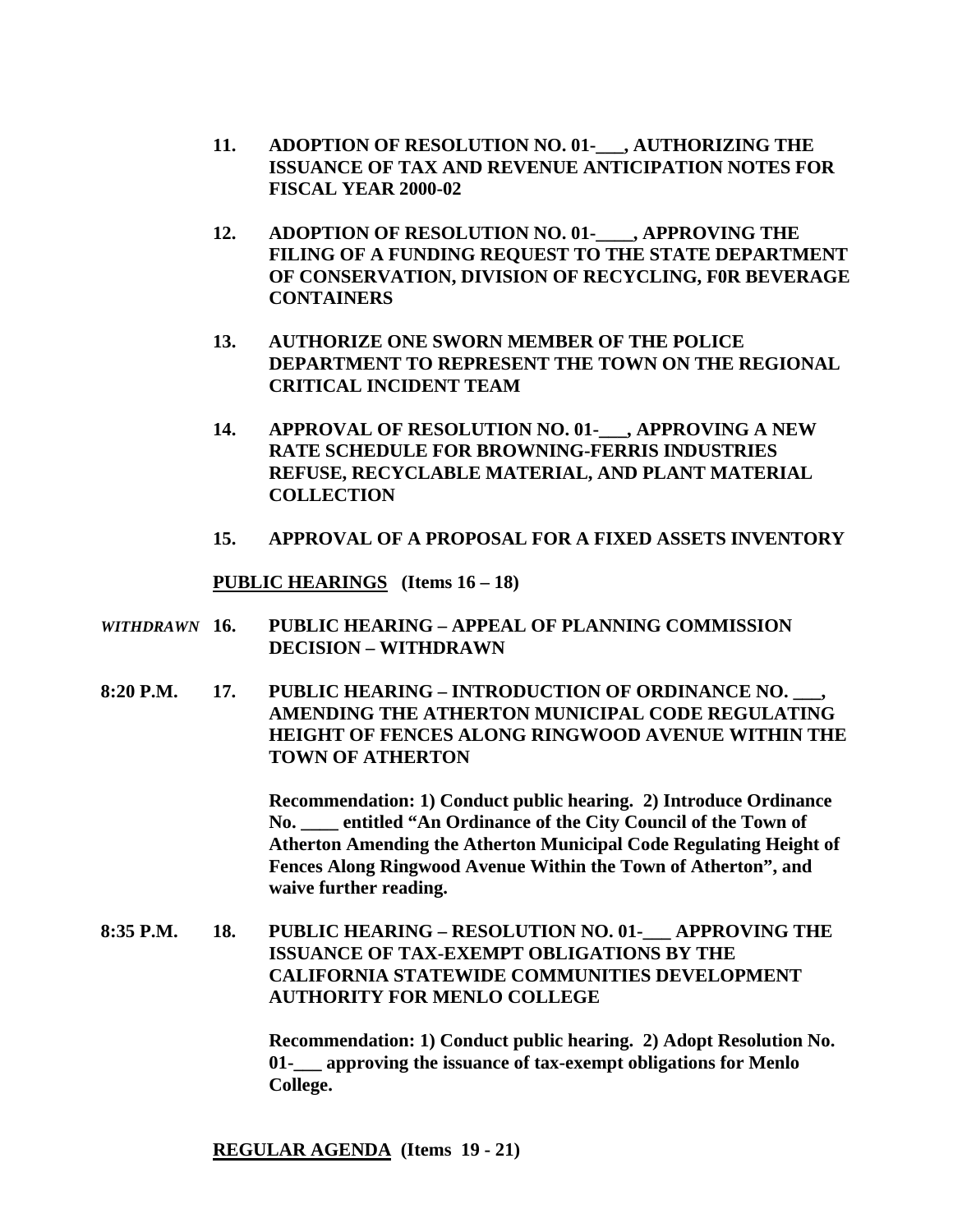- **8:55 P.M. 19. DISCUSSION OF FUTURE PROJECTS AND EXPENDITURES OF PARCEL TAX FUNDS**
- **10:00 P.M. 20. INTRODUCTION OF ORDINANCE NO. \_\_\_\_, AMENDING ATHERTON MUNICIPAL CODE RELATING TO THE REMOVAL OF AND DAMAGE TO HERITAGE TREES WITHIN THE TOWN OF ATHERTON**

 **Recommendation: Introduce Ordinance No. \_\_\_ , and waive further reading.** 

10:15 P.M. 21. INTRODUCTION OF ORDINANCE NO. , AMENDING **ATHERTON MUNICIPAL CODE REGULATING THE PLACEMENT OF CARGO CONTAINERS ON PRIVATE PROPERTY WITHIN THE TOWN OF ATHERTON** 

> **Recommendation: Introduce Ordinance No. \_\_\_\_\_, and waive further reading.**

- **10:25 P.M. 22. PUBLIC COMMENTS**
- **10:30 P.M. 23. ADJOURN**



*Please contact the City Clerk's Office at 650.752.0529 with any questions* 

**Dated & Posted 03.16.01**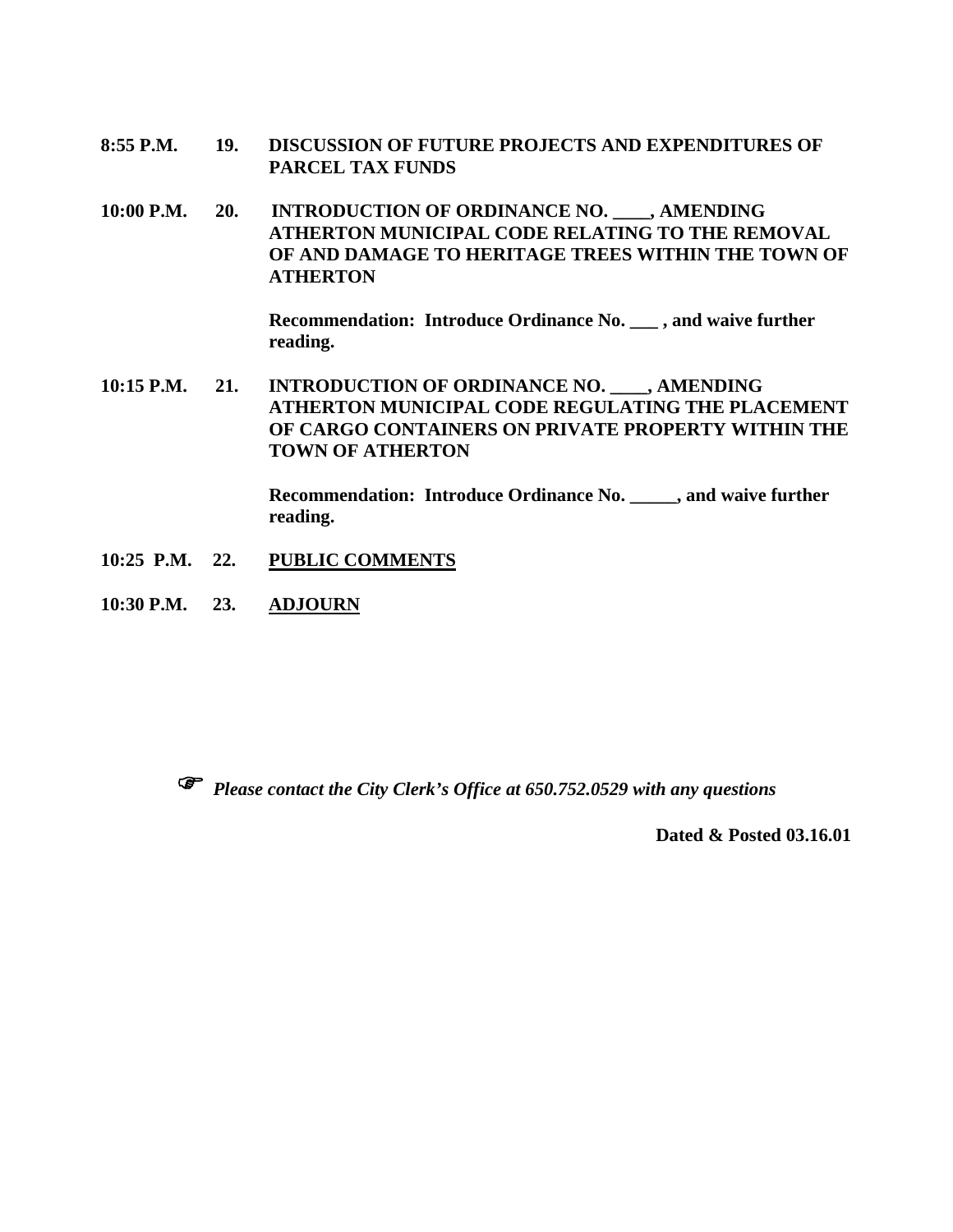

**Minutes CITY COUNCIL MEETING February 8, 2001 5:00 p.m. Meeting Room Town Administrative Offices** 91 Ashfield Road Atherton, California

# **SPECIAL MEETING**

**Mayor Fisher called the meeting to order at 5:00 p.m.** 

- **1. ROLL CALL** 
	- **PRESENT: Kathy McKeithen James R. Janz Alan B. Carlson Dianne M. Fisher William R. Conwell**

 **Interim City Manager Ralph Freedman and City Attorney Marc Hynes were also present.** 

- **2. PUBLIC COMMENTS None**
- **3. CLOSED SESSION**

 **The Council adjourned to closed session at 5:05 p.m.** 

**4. RECONVENE TO OPEN SESSION** 

 **The Council reconvened to open session at 6:43 p.m. The following action was taken:** 

**A. Public Employment – pursuant to Government Code Section 54957 Title: Finance Director** 

 **No action taken.** 

**B. Public Employment -pursuant to Government Code Section 54957 Title: City Manager** 

 **No action taken.**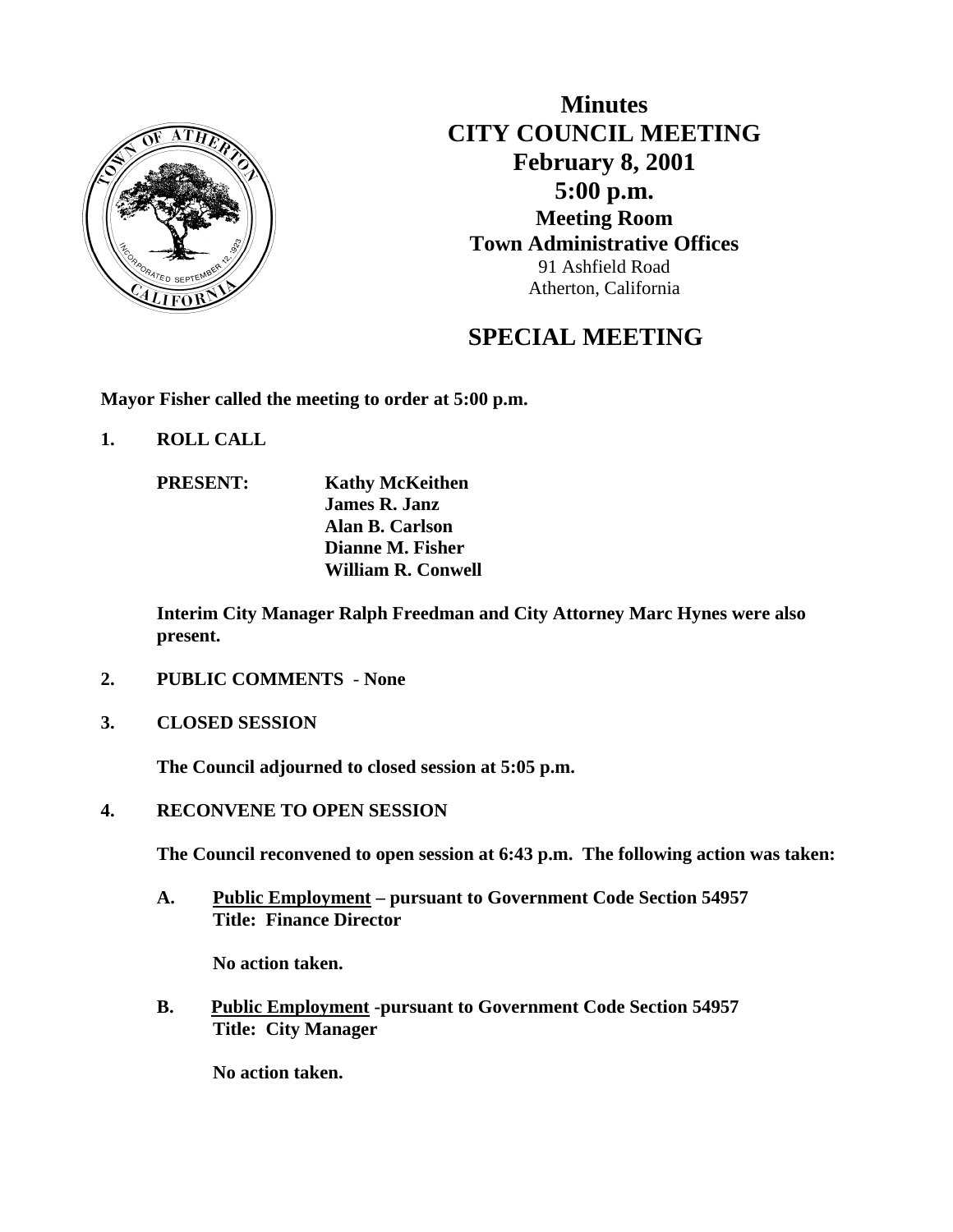**C. Conference with Legal Counsel – Existing Litigation, pursuant to Government Code Section 54956.9(a) Thomas E. Bacon v. Town of Atherton, case number 413619 Town of Atherton v. Thomas E. Bacon, et al** 

 **The Council authorized the Mayor to sign a mutual release form in the matter of Kevin Block, and directed the City Attorney to conclude a settlement agreement.** 

 **D. Conference with Legal Counsel – Existing Litigation pursuant to Government Code Section 54956.9 (a)** 

 **Jennifer Luthy v. Town of Atherton, Department of Police, case number 412853** 

 **The Council gave instructions to Legal Counsel.** 

 **E. Conference with Legal Counsel – Anticipated Litigation pursuant to Government Code Section 54956.9. One potential case.** 

 **The Council gave instructions to Legal Counsel.** 

#### **5. ADJOURN**

**The meeting adjourned at 6:45 p.m.** 

**Respectfully submitted,** 

**\_\_\_\_\_\_\_\_\_\_\_\_\_\_\_\_\_\_\_\_\_\_\_\_\_\_\_** 

**Lori Bradshaw Acting City Clerk**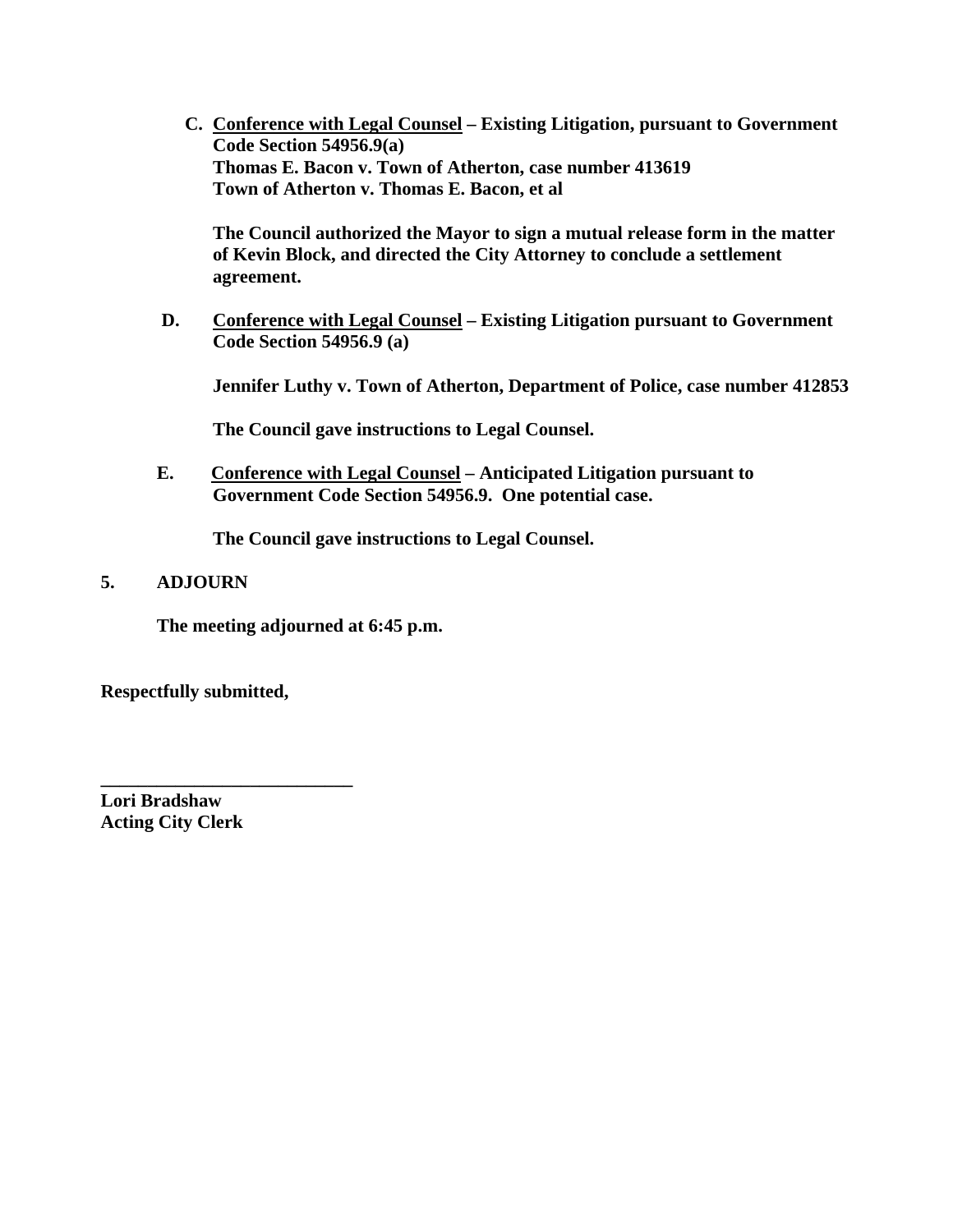

**Minutes CITY COUNCIL MEETING February 8, 2001 7:00 p.m. TOWN COUNCIL CHAMBERS** 94 Ashfield Road Atherton, California

# **SPECIAL MEETING**

**Mayor Fisher called the meeting to order at 7:00 p.m.** 

- **1. ROLL CALL McKeithen, Janz, Carlson, Fisher, Conwell** 
	- **PRESENT: Kathy McKeithen James R. Janz Alan B. Carlson Dianne M. Fisher William R. Conwell**

**Interim City Manager Ralph Freedman and City Attorney Marc Hynes were also present. Item 2 was removed from the agenda. Item 15 was added to the agenda – Improvements to the City Manager's house.** 

- **2. PRESENTATIONS Sheryl Snyder of Koff & Associates presentation canceled.**
- **3. COUNCIL REPORTS**
- **Council Member Conwell reported on the Airport Roundtable meeting.**
- **Vice Mayor Carlson reported on the General Plan Committee meeting. A sub-committee has been formed to consider changes to the Heritage Tree ordinance.** 
	- **The Audit Committee met and has recommended that the Town hire a person proficient in the accounting software to assist the Finance Director in the reconciliation of bank statements. The next meeting of the Audit Committee will be March 13, 2001. Vice Mayor Carlson asked for information on advertising for the various Park programs.**
- **Council Member Janz gave an update on the ABAG Power Pool.** 
	- **Council Member McKeithen reported on the January Emergency Services meeting. April is Earthquake Preparedness Month. The City Manager recruitment process is on schedule. The City Manager's house has been appraised by a professional appraiser at \$5,500 per month before utilities and minimal maintenance.**
	- **Mayor Fisher reported that the Town will host the Council of Cities dinner meeting on April 27th. She reported on the Library Joint Powers meeting. A follow-up meeting on airport noise issues will be held in Palo Alto next week.**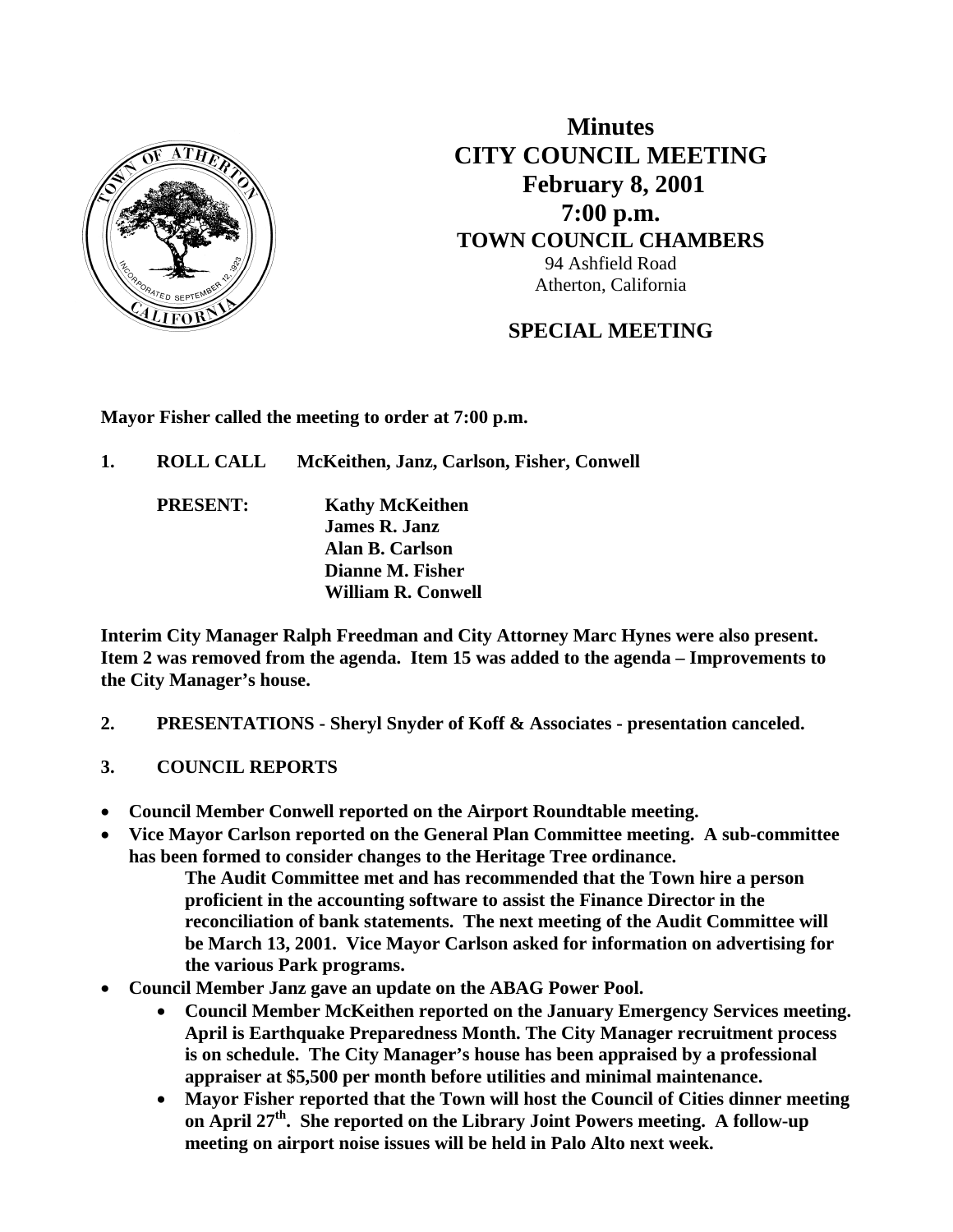#### **4. PUBLIC COMMENTS**

**The following members of the audience spoke:** 

**Marion Oster, Heritage Committee Henry Ilg, 86 Leon Way Henry Titzler, 68 Walnut Avenue** 

#### **5. CITY MANAGER REPORT**

**A. Tennis Key Fee Schedule – The Park and Recreation Commission recommended reducing the fees for Tennis keys to \$150 for residents and \$200 for non-residents. Council Member Carlson asked for information on fees charged by other cities for Tennis Court use.** 

 **MOTION – to follow the recommendation of the Park and Recreation Commission to reduce the fees for Tennis keys to \$150 and \$200 for residents and non-residents respectively.** 

 **M/S Conwell/McKeithen Ayes: 5 Noes: 0 Absent: 0 Abstain: 0** 

**B. Position for Building Department and Post Office - Requested that the part-time position budgeted for the Building Department be increased to a full time position to cover the Building Department front counter and the Post Office. This would free the current Public Services Assistant to work in the Finance Department half time.** 

 **MOTION – to approve increasing the part-time position budgeted in the Building Department to a full time position which will provide backup for the front counter of the Building Department and the Post Office.** 

 **M/S Carlson/McKeithen Ayes: 5 Noes: 0 Absent: 0 Abstain: 0** 

#### **C. Other Items**

- **Explained various payments from the bills and claims listing.**
- **Public Works Department has filled the Public Works Superintendent position. The new employee will start March 5, 2001.**
- **The Menlo School Working Group Committee, made up of neighbors adjacent to Menlo School, has been formed. The committee will work with representatives from Menlo School on the School's Master Plan.**
- **P. G. & E. is only able to give short notice to the Town before rolling power blackouts.**
- **A goal setting session with the City Manager, City Council, and Staff is planned in March.**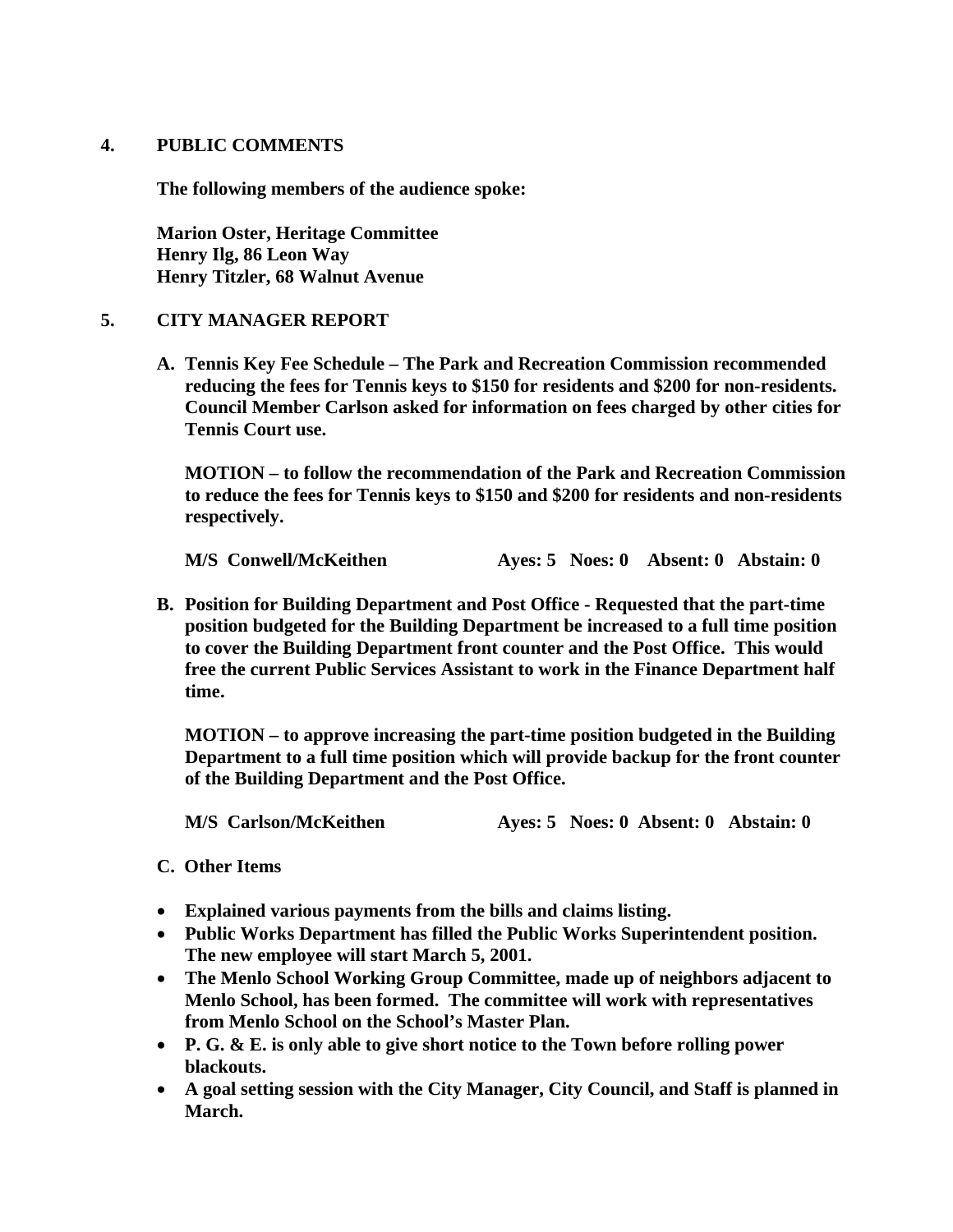- **The Park and Recreation Commission met and held a discussion on the Holbrook-Palmer Park Study. The Commission will return to the Council in March.**
- **Opening Day for the Little League field is planned for March 24, 2001. Additional landscaping is planned for the Pavilion side of the field. The temporary fencing will be up until March.**
- **The Tennis Committee will do some volunteer labor on the shelter at the Tennis Courts.**
- **The Playground project was presented at the Park Foundation meeting earlier in the week. An agreement with MIG, Inc. to develop plans and specifications, and construction documents will be presented to the Council at the March 6 meeting.**
- **New legislation has been adopted putting financial obligation back on cities and local agencies for LAFCO.**
- **Town's share for Animal Control for 2000/2001 will be \$63,000. Staff is looking at alternatives.**

 **Council Member McKeithen asked the City Manager to report back to the City Council on the collection of revenues from businesses which may be operating within the Town. She expressed concerns that the Town may not be collecting all of the appropriate fees and revenues from businesses operating within the Town limits.** 

### **CONSENT CALENDAR**

 **MOTION – to approve the items on the Consent Agenda, with the exception of the minutes of the January 17, 2001 regular City Council meeting.** 

 **M/S Carlson/Janz Ayes: 5 Noes: 0 Absent: 0 Abstain: 0** 

**Council Member McKeithen asked for corrections to the minutes of the January 17, 2001 regular City Council meeting as follows:** 

**Item Number 5 - City Manager Reports**

- **1.) Council Member McKeithen requested information on sales tax generated by auctions at Menlo College, not Menlo School.**
- **2.) Council Member McKeithen requested that the information on the selection of Mayor and Vice Mayor, and television and/or radio broadcasting of Council meetings be placed on the March agenda.**

#### **Item Number 11 – Public Hearing**

**1.) Correct Item 2 in the motion to read "No change (except remove the words – "Condition two (2) and" in the second sentence)"** 

**Item Number 12 – Playground Equipment at Holbrook-Palmer Park**

**1.) Change the word "by" to "when" in the sentence– "The Council requested that the Playground Committee obtain input from the Atherton Dames and the Park Foundation when making presentations of the project at their respective meetings."** 

 **Item Number 15 – Hiring of New Staff at the 70th percentile**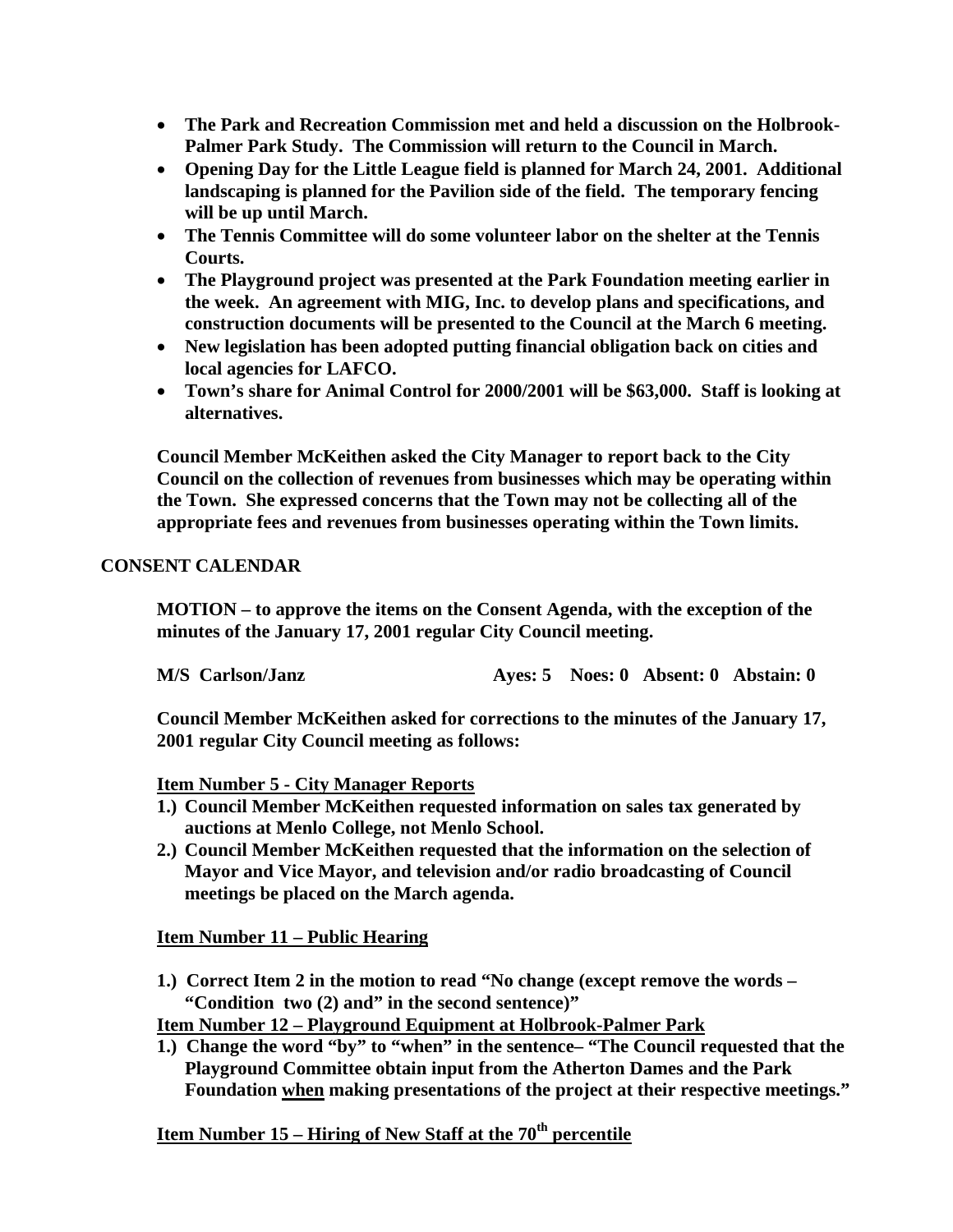**1.) Correct the first motion under this item to read "to pay up to the 70th percentile for new hires for the positions of Assistant Finance Director, Police Officer, and Public Works Superintendent, as stated in the Koff and Associates Classification and Compensation Study, and to advertise above the 70th percentile for an Assistant Finance Director position."** 

**Item Number 16 – Discussion and Possible Action on the Parcel Tax**

- **1.) Correct the motion to read "to begin the process to place the Parcel Tax measure on the June 5, 2001 ballot."**
- **6. APPROVED MINUTES OF SPECIAL MEETINGS OF JANUARY 10, 2001 AND JANUARY 17, 2001.**
- **7. APPROVED BILLS AND CLAIMS FOR JANUARY 9, 2001 THROUGH FEBRUARY 2, 2001, IN THE AMOUNT OF \$500,867.22**
- **8. ACCEPTED THE INVESTMENT REPORT FOR THE QUARTER ENDING DECEMBER 31, 2000**

#### **REGULAR AGENDA**

#### **9. CONSIDERATION OF LEASE AGREEMENT WITH KNOX PLAYSCHOOL**

 **Interim City Manager Ralph Freedman stated that the expansion of the Knox Playschool has been endorsed by the Park and Recreation Commission, and the Planning Commission has approved a conditional use permit with certain conditions. The current three year Lease Agreement expires June 30, 2001. The proposed lease would be for a period of five years, with an option for two (2) additional five-year terms.** 

 **Council Member Carlson stated his concern that the Council had not been given the opportunity to consider the addition of the new Playschool building in Holbrook-Palmer Park. Council Member Conwell agreed that the Council should be able to review the appropriateness of the project. Planning Commission Member Philip Lively stated that the item had come before the Planning Commission as a matter of land use only. The issue passed four to zero (4 to 0) at the Planning Commission meeting. Council Member Janz stated that this issue should have come before the City Council before it went to the Planning Commission.** 

 **Mayor Fisher invited Playschool owner Susan Knox to speak. Ms Knox gave the Council an overview of the Playschool's operations and plans for expansion. She stated that Atherton families are given first choice of openings in the School, and that there is a waiting list of over 250 students. With the expansion, the onsite capacity of the School will be doubled, but no more than sixty-four children will be at the School at any one time. The owner proposes to pay all costs involved in the expansion.** 

 **Discussion ensued regarding the issues of the lease of the ground, liability insurance coverage, traffic generated by the Playschool, and the use of sound barriers. The**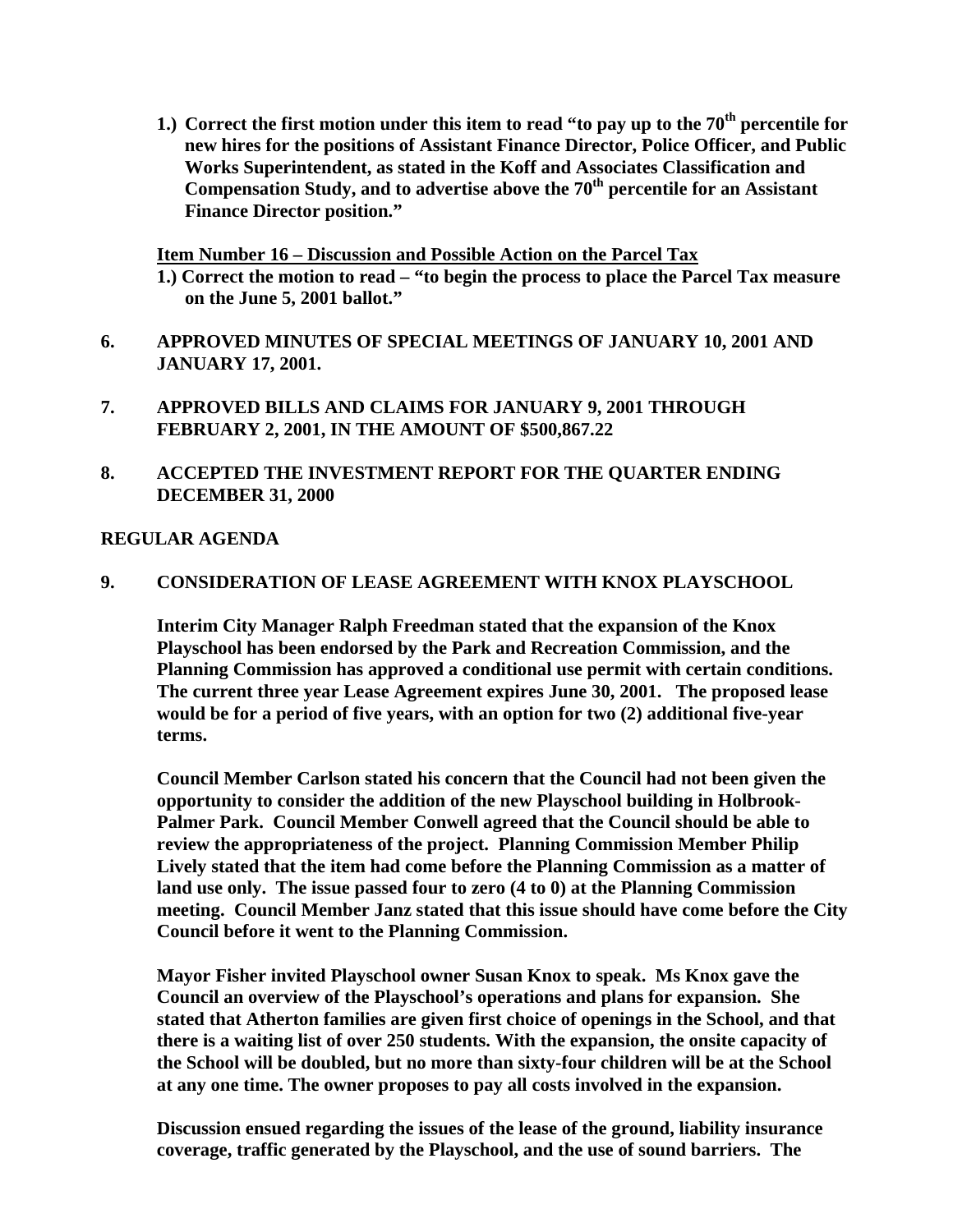**Council also discussed requiring financial information from the Playschool to determine if the rental value placed on the property is appropriate. Interim City Manager Ralph will meet with Susan Knox regarding these issues prior to the next meeting.** 

 **MOTION – 1) to continue this item to the next Council meeting in order to allow Council Members an opportunity to review the terms of the lease with the City Attorney, 2) ask the Planning Commission give a report to the Council on the conditions that were imposed on the project, 3) ask the Park and Recreation Commission report to the Council on what they considered in recommending this project, and 4) have Staff report back regarding the financial statements of the Playschool.** 

 **M/S Carlson/Janz** 

 **AMENDED MOTION – as stated, with a subcommittee to be appointed consisting of Council Members McKeithen and Janz to meet with the City Attorney to review the terms of the lease.** 

 **M/S Carlson/Janz Ayes: 5 Noes: 0 Absent: 0 Abstain: 0** 

 **The following members of the audience spoke: Henry Ilg, 86 Leon Way Charles Marsala, Park and Recreation Commission Henry Titzler, 68 Walnut Avenue John Benedict, Felton Gables resident Mike McPherson, 123 Watkins Avenue** 

#### **PUBLIC HEARING**

**10. PUBLIC HEARING – ADOPTION OF ORDINANCE NO. 520, AN ORDINANCE OF THE CITY COUNCIL OF THE TOWN OF ATHERTON CALLING AN ELECTION TO SUBMIT TO THE VOTERS AN ORDINANCE AUTHORIZING THE LEVY OF A SPECIAL TAX FOR MUNICIPAL SERVICES AND FOR THE EXPENDITURE OF FUNDS DERIVED FROM SUCH TAX** 

 **Interim City Manager Ralph Freedman presented the proposed ordinance calling for an election of the voters for a Special Parcel Tax. The proposed ordinance would levy the same assessments as in prior Parcel Tax levies, except for an increase to private clubs, and a levy of \$285 per parcel of ¼ to ½ acre in size without improvements. The tax would generate approximately \$1.6 million at the levies that were utilized in the past.** 

 **Mayor Fisher opened the public hearing. The following individuals provided comments on this issue:** 

 **Henry Ilg, 86 Leon Way**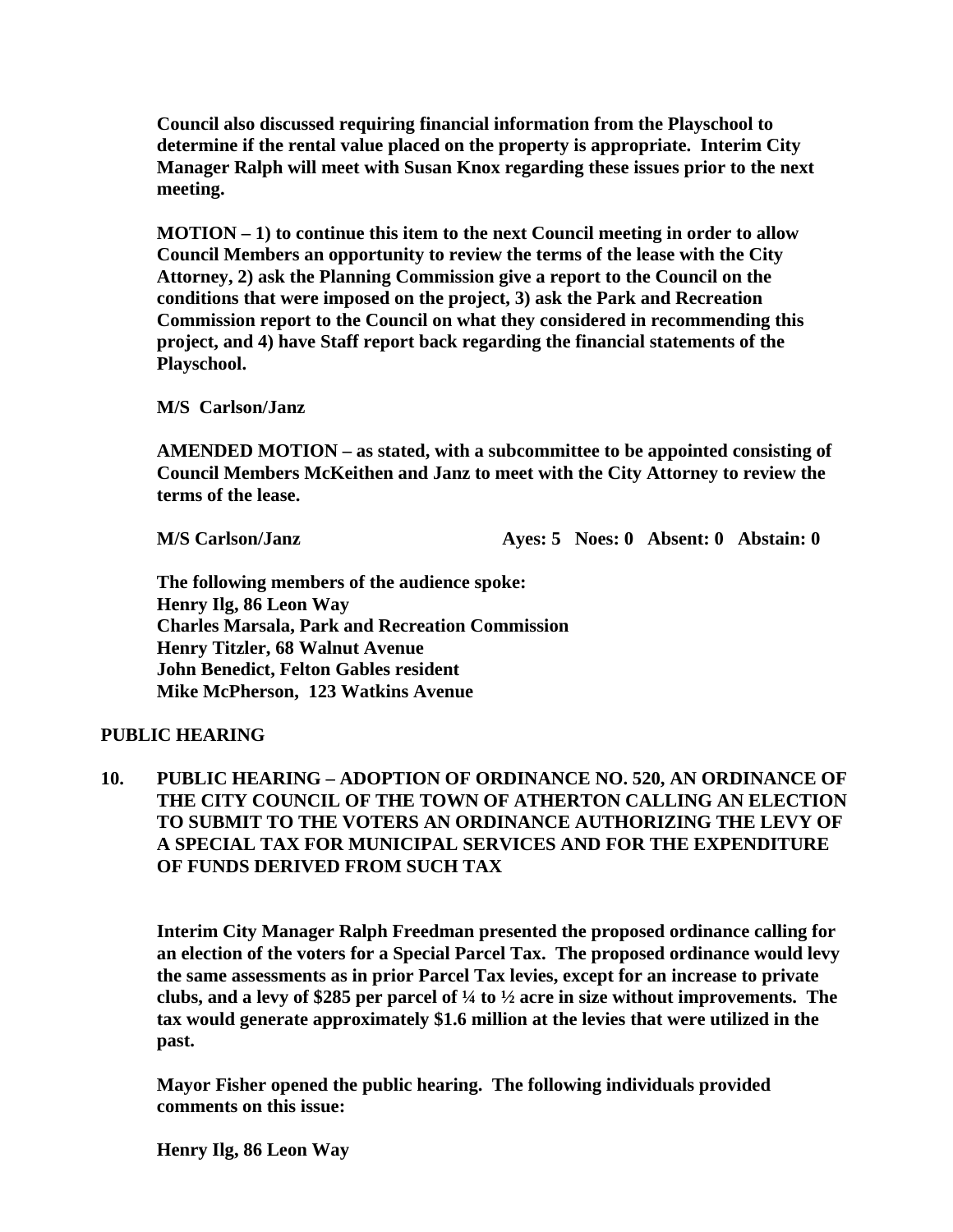**Gloria Berry, 230 Oak Grove Avenue David Hooper, 211 Stockbridge Avenue John Sisson, 26 Belleau Ave. Bob Jenkins, 36 Irving Avenue Charles Marsala, 33 Emilie Avenue Henry Titzler, 68 Walnut Avenue Gene Berry, 230 Oak Grove Avenue** 

 **Mayor Fisher closed the public hearing.** 

 **MOTION – to adopt Section 1 of Ordinance No. 520, an Ordinance of the City Council of the Town of Atherton calling an election to submit to the voters an Ordinance authorizing the levy of a Special Tax for municipal services and for the expenditure of funds derived from such Tax.** 

| <b>M/S Carlson/McKeithen</b>                                                                                                                                          |  | Ayes: 5 Noes: 0 Abstain: 0 Absent: 0 |
|-----------------------------------------------------------------------------------------------------------------------------------------------------------------------|--|--------------------------------------|
| MOTION - to adopt Sub-Section 2 of Section 2 of Ordinance No. 520, modified as<br>follows: remove "building regulation and park maintenance" from the first sentence. |  |                                      |
| <b>M/S</b> Carlson/Janz                                                                                                                                               |  | Ayes: 5 Noes: 0 Abstain: 0 Absent: 0 |
| MOTION – to adopt Sub-Section 3 of Section 2 of Ordinance No. 520 as submitted.                                                                                       |  |                                      |
| <b>M/S</b> Carlson/McKeithen                                                                                                                                          |  | Ayes: 5 Noes: 0 Abstain: 0 Absent: 0 |
| MOTION – to adopt Sub-Section 4 of Section 2 of Ordinance No. 520, modified as<br>follows: change maximum tax under No. 9 from \$3,825.00 to \$10,000 for each year.  |  |                                      |
| <b>M/S</b> Carlson/McKeithen                                                                                                                                          |  | Ayes: 5 Noes: 0 Abstain: 0 Absent: 0 |
| MOTION – to adopt Sub-Section 5 of Section 2 of Ordinance No. 520 as submitted.                                                                                       |  |                                      |
| <b>M/S</b> Carlson/Fisher                                                                                                                                             |  | Ayes: 5 Noes: 0 Abstain: 0 Absent: 0 |
| MOTION – to adopt Sub-Section 6, of Section 2, of Ordinance No. 520, as submitted.                                                                                    |  |                                      |
| <b>M/S</b> Carlson/Janz                                                                                                                                               |  | Ayes: 5 Noes: 0 Abstain: 0 Absent: 0 |
| MOTION – to adopt Sub-Section 7 through Section 10, of Ordinance No. 520, as<br>submitted.                                                                            |  |                                      |
| <b>M/S</b> Carlson/Janz                                                                                                                                               |  | Ayes: 5 Noes: 0 Abstain: 0 Absent: 0 |
| MOTION - to adopt Sub-Section 11, of Section 2, of Ordinance No. 520 with changes                                                                                     |  |                                      |

 **MOTION - to adopt Sub-Section 11, of Section 2, of Ordinance No. 520 with changes as follows: add "and shall continue through and including June 30, 2005" to the end of the first sentence.**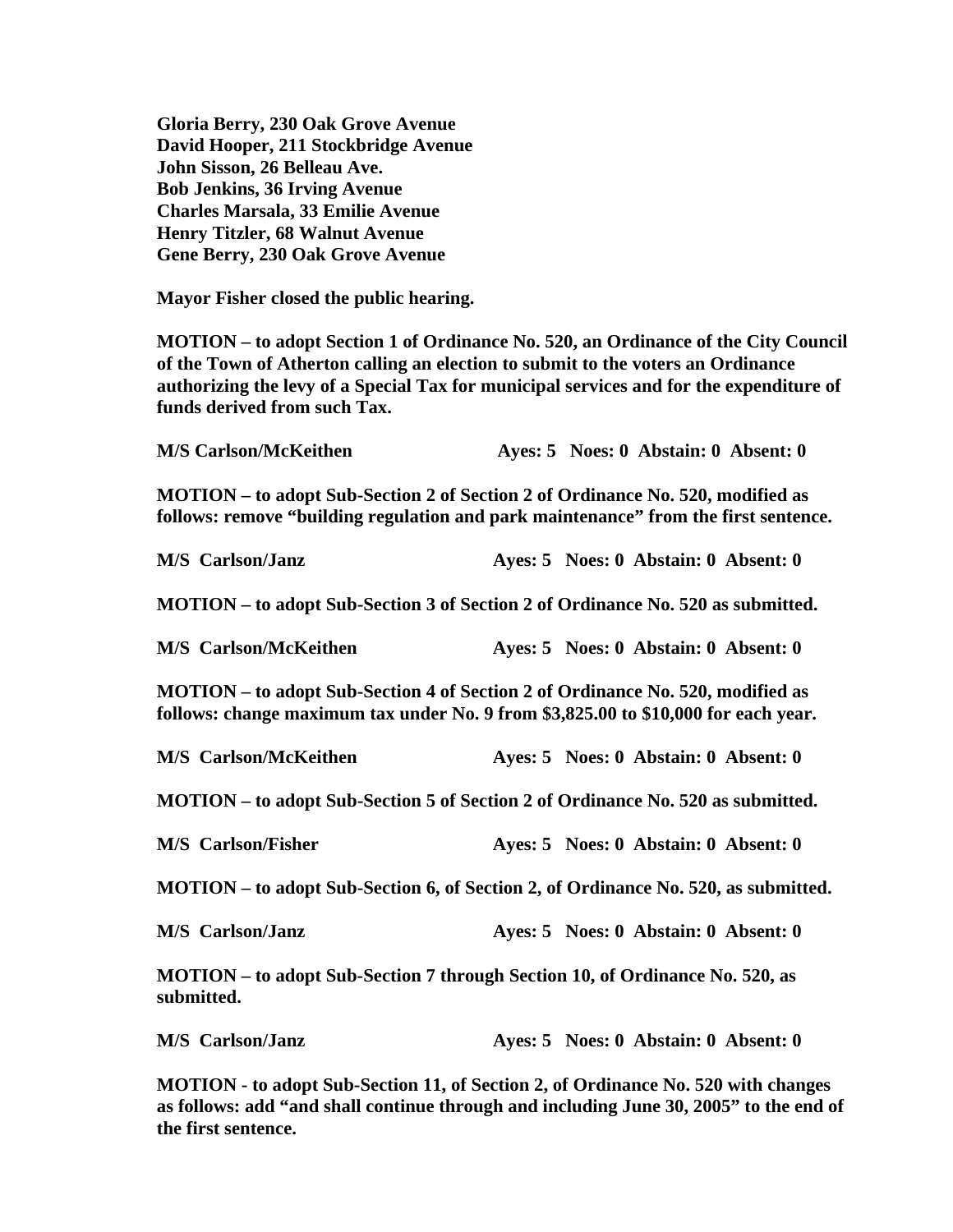**M/S Carlson/Janz Ayes: 5 Noes: 0 Abstain: 0 Absent: 0** 

 **MOTION – to adopt the remaining Sections 3 through 7, of Ordinance 520, as submitted.** 

 **M/S Carlson/Janz Ayes: 5 Noes: 0 Abstain: 0 Absent: 0** 

#### **REGULAR AGENDA**

### **11. ADOPTION OF RESOLUTION NO. 01-01, A RESOLUTION OF THE CITY COUNCIL OF THE TOWN OF ATHERTON CALLING FOR AN ELECTION TO APPROVE THE SPECIAL MUNICIPAL TAX**

 **MOTION – to adopt Resolution No. 01-01, calling for an election to approve the Special Municipal Tax and authorizing the Interim City Manager to execute an agreement with the County of San Mateo for election services.** 

**M/S Carlson/McKeithen Ayes: 5 Noes: 0 Abstain: 0 Absent: 0** 

 **Mayor Fisher called for a break at 11:00 p.m. The Council reconvened at 11:15 p.m.** 

#### **12. MID-YEAR BUDGET REVIEW**

 **Interim City Manager Ralph Freedman presented the mid-year Budget Review showing actual revenues and expenditures for July 1, 2000 through December 31, 2000, and projected fund balances for the Fiscal Year ending June 30, 2001. He stated that savings had been realized in this year's budget in part because the Town had been unable to fill some of the vacant positions. Information was provided on staffing levels for the current year and the status of the capital improvement program at mid-year. The Interim Finance Director, Building Official, Public Works Director, and Police Lieutenant presented information on their respective budgets.** 

#### **13. DISCUSSION OF SELECTION PROCESS FOR MAYOR AND VICE MAYOR**

 **Council Member McKeithen asked the Council to consider a proposal that the Town adopt a selection process for Mayor and Vice Mayor similar to the process used by several other cities.** 

 **The following members of the audience spoke:** 

 **Charles Marsala, 33 Emilie Avenue Gloria Berry, 230 Oak Grove Smith McKeithen, 11 Maple Leaf Way** 

 **Discussion ensued. Council Member Carlson stated that he wants to retain his right to vote for Mayor and Vice Mayor. It was the rest of the Council's consensus to retain the current system of selecting the Mayor and Vice Mayor.**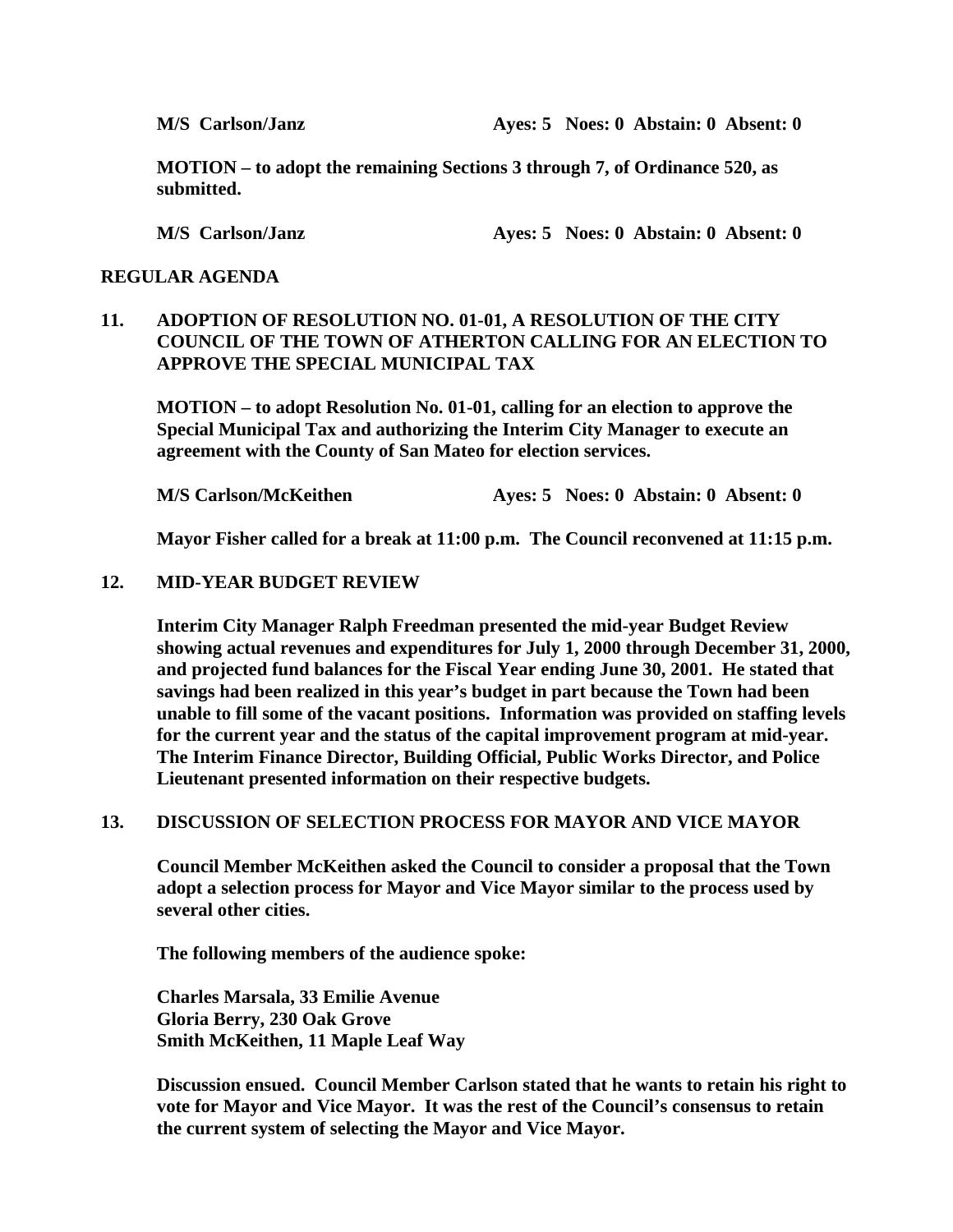#### **14. DISCUSSION OF BROADCASTING OF CITY COUNCIL MEETINGS ON TV AND/OR RADIO**

 **Council Member McKeithen did some research on the cost and feasibility of broadcasting City Council meetings. Maureen Dickey, representative from the Mid-Peninsula Access Corporation, stated that a representative from MPAC would be available to assist the Council in the process.** 

 **MOTION – to pursue the idea of videotaping City Council meetings.** 

**M/S** Conwell/Carlson **Ayes: 5 Noes: 0 Abstain: 0 Absent: 0** 

#### **15. IMPROVEMENTS TO CITY MANAGER'S HOME**

**Building Official Mike Hood stated that he had obtained bids for repairs to the plumbing and heating unit in the City Manager's home.** 

**MOTION – to proceed with needed repairs to the house.** 

**M/S Conwell/Carlson Ayes: 5 Noes: 0 Abstain: 0 Absent: 0** 

**16. ADJOURN** 

 **The meeting adjourned at 1:15 a.m.** 

**Respectfully submitted,** 

**\_\_\_\_\_\_\_\_\_\_\_\_\_\_\_\_\_\_\_\_\_\_\_\_\_** 

**Lori Bradshaw Acting City Clerk**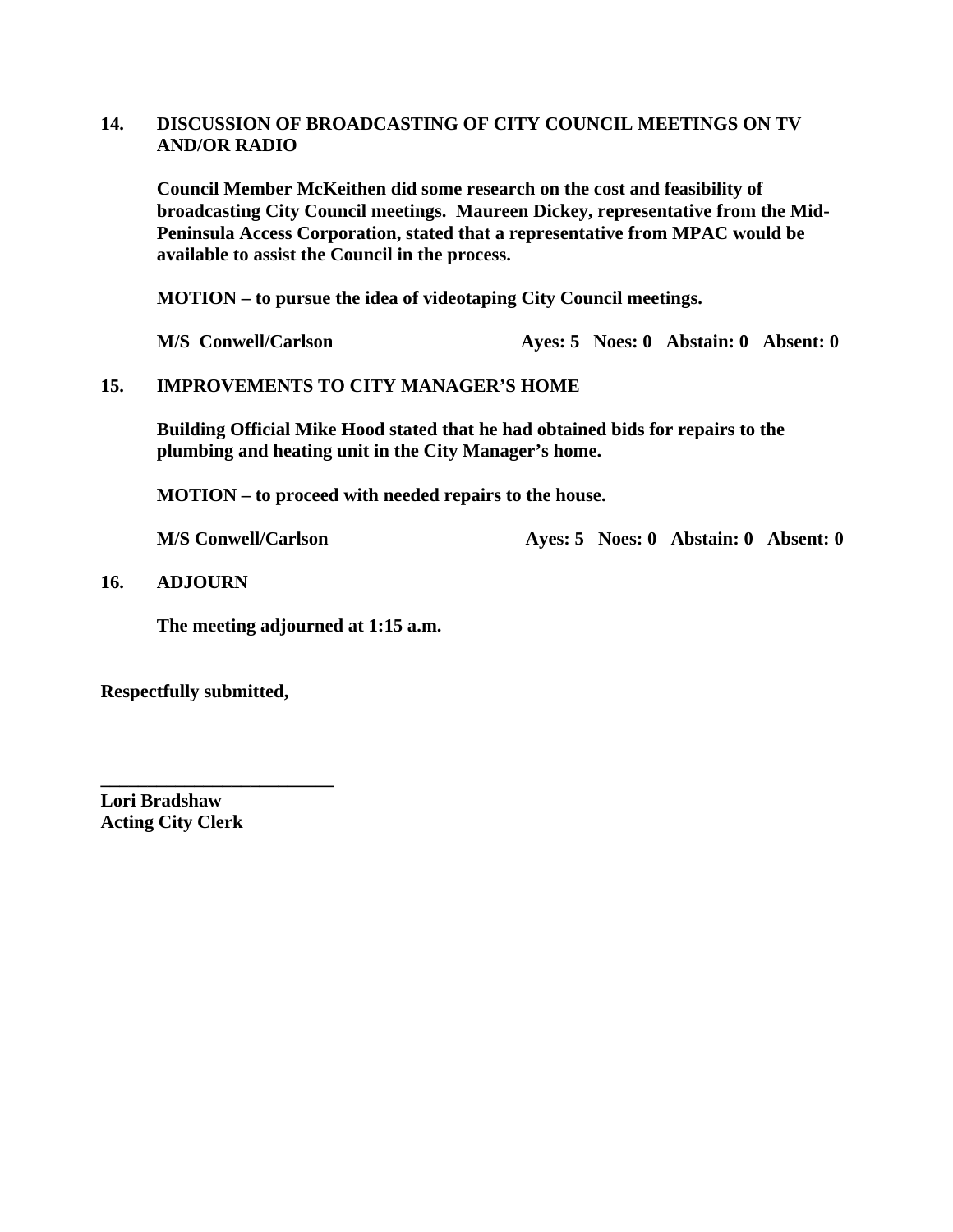

**Minutes CITY COUNCIL MEETING Tuesday March 6, 2001 7:00 p.m. TOWN COUNCIL CHAMBERS** 94 Ashfield Road Atherton, California

# **SPECIAL MEETING**

**Mayor Fisher called the meeting to order at 7:00 p.m.** 

**1. ROLL CALL** 

 **PRESENT: Kathy McKeithen James R. Janz Alan B. Carlson Dianne M. Fisher William R. Conwell** 

**Interim City Manager Ralph Freedman and City Attorney Marc Hynes were also present.** 

**2. PRESENTATIONS There were no presentations.** 

**Mayor Fisher announced that the following items would be moved to the end of the agenda: Council Reports and City Manager Report.** 

**4. PUBLIC COMMENTS** 

 **Jerry Carlson, 95 Mount Vernon Lane John Sisson, 26 Belleau Avenue John Ruggeiro, 10 Stockbridge Avenue** 

#### **5. CITY MANAGER REPORT**

**The Interim City Manager introduced the following new employees: John Iaquinto, Public Works Superintendent, and Linda Kelly, Assistant to the City Manager. He announced that Interim Finance Director Hector Lwin will be leaving March 9th. Bill Yeomans has been appointed to serve as Interim Finance Director.** 

 **Other items were moved to the end of the agenda.** 

**CONSENT CALENDAR**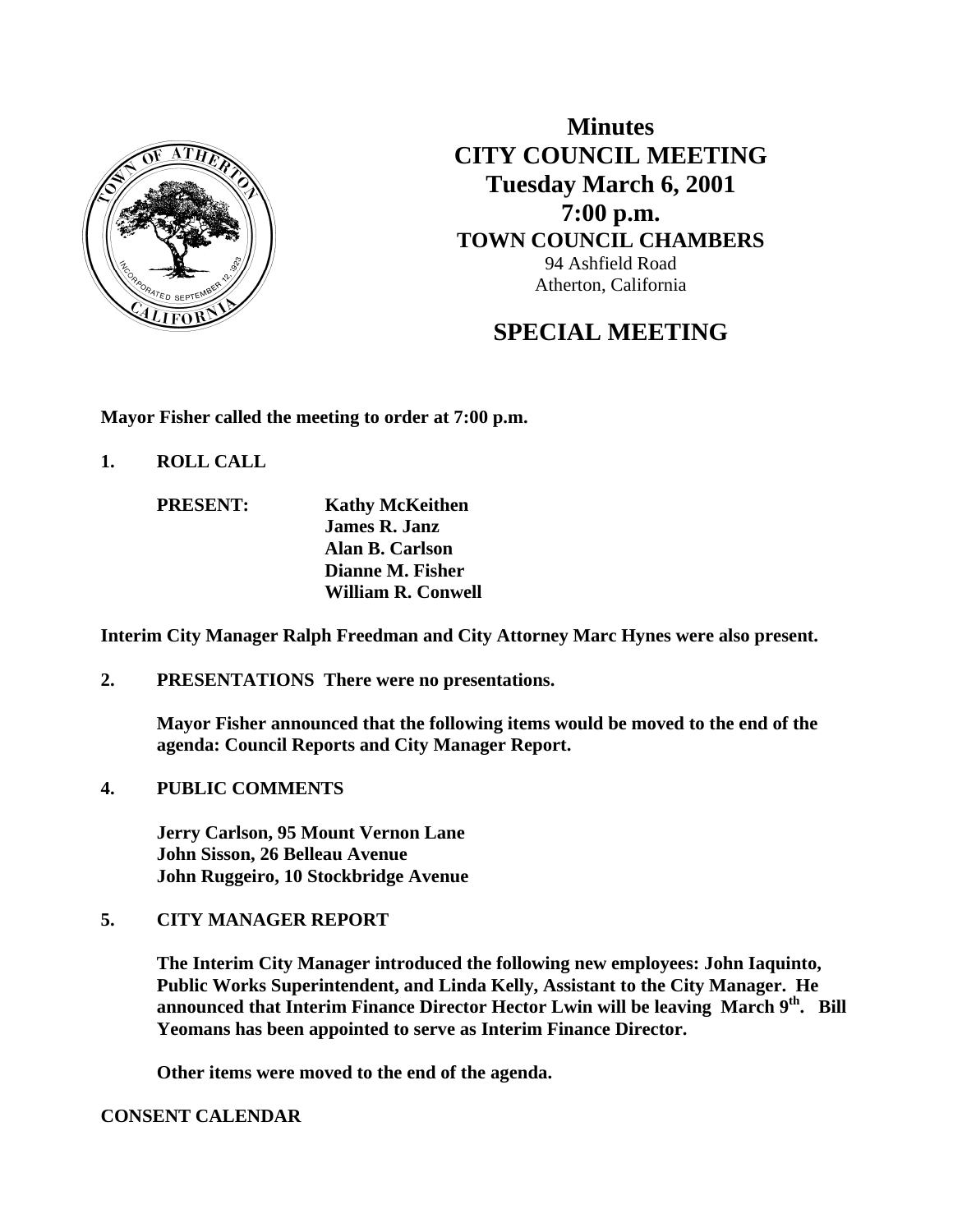**MOTION to approve the consent agenda with the exception of Item 8, which will be placed on the regular agenda.** 

 **M/S Carlson/Conwell Ayes: 5 Noes: 0 Abstain: 0 Absent: 0** 

### **6. ADOPTED RESOLUTION 01-01A (AMENDING RESOLUTION 01-01) CHANGING THE DATES THAT ARGUMENTS AND REBUTTAL ARGUMENTS FOR AND AGAINST THE SPECIAL TAX MEASURE ARE DUE**

 **Resolution 01-01A changes the date that arguments for and against the Special Parcel Tax Measure are due in the City Clerk's office to March 19, 2001, and the date that rebuttal arguments are due to March 29, 2001.** 

#### **7. APPROVED AGREEMENT WITH MIG, INC. FOR THE HOLBROOK-PALMER PARK PLAY AREA REPLACEMENT AND EXPANSION**

 **The Interim City Manager is authorized to execute a Professional Services Agreement with MIG, Inc. for design, planning, and construction oversight services for the new Playground Project in Holbrook-Palmer Park.** 

#### **REGULAR AGENDA**

### **8. APPROVAL OF SELECTION OF A PROJECT CONSULTANT FOR THE POLICE DISPATCH CENTER UPGRADE PROJECT**

 **Interim City Manager Ralph Freedman discussed the proposed project which will upgrade the Police Dispatch Center using State grant funds the Town received for technology related purposes that enhance law enforcement.** 

**Council Members Conwell and McKeithen expressed concerns that the City Council had not had an opportunity to consider the proposed improvements to the Dispatch Center.** 

**Dan White from Specialized Communication Services, was present to answer the Council's questions regarding ergonomic solutions and technological improvements for the Police Dispatch Center.** 

 **MOTION – to approve the proposed agreement with changes including increasing the professional negligence insurance to \$1,000,000, providing for a \$5,000 cap on any subconsultants, and several minor corrections to the language of the agreement.** 

 **M/S McKeithen/Janz Ayes: 5 Noes: 0 Abstain: 0 Absent: 0** 

### **9. CONSIDERATION OF LEASE AGREEMENT FOR THE CONTINUATION AND THE EXPANSION OF THE KNOX PLAYSCHOOL**

 **Interim City Manager Ralph Freedman stated that he originally proposed a five year Lease Agreement with Knox Playschool with two (2) five year options. He discussed**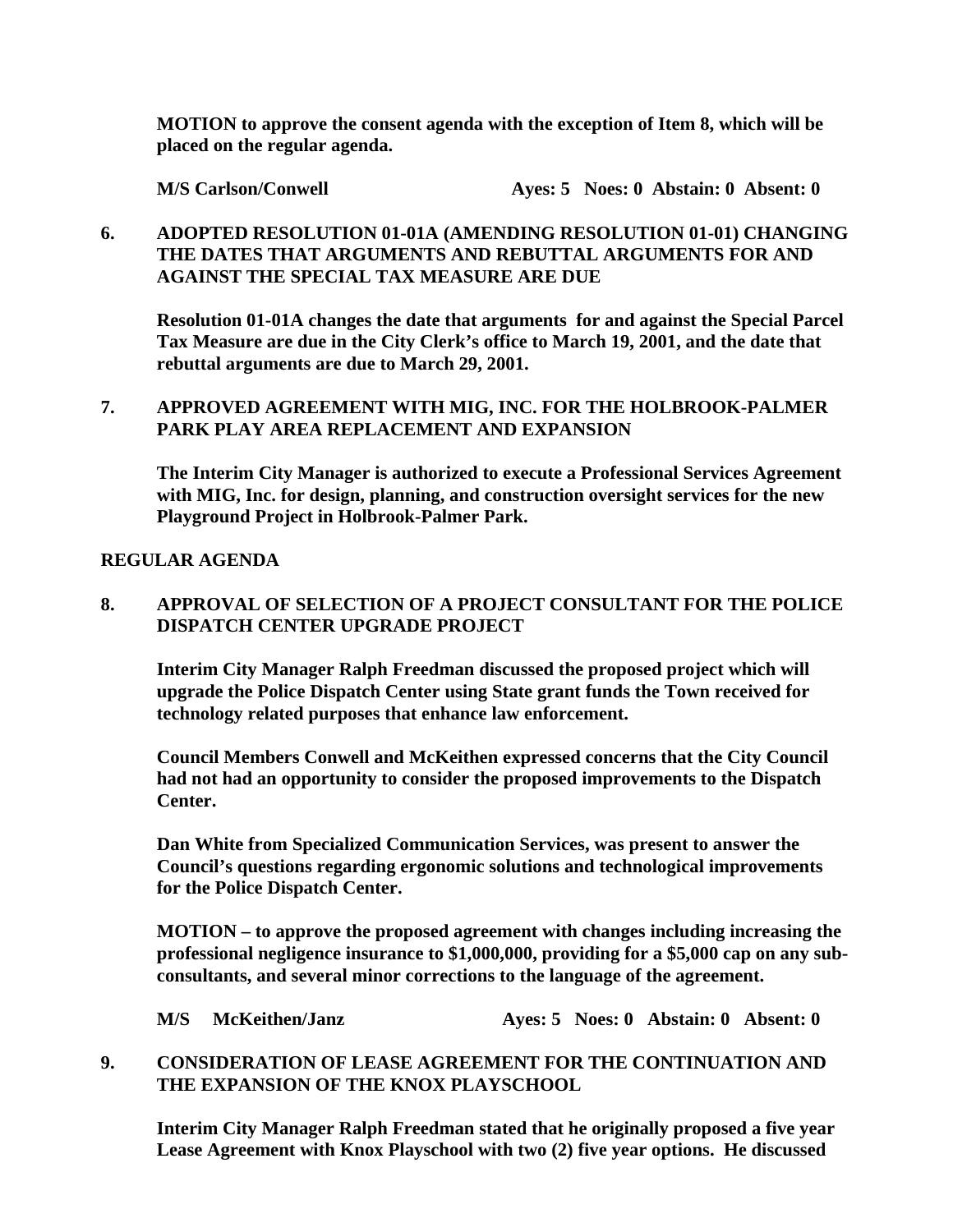**the changes made to the proposed Lease Agreement as a result of the last Council meeting.** 

 **Susan Knox gave a presentation on the Playschool's background. She gave an outline of the Playschool's operational expenditures, and the added expenditures the Playschool will incur with the new addition.** 

 **Interim City Manager Ralph Freedman stated that he had met with Susan Knox and reviewed the Playschool's financials statements. He discussed the operational costs of the Playschool and stated that the financials appeared to be in good order. Council Member Carlson stated that he views the Playschool as more of a Park program, and that it provides a needed service in the community. Council Member Janz stated that the Lease Committee felt that a five year lease with a five year option was more realistic. Council Member McKeithen stated concerns with how the expansion fits in with the Park Master Plan, and what long term impacts the Playschool's expansion may have.** 

 **Council Member Conwell asked if residents in Felton Gables have been contacted. Mike McPherson, of the Park and Recreation Commission, stated that all neighbors in Felton Gables received notice of the meeting addressing the Playschool expansion. He said the Commission recommended approval of the expansion because it will increase utilization of the Park. The primary time usage for the Playschool is weekday mornings when Park usage is usually at its lowest. He said the Commission looked at the expansion as an extension of the current use. He also said that the Lease terms were not addressed by the Commission.** 

 **Mayor Fisher opened the public hearing. The following individuals made comments on this issue:** 

 **Randi Desnoes, 77 Serrano Drive Jack Mills, 44 Holbrook Gail Tomeri, 65 Wilburn Avenue Lisa Stone, Menlo Park Wendy Barman, 62 Selby Lane Renee Baker, Menlo Park Charles Marsala, 33 Emilie, Park and Recreation Commission Mark Balestra, 97 Larch Drive Debby Barnum, 59 Leon Way Martha McCaine, 217 Atherton Avenue Shirley Carlson, 95 Mount Vernon Lane** 

 **MOTION - to support the expansion, and to approve the lease for a five year term with an option for an additional five years, with changes to the lease including: raise insurance to ABAG standards of \$2,000,000, increase the rent to \$3000 per month for the new modular and the same amount for the existing modular beginning July 1, 2006, and other minor corrections to the language of the Lease Agreement.**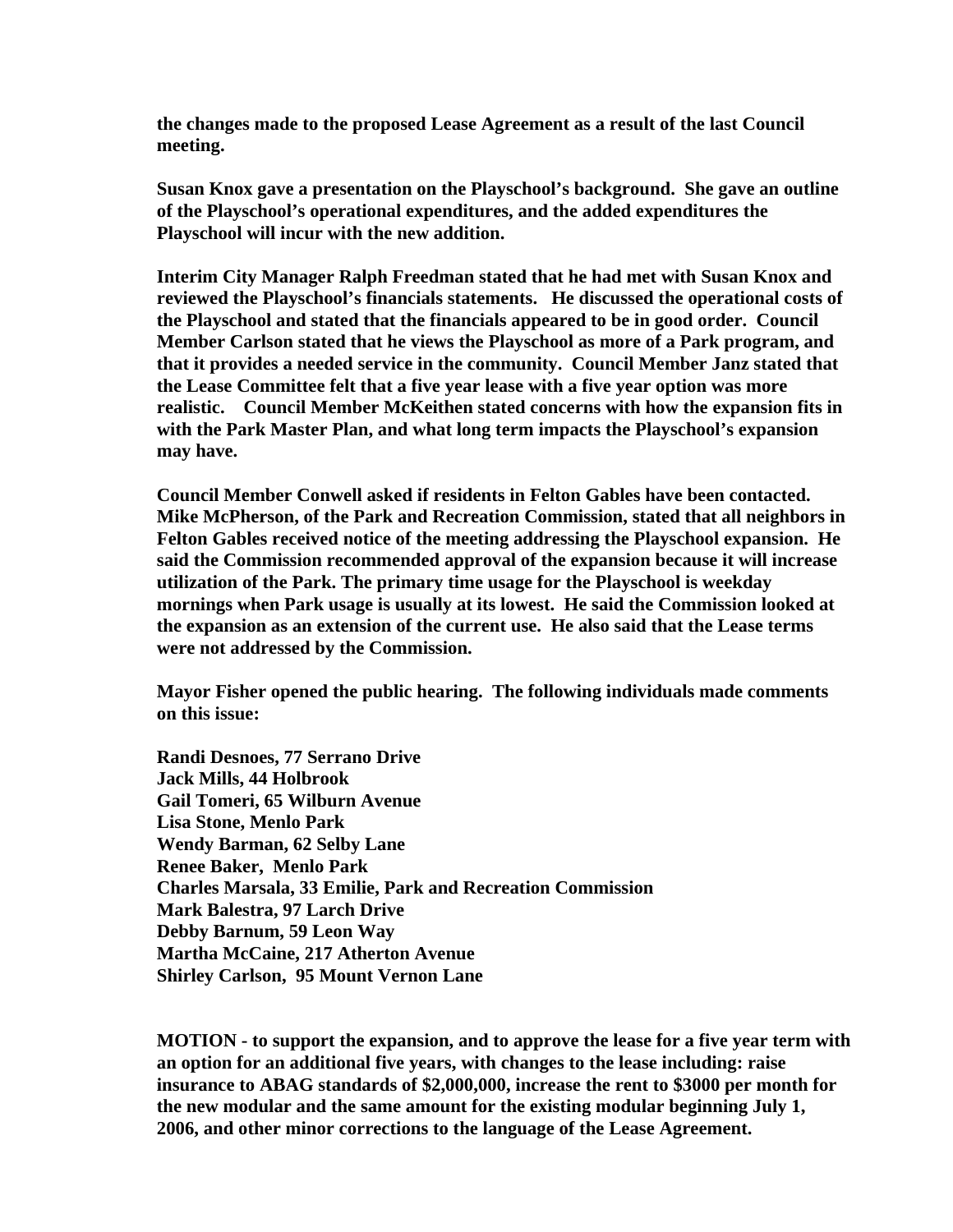#### **PUBLIC HEARING**

#### **10. SPECIAL MUNICIPAL PARCEL TAX**

 **Interim City Manager Ralph Freedman presented information in answer to issues brought up at the last Parcel Tax public hearing. He provided information on the assessed valuation of the Town, a General Fund budget summary for 2000/2001, and revised recommendations for the use of revenues generated from the proposed parcel tax.** 

 **Council Member Janz asked for more information on compensation adjustments. He also asked that the capital improvements be identified as much as possible. Vice Mayor Carlson stated that the Town had reduced staff and capital improvements when the parcel tax last failed, and that in order to balance the operating budget in the future, the parcel tax is needed.** 

 **Discussion ensued regarding proposed uses of the parcel tax and how the Council should get the message to the voters that the Town cannot operate without a parcel tax.** 

 **In response to Mayor Fisher's request for public comments, the following individuals spoke:** 

 **John Ruggeiro, 10 Stockbridge Avenue Jerry Carlson, 95 Mount Vernon Lane John Sisson, 26 Belleau Avenue Charles Marsala, 33 Emilie Avenue Sandy Crittenden, 117 Heather Drive Jean Schaaf, 29 Stockbridge Avenue** 

 **The Council asked that Staff work on developing a pro forma set of financial statements reflecting the revenues and expenditures of the Town with and without the special parcel tax.** 

 **Agenda Items 3 and 5 were addressed at this time.** 

#### **3. COUNCIL REPORTS**

- **Vice Mayor Carlson asked the Interim City Manager to return to the Council to address the points made by Jerry Carlson regarding the Mid-Year Budget Review.**
- **Council Member McKeithen discussed the City Manager recruitment process and stated that a timeline for the process has been given to the Council.**
- **Mayor Fisher reported that the Library Board is encouraging the State to return the ERAF monies to Special Districts.**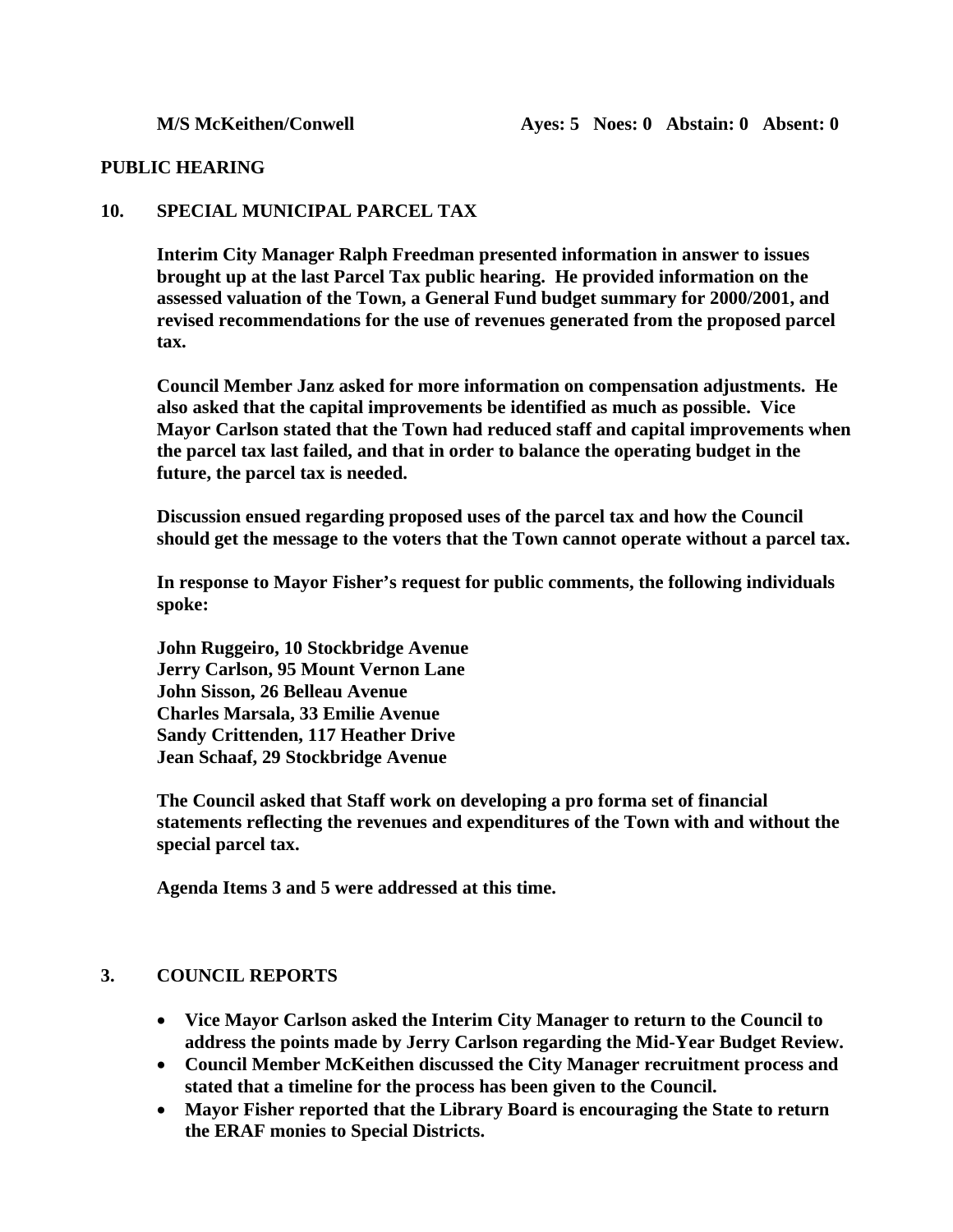### **5. CITY MANAGER REPORT**

**The Interim City Manager reported on the following:** 

- **The first meeting of the month in April will be set aside for a goal setting session to set some priorities for staff and to reflect the goals in next year's budget.**
- **Watkins-Cartan House update owners have filed an appeal of the Planning Commission. Building Official Mike Hood and the Interim City Manager have been in contact with the owners.**
- **Staff changes Interim Finance Director Hector Lwin is leaving officially on**  March 9<sup>th</sup>, but may return for a meeting with the new Interim Finance Director, **Bill Yeomans.**
- The Audit committee meeting on March 13<sup>th</sup> will be rescheduled in order to give **the new Interim Finance Director a chance to come on board.**
- **Police Chief Bob Brennan handed out a six month report on the changes in the Police Department. The report will be addressed at the next meeting.**
- **11. PUBLIC COMMENTS None**
- **12. ADJOURN**

**The meeting adjourned at 11:05 p.m.** 

**Respectfully submitted,** 

**Sharon Barker, City Clerk** 

**\_\_\_\_\_\_\_\_\_\_\_\_\_\_\_\_\_\_\_\_\_\_\_\_\_\_\_\_\_\_** 



**Minutes CITY COUNCIL/ATHERTON CHANNEL DRAINAGE DISTRICT January 17, 2001 7:00 p.m. TOWN COUNCIL CHAMBERS** 94 Ashfield Road Atherton, California

**REGULAR MEETING**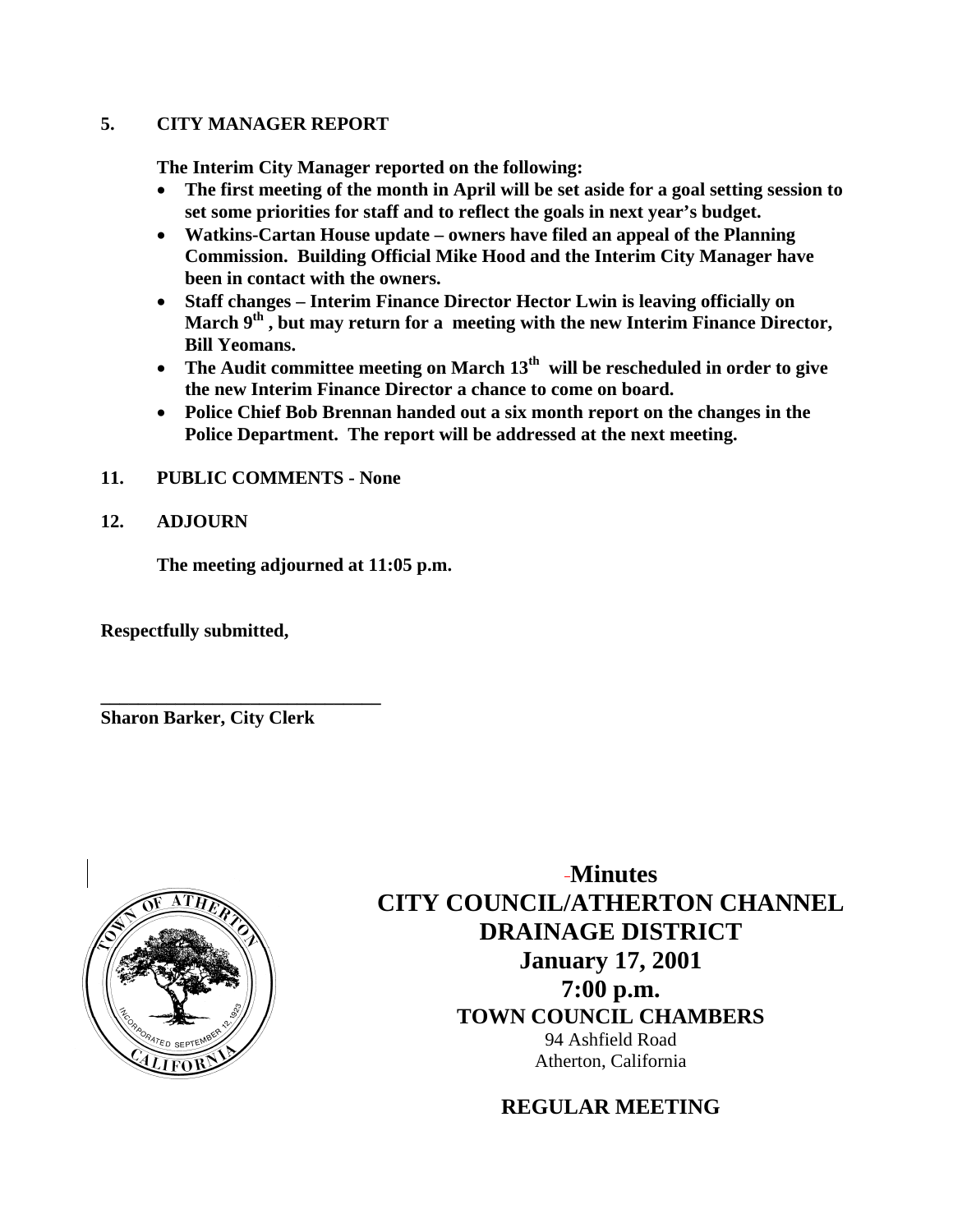**Mayor Fisher called the meeting to order at 7:05 p.m.** 

**1. ROLL CALL** 

| <b>PRESENT:</b> | <b>Kathy McKeithen</b>    |
|-----------------|---------------------------|
|                 | <b>James R. Janz</b>      |
|                 | Alan B. Carlson           |
|                 | Dianne M. Fisher          |
|                 | <b>William R. Conwell</b> |

**Interim City Manager Ralph Freedman and City Attorney Marc Hynes were also present.** 

**2. PRESENTATIONS - None** 

#### **3. COUNCIL REPORTS**

- **Council Member Conwell reported on the Criminal Justice Commission meeting.**
- **Council Member Carlson asked for a written opinion from the City Attorney on closed session notification on agendas.**
- **Council Member McKeithen reported that the Screening Committee has set up a mailbox for the City Manager recruitment process.**
- **Mayor Fisher asked that a letter be sent to those employees who received awards last month thanking them for their years of dedicated service. She asked the City Manager for an explanation of certain checks listed on this month's bills and claims. Interim City Manager Ralph Freedman gave the explanations.**

#### **4. PUBLIC COMMENTS**

**The following members of the audience spoke:** 

**Sandy Kaye, 88 Shearer Drive, asked about the holidays referred to in the construction ordinance. The Council requested that a list of holidays be distributed to all contractors taking out building permits. The Council also requested that an article be placed in the next Athertonian regarding the requirements of the construction ordinance.** 

#### **5. CITY MANAGER REPORT**

 **The City Manager reported on the following:** 

- **A City Attorney Report has been added to the agenda.**
- **\$101,610 in Sales and Use Tax were received during the first six months of this fiscal year. Some tax is generated by point of sale transactions within the Town. Approximately \$4,300 has been received from taxable items sold at the Menlo College store and cafeteria.**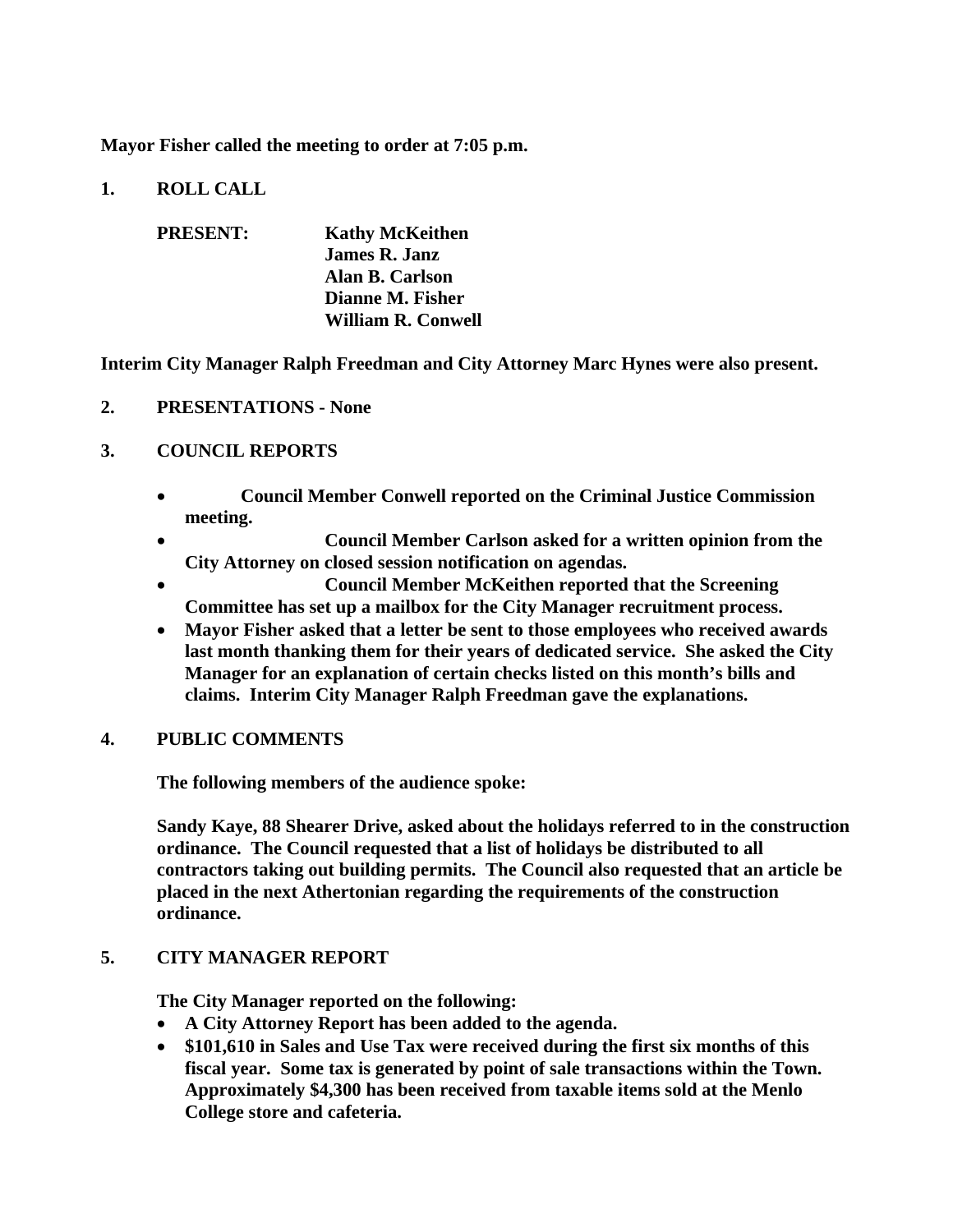- **A proposal has been received from Susan Knox for expansion of the Playschool at Holbrook-Palmer Park. A new modular containing two new classrooms adjacent to the existing building are being proposed. The Park and Recreation Commission has approved the expansion. The Planning Commission will address this issue at their next meeting.**
- **The Audit Committee will meet January 31, at 5:00 p.m. The Committee will meet with the Town auditors in March.**
- **A meeting was held with Candace Hathaway from Menlo School regarding the School's Master Plan. A citizens committee of residents who live adjacent to the Menlo School has been formed so they will have a voice in the preparation of the Master Plan.**
- **A resident from Menlo Park has requested all public records involved with the December 20, 2000 City Council decision on the alignment of the Sacred Heart School driveway.**
- **Study sessions for the budget are scheduled for May 9, 2001 and May 16, 2001. Public hearings for the proposed budget are scheduled for June 16, 2001 and June 20, 2001, with final adoption on June 27, 2001.**
- **Bids have been let for a Fixed Asset inventory.**
- **Issues raised at the last Council meeting regarding the last City Manager recruitment were addressed.**

**Council Member McKeithen asked the City Manager to return with information on the status of the postal contract, sales tax generated by auctions at Menlo CollegeSchool, and enforcement of the Heritage Tree ordinance. She asked that two items be placed on the March agenda: the selection of Mayor and Vice Mayor, and television and/or radio broadcasting of Council meetings.** 

# **5. CITY ATTORNEY REPORT**

**City Attorney Marc Hynes reported on the Atherton Channel Drainage District, stating that it was formed in November, 1957, under Health and Safety legislation adopted in 1956. The District is under the governing body of the Town. He will continue to check into obtaining more documents and report back to the Council.** 

### **7. DEPARTMENT HEADS' REPORTS**

**Building Official Mike Hood reported on a complaint made by a resident on Southerland Drive regarding noise and lighting issues generated by neighbors playing sports on a patio.** 

### **8. COMMUNITY ORGANIZATION ROUNDTABLE REPORT- no report**

#### **CONSENT CALENDAR**

**MOTION – to approve the consent agenda as submitted.**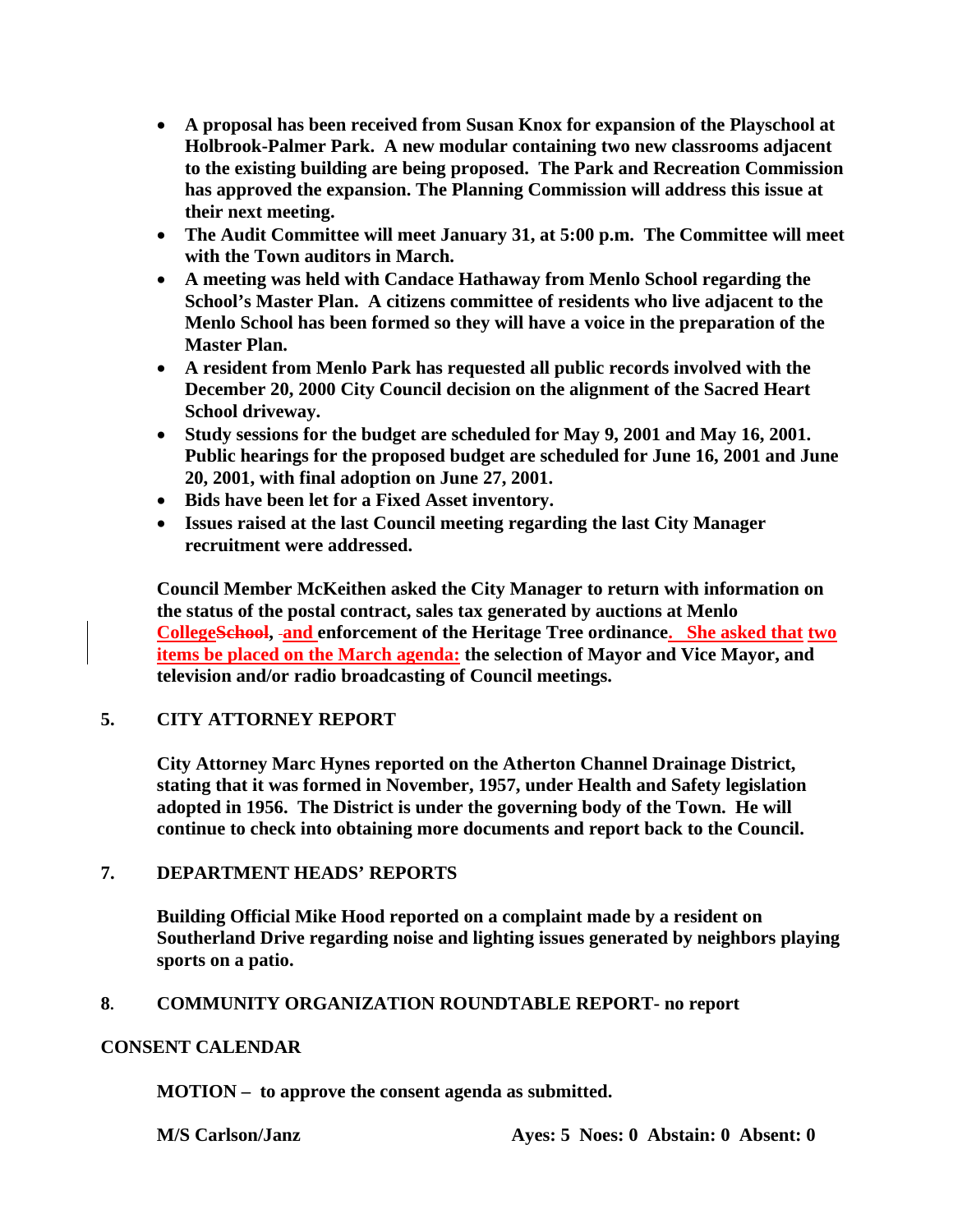#### **9. APPROVAL OF MINUTES**

**Approved minutes of Special Meetings of 12/13/00 and 12/20/00, and Regular Meeting of 12/20/00.** 

#### **10. APPROVAL OF BILLS AND CLAIMS**

**Approved bills and claims for December 9, 2000 through January 8, 2001, in the amount of \$500,867.22.** 

#### **PUBLIC HEARING**

#### **11. PUBLIC HEARING – APPEAL OF PLANNING COMMISSION DECISION TO APPROVE LOT LINE REDESIGNATION – ONE BELBROOK WAY**

**Senior Planner Lisa Costa-Sanders presented overhead plans of the property and explained the decision of the Planning Commission approving the request for a lot line resdesignation from Walsh Road to Belbrook Way. Staff feels there would be sufficient setbacks between the neighboring properties given the lot line redesignation. Staff recommended that the Council uphold the Planning Commission decision. Building Official Mike Hood stated that the narrowest portion of the lot is on Belbrook Way. He stated that the original building permit filed in 1958 had a note on the plot plan stating that Walsh Road was the front of the property, although there was no official Town action approving such designation. Staff felt that this issue should be resolved at this time.** 

**Discussion ensued regarding the need to redesignate the front of the property and the problems involved in building structures over the Atherton Drainage Channel. Council Member McKeithen stated that she feels the same setbacks should be required on the Walsh Road side of the property as are required on the front of the property. She also expressed concerns regarding the two Heritage trees, which would be removed during construction, and landscape screening, which the neighbors have requested.** 

**Mayor Fisher asked the City Attorney for Council's responsibilities in hearing an appeal. He stated that the Council should come to a public hearing with an open mind, hear all the evidence presented in connection with the appeal, and at the conclusion of the hearing to either uphold, reverse, or modify the decision of the Planning Commission.** 

**Mayor Fisher was concerned that some Council Members had approached the property owner prior to the public hearing. She said that Council Members must remain impartial in these matters when they are hearing an appeal.**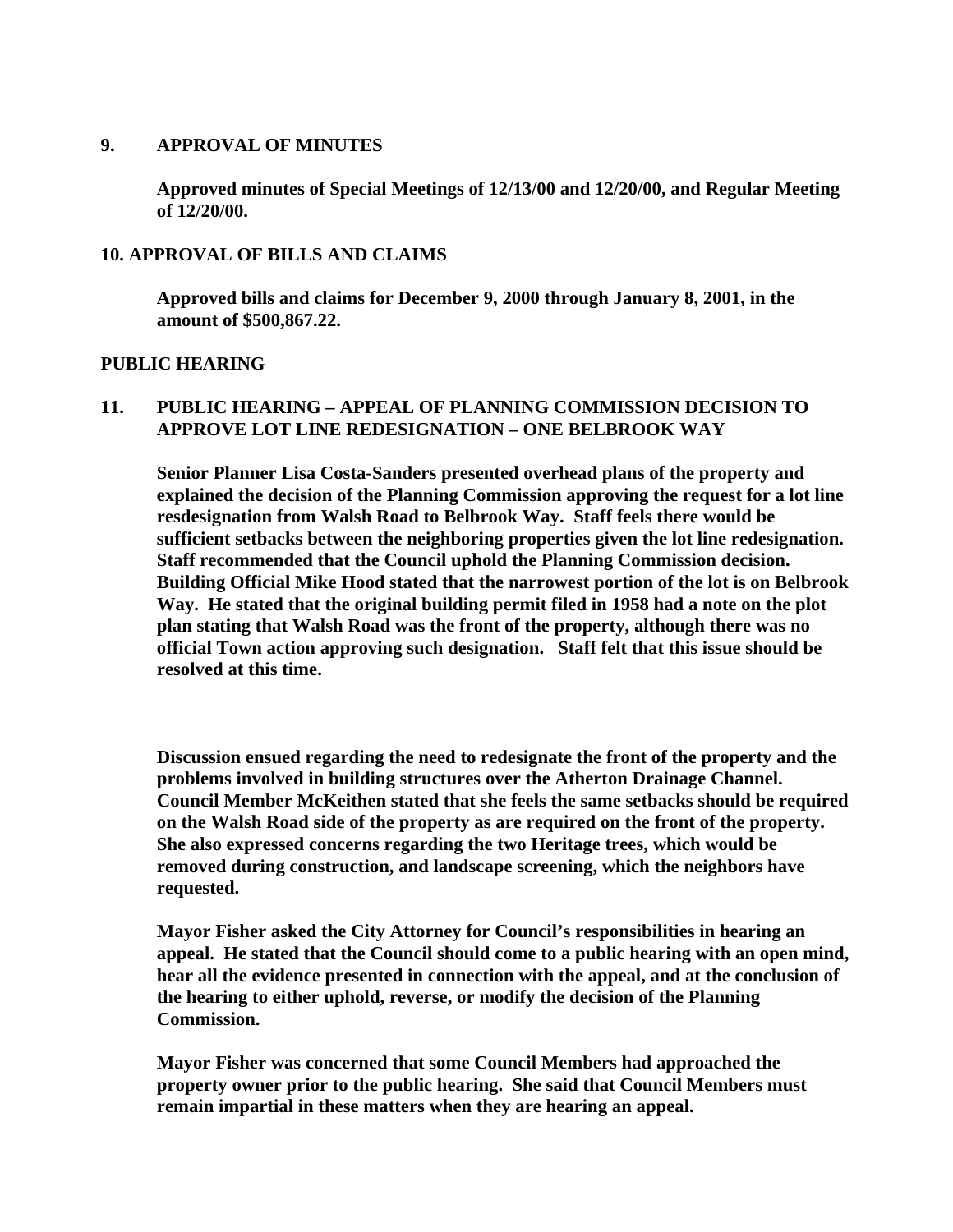**Mayor Fisher opened the public hearing at 9:13 p.m. The following testimony was heard:** 

**Hossein Alaee, One Belbrook Way, homeowner John Stewart, 1351 Laurel Street, San Carlos, architect for the homeowners Andrew Tiu, landscape architect for the homeowners Alicia Guerra, attorney for the homeowner** 

**Mayor Fisher closed the public hearing at 9:50 p.m.** 

**Vice Mayor Carlson stated that the Council should make several conditions on the lot line redesignation certificate including restricting the construction of a bridge to a footbridge, and designating the tree to be saved as a Heritage Tree.** 

**Council Member Janz stated that the Council should give the Planning Commission decisions great weight. He stated that he shares concerns with the homeowners regarding the appellants' reasons for appealing, but agreed with the restriction to construct a footbridge only across the channel.** 

**Council Member Conwell stated his concerns with building structures over the Atherton Channel.** 

 **Mayor Fisher asked that container sizes be specified in the landscape screening plan.** 

 **MOTION – Deny the appeal and uphold the decision of the Planning Commission with the following conditions to the draft lot line redesignation certificate: Item 1. - No change. Item 2. - No change (except remove the words "Condition two (2) and" from the second sentenceand replace with "Condition four (4)…"). Item 3. - Modified as follows - landscaping shall be in compliance with the plans reviewed by the Planning Commission at its December 6, 2000 meeting, and prior to the issuance of a building permit, that a Landscape Screening Plan be approved by the Town with the addition of the three oak trees to the December 6th plans reviewed by the Commission with container sizes noted and any significant changes to the plans shall be reviewed and approved by the Town. Item 4. - As written, modified to reflect that a pedestrian bridge may be built across the channel subject to approval of plans by the Town, and that there be a sixty foot setback from edge of the Walsh Rd. right of way and that within that sixty foot setback no construction shall occur within or over the channel with the exception of no more than one pedestrian bridge. Item 5. - As written, with the addition that an arborist be on site to observe and control the work around Tree No. 1, and that Tree No. 1 be designated as a Heritage Tree within the meaning of the Heritage Tree ordinance and shall enjoy all protections of the Heritage Tree ordinance. Item 6 – As written, and that these conditions and the lot line redesignation be recorded as a deed restriction.** 

#### **M/S Carlson/Janz**

 **AMENDMENT TO MOTION – to require only the recording of Items 2 and 4 as deed restrictions.**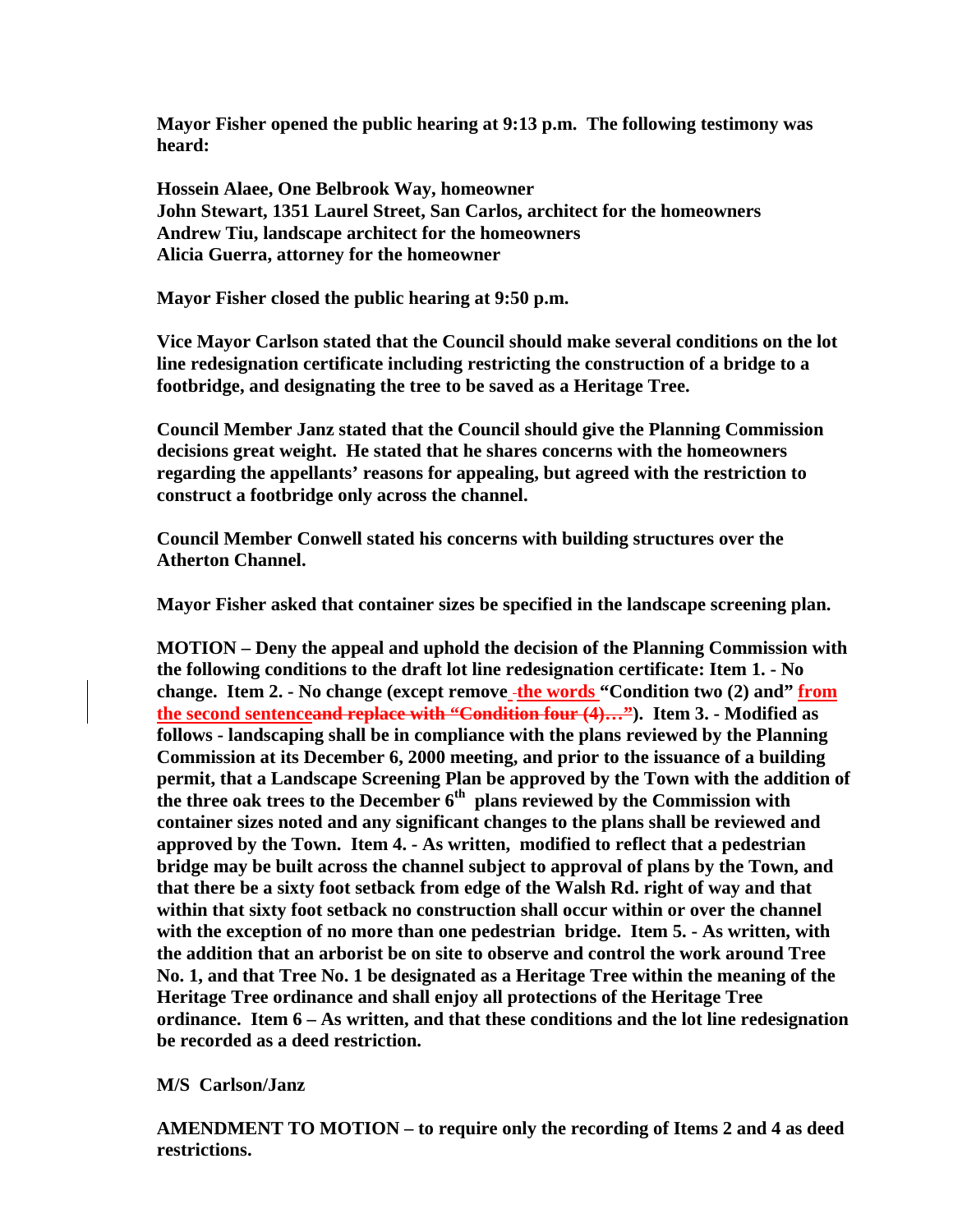#### **REGULAR AGENDA (Items 12 - 16)**

#### **12. APPROVAL OF REPLACEMENT AND EXPANSION OF PLAYGROUND EQUIPMENT AT HOLBROOK-PALMER PARK**

**Interim City Manager Ralph Freedman introduced this item stating that the Park and Recreation Commission approved the playground proposal at their January 3, 2001 meeting. He stated that the current playground does not meet safety requirements. The Town would solicit bids for the playground equipment and expansion, and all costs will be raised by the Children's Play Area Committee. The Town would be responsible for maintenance of the equipment and play area.** 

 **Michelle Dollinger and Dorothea Collins, representing the Children's Play Area Committee, gave a presentation of their proposal for new playground equipment and an extension of the existing play area. They are proposing to raise funds from Atherton residents to pay for the entire project.** 

 **Susan McKay of MIG, Inc., presented a plan of the proposed play area. Discussion ensued regarding the use of wood for the equipment, different types of safety surfacing, and product liability.** 

 **Council Member McKeithen asked how this project would fit in with the overall Park Master Plan, and if input had been solicited from the Atherton Dames and Park Foundation. Interim City Manager said that it was the Park and Recreation Commission's contention that the play area's size is small enough that it will not infringe on other uses of the Park. He said that Estelle Hoffman of the Dames had been contacted early in the project discussions, and that Henry Cartan of the Park Foundation was also aware of the proposed project.** 

 **The following members of the audience spoke: Alison Ross, 76 Ridge View Drive Sharon Harris, 67 Marymont Avenue Mark Ballestra, 97 Larch Drive Sandy Crittenden, 117 Heather Drive Charles Marsala, 33 Emilie Avenue Dorothea Collins, 98 Catalpa Drive Dave Dollinger, 241 Polhemus Avenue** 

 **The Council requested that the Playground Committee obtain input from the Atherton Dames and the Park Foundation by when making presentations of the project at their respective meetings.** 

 **MOTION – to approve the proposal for the replacement of the playground equipment and the expansion of the playground area in Holbrook-Palmer Park as presented to the Park and Recreation Commission with the proviso that the Park and Recreation**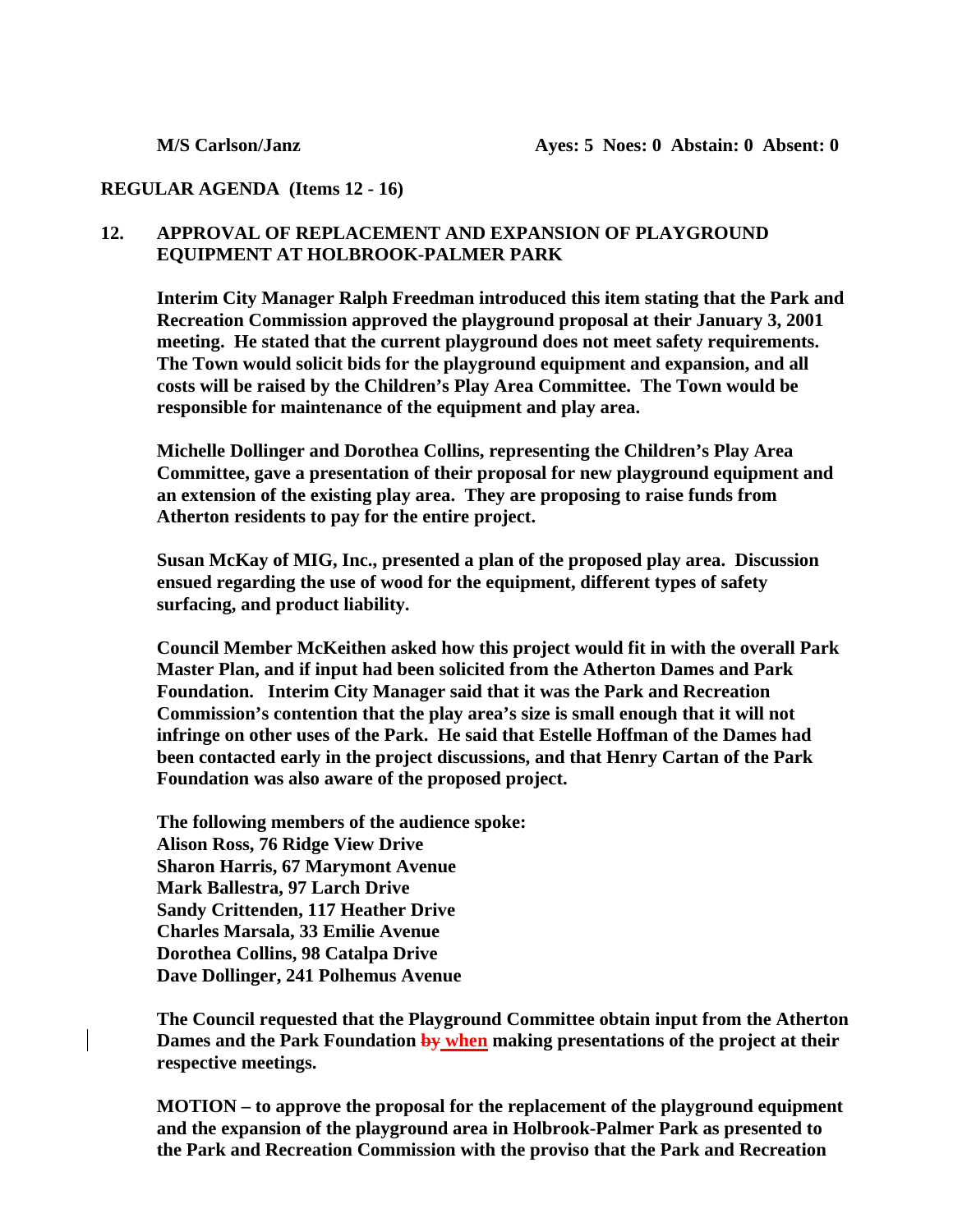**Commission finalize the plans, and that the construction be designed to minimize maintenance costs.** 

 **M/S Carlson/Janz Ayes: 4 Noes: 0 Abstain: 1(Conwell) Absent: 0** 

### **13. CONSIDERATION OF RENEWAL OF CONTRACT WITH J. EDWARDS & ASSOCIATES, INC. FOR WASTE DIVERSION TECHNICAL ASSISTANCE PROFESSIONAL SERVICES**

 **Mayor Fisher stated that the Waste Reduction Committee asked to have the contract for waste diversion technical assistance services extended. The Town does not have enough staff to ensure that contractors comply with recycling requirements.** 

**MOTION – to approve a six month extension to an existing twelve month professional services agreement with J. Edwards and Associates, Inc. for a total amount not to exceed \$54,600.** 

 **M/S Janz/Conwell Ayes: 5 Noes: 0 Abstain: 0 Absent: 0** 

**14. DISCUSSION AND POSSIBLE ACTION – CITY MANAGER RECRUITMENT, DISCUSSION OF SALARY AND BENEFITS FOR THE POSITION, AND IMPROVEMENTS TO THE HOUSE** 

**The Interim City Manager stated that Council should address repairs that are needed for the heating and air conditioning system and the plumbing in the house occupied by the City Manager. The Council directed the Interim City Manager to obtain bids for the repairs, and to return with a report on the costs and recommendations for the repairs.** 

**Council Member McKeithen requested that three appraisals of the rental value of the house be obtained. The Council agreed to have Council Member McKeithen view the house with realtors in order to obtain the appraisals.** 

**Discussion ensued regarding the recruitment process and the need to attract qualified candidates. Council Member McKeithen asked the Interim City Manager to supply her with the resumes of those who had applied during the last recruitment.** 

**15. CONSIDERATION OF HIRING NEW STAFF ABOVE THE 60TH PERCENTILE, RECLASSIFY THE FINANCE ANALYST POSITION TO AN ASSISTANT FINANCE DIRECTOR POSITION, USE OF "POLICE ON THE STREET" FUND FOR LATERAL POSITIONS, AND THE PROGRESSION FOR ELEVATING POLICE SALARIES TO THE 70TH PERCENTILE FOR NEW POLICE OFFICERS** 

**Interim City Manager Ralph Freedman discussed the difficulty the Town has been experiencing in attracting qualified candidates for the three open positions. He proposed paying new hires for certain positions at the 70th percentile based on the Koff and Associates Study. He proposed using funds donated to the "Police on the Street" account as incentives to attract lateral Police Officers from other Police Departments.**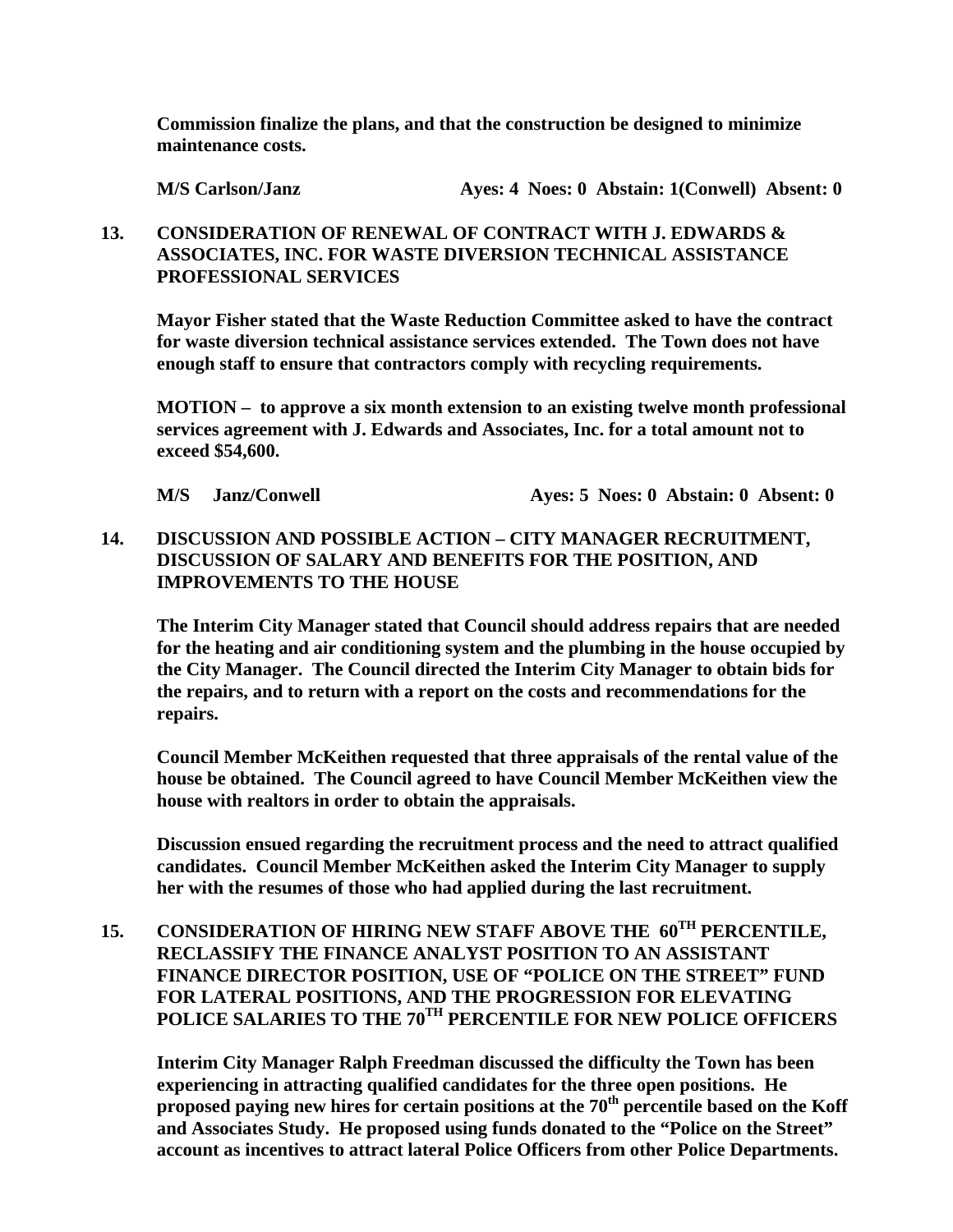**MOTION – to pay up to the 70th percentile for new hiresthe positions of Finance Director, Public Works Superintendent, and Police Officer, as stated in the Koff and Associates Classification and Compensation Study, and to advertise above the 70th percentile for an Assistant Finance Director position.** 

 **M/S McKeithen/Carlson Ayes: 5 Noes: 0 Abstain: 0 Absent: 0** 

 **MOTION – to use donated funds from "Police on the Street" for incentives to pay bonuses to newly hired Police Officers for three years, and to give credit for vacation commensurate with what they currently earn.** 

 **M/S Fisher/Conwell Ayes: 5 Noes: 0 Abstain: 0 Absent: 0** 

 **MOTION – to pay new Academy graduates at the bottom of the Police Officer salary range as specified in the Koff and Associates Compensation Study.** 

**M/S Carlson/McKeithen Ayes: 5 Noes: 0 Abstain: 0 Absent: 0** 

#### **16. DISCUSSION AND POSSIBLE ACTION – PARCEL TAX**

 **Interim City Manager Ralph Freedman presented a proposal for expenditures to be funded by the proposed parcel tax. The Council discussed the need for public hearings prior to the election.** 

 **MOTION – to begin the process to place the Parcel Tax measure on the June 5, 2001 ballot.** 

 **M/S Carlson/Fisher Ayes: 5 Noes: 0 Abstain: 0 Absent: 0** 

 **The Council set a public hearing for February 8, 2001 for the proposed parcel tax ordinance.** 

- **17. PUBLIC COMMENTS there were no public comments at this time.**
- **18. ADJOURN TO CLOSED SESSION**

**The meeting adjourned at 1:05 a.m. to continued closed session from the 5:00 meeting.** 

**19. RECONVENE TO OPEN SESSION** 

**The Council reconvened to open session at 1:30 a.m. Action was taken on the following items:** 

 **A. Conference with Legal Counsel – Existing Litigation pursuant to Government Code Section 54956.9**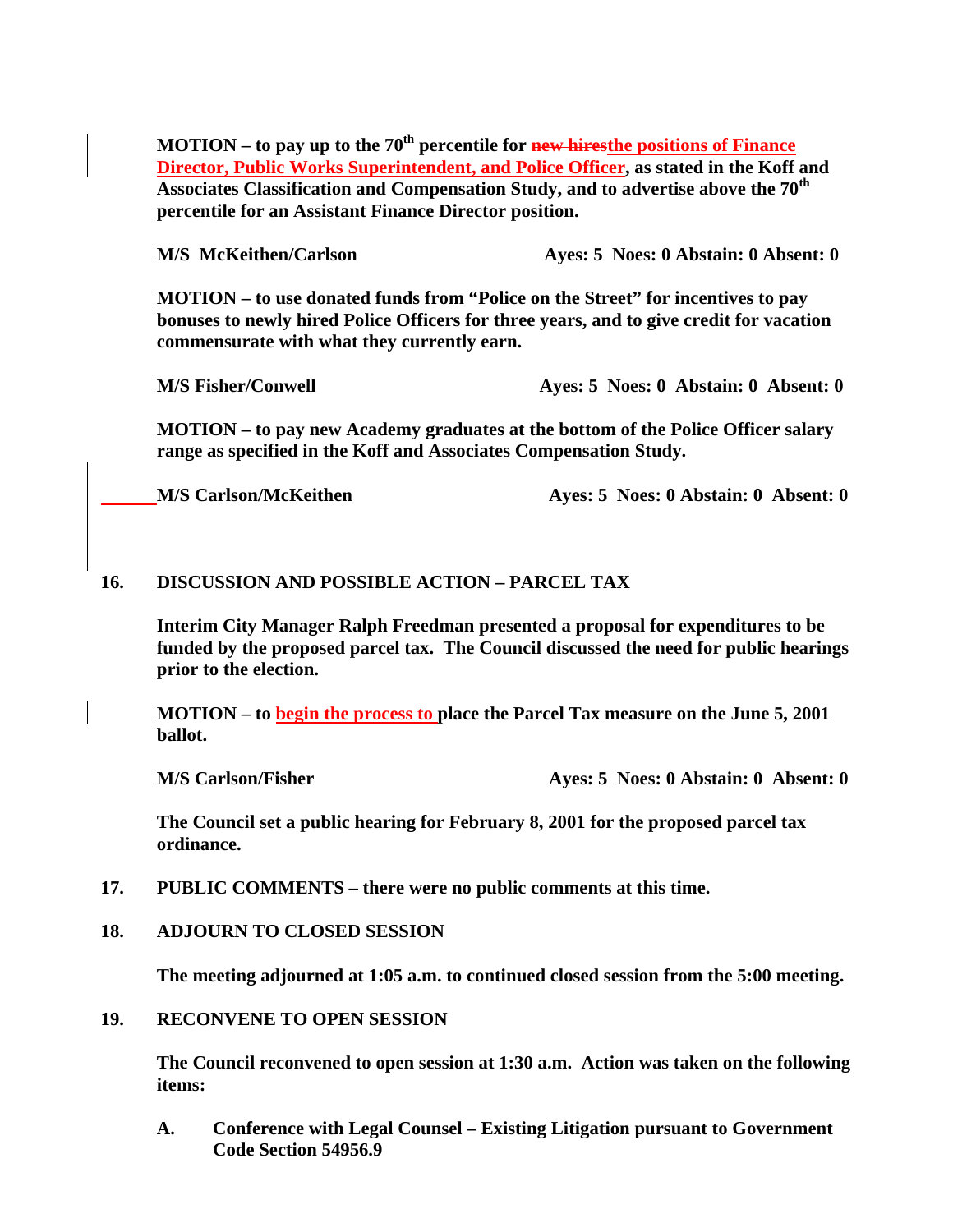**Patricia O'Neal vs. Town of Atherton** 

 **Direction was given to Counsel.** 

 **B. Conference with Legal Counsel – Existing Litigation pursuant to Government Code Section 94956.9 Jennifer Luthy vs. Town of Atherton** 

 **Direction was given to Counsel.** 

**C. Public Employment pursuant to Government Code Section 54957 Title: City Manager** 

 **No action.** 

#### **20. ADJOURN**

 **The meeting was adjourned at 1:35 a.m.** 

**Respectfully submitted,** 

**Sharon Barker, City Clerk March 21, 2001**

**\_\_\_\_\_\_\_\_\_\_\_\_\_\_\_\_\_\_\_\_\_\_\_\_\_\_\_\_\_** 

# **TOWN OF ATHERTON**

CLAIMS LIST February 3 through March 9, 2001

| Payroll Checks       | 14698-14700       | 3.887.74   |
|----------------------|-------------------|------------|
| Payroll Checks       | $500300 - 500478$ | 300.879.32 |
| Electronic Transfers |                   | 81.360.21  |
| $A/P$ Checks         | 19597 – 19806     | 383,390.26 |
|                      |                   |            |

TOTAL \$ 769,517.53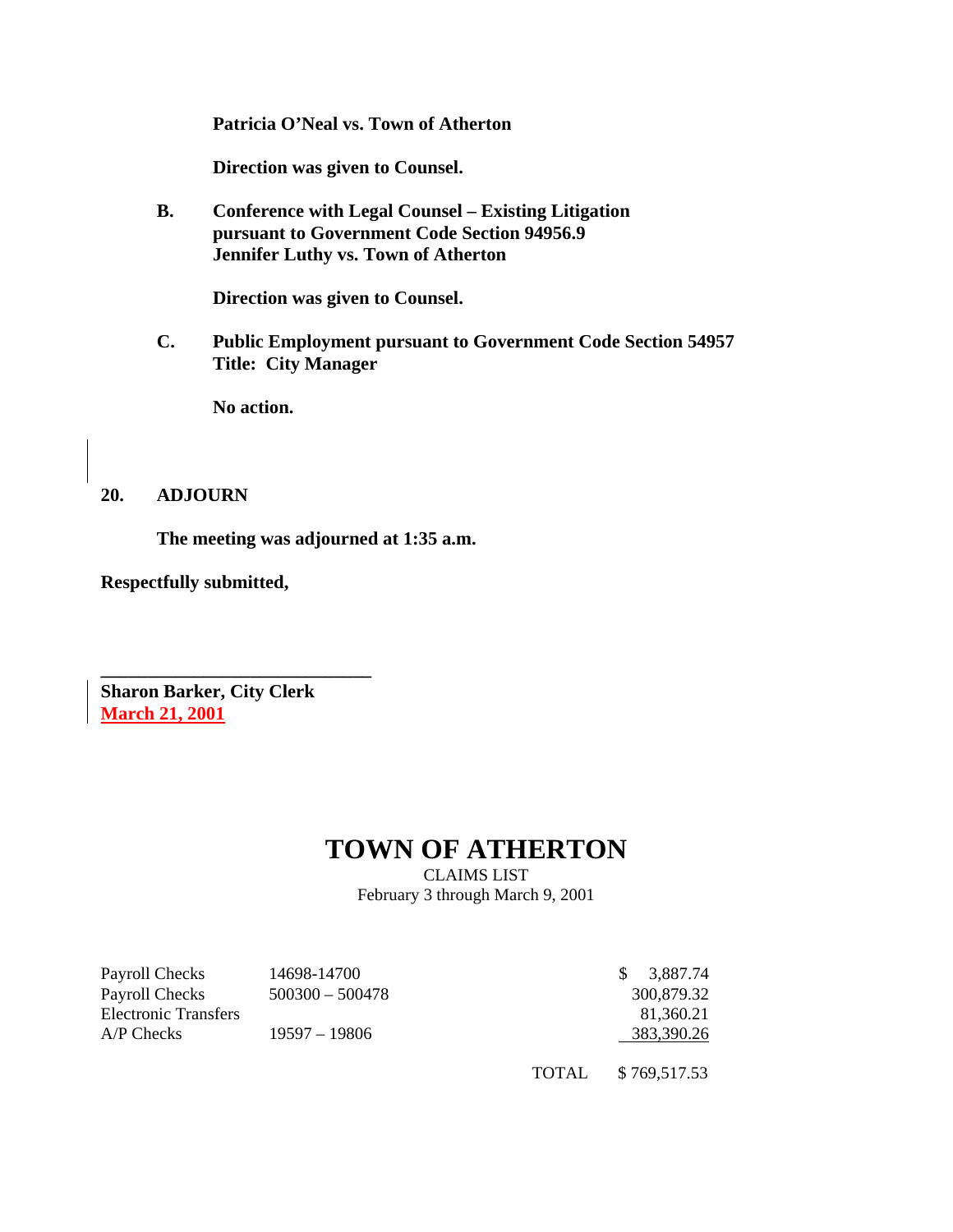I, Ralph Freedman, Interim City Manager of the Town of Atherton, do hereby certify under penalty of perjury that the demands listed above, check numbers 14698-14700 and 500300 – 500478 (Payroll) and 19597 - 19806 (Accounts Payable), and Electronic Transfers for Employees Federal Payroll Taxes and fees, inclusive, amount to \$769,517.53 are true and correct, and that there are funds for payment.

> Ralph Freedman Interim City Manager

\_\_\_\_\_\_\_\_\_\_\_\_\_\_\_\_\_\_\_\_\_\_\_\_\_\_\_\_\_\_\_

\_\_\_\_\_\_\_\_\_\_\_\_\_\_\_\_\_\_\_\_\_\_\_\_\_\_\_\_\_\_\_

The above claims, Payroll check numbers 14698-14700 and 500300 – 500478, Accounts Payable check numbers 19597 - 19806 and Electronic Transfers for employees federal payroll taxes and fees, amount to \$769,517.53; and are hereby approved for payment.

Mayor, Town of Atherton

SOURCE OF FUNDS

| 101 | General Fund                          |       | \$ | 715,730.64 |
|-----|---------------------------------------|-------|----|------------|
| 105 | Tennis Fund                           |       |    | 300.50     |
| 202 | <b>Transportation Fund</b>            |       |    | 3,647.72   |
| 203 | Gas Tax Fund                          |       |    |            |
| 206 | <b>SLESF</b>                          |       |    | $\Omega$   |
| 401 | <b>GF</b> Projects                    |       |    | 375.00     |
| 402 | <b>Storm Drainage</b>                 |       |    | $_{0}$     |
| 403 | <b>Atherton Channel Drainage</b>      |       |    |            |
| 611 | Computer Maint & Replacem't           |       |    | 4,555.00   |
| 612 | <b>Administrative Services</b>        |       |    | 41,729.05  |
| 614 | <b>Workers Compensation Insurance</b> |       |    | 43,378.66  |
| 715 | Evans Estate                          |       |    | 479.62     |
| 731 | M-A Little League                     |       |    | 2,700.00   |
| 730 | H-P Park Improvement                  |       |    | $\theta$   |
| 731 | <b>Tree Committee</b>                 |       |    | 0          |
|     |                                       | TOTAL | S  | 769,517.53 |

**Item No. 11** 



**Town of Atherton**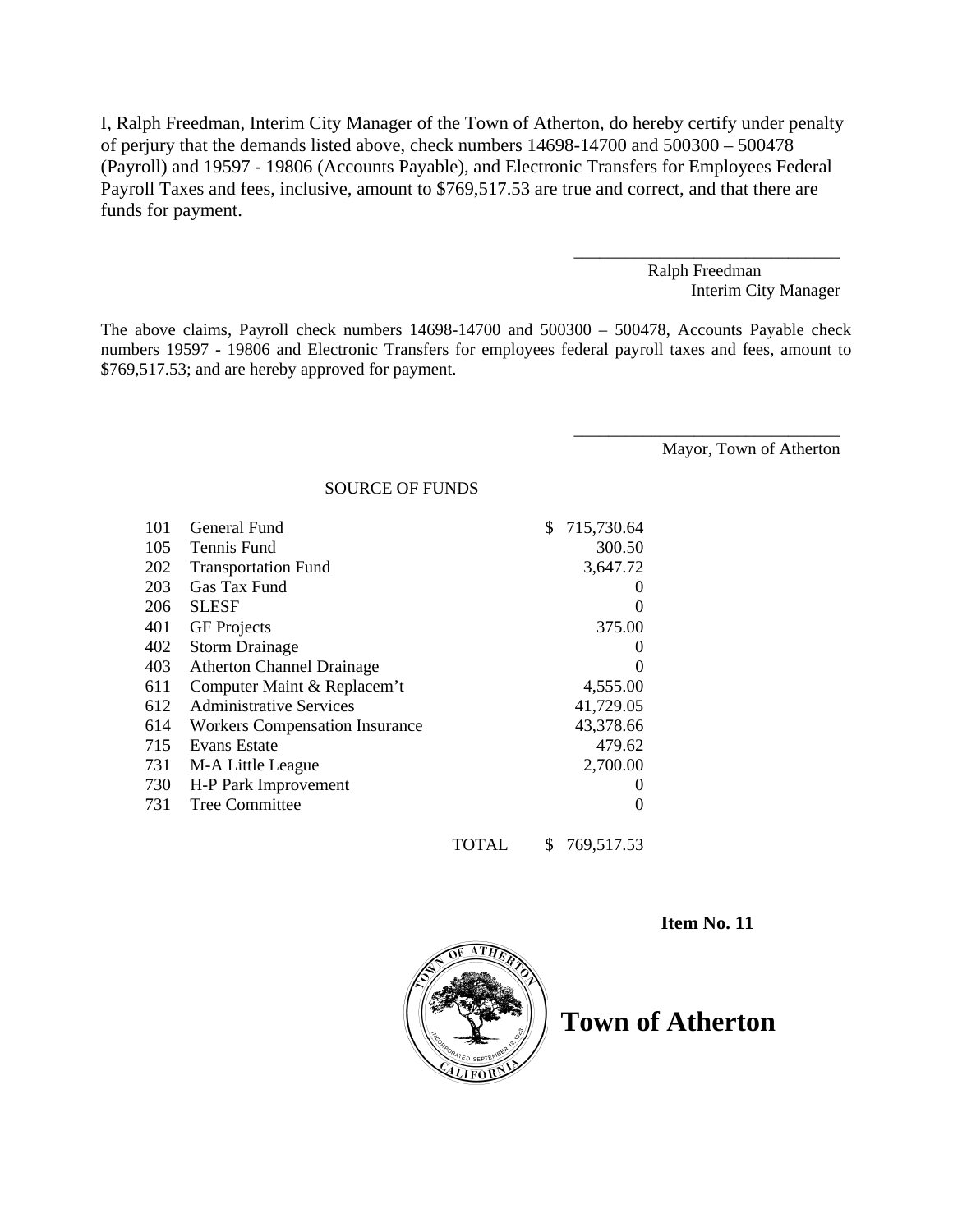#### **CITY COUNCIL STAFF REPORT**

#### **TO: HONORABLE MAYOR AND CITY COUNCIL INTERIM CITY MANAGER RALPH FREEDMAN**

- **FROM: BILL YEOMANS, INTERIM FINANCE DIRECTOR**
- **DATE: FOR THE MEETING OF MARCH 21, 2001**
- **SUBJECT: APPROVE THE ATTACHED RESOLUTION (A) AUTHORIZING THE TOWN OF ATHERTON TO JOIN THE CALIFORNIA STATEWIDE COMMUNITIES DEVELOPMENT AUTHORITY, AND (B) AUTHORIZING THE ISSUANCE AND SALE OF A FISCAL YEAR 2001-02 TAX AND REVENUE ANTICIPATION NOTE.**

#### **RECOMMENDATION:**

Approve a resolution authorizing the issuance of tax and revenue anticipation notes by the Town for the 2001-02 Fiscal Year.

#### **BACKGROUND:**

The purpose of this temporary borrowing is to increase available cash balances, which provide operating funds to cover cash shortfalls. Cash shortfalls will arise because of the timing differentials in monthly cash receipts and disbursements throughout Fiscal Year 2001-02. The borrowing also provides an additional source of revenue because the cost of borrowing is less than reinvestment income, producing a net gain to the Town.

The attached resolution authorizes the issuance by the Town of up to \$2,000,000 in Tax and Revenue Anticipation Notes (TRANs) for Fiscal Year 2001-2002. The maturity of the TRANs will not exceed 15 months and will be dated July 3, 2001. The TRANs will be issued through a statewide financing program jointly sponsored by the California State Association of Counties and the League of California Cities.

#### **ANALYSIS:**

The advantages of participating in the Statewide TRANs program, rather than individual financing or another pooled TRANs, are many. The costs are lower because the costs are shared by the other participating cities, counties and special districts. There is standardized documentation and credit criteria employed in the financing, as well as a streamlined issuance process. The Statewide program also offers the Town the option of issuing TRANs which mature in 12, 13, or 15 months. The 13 and 15 month options will provide the Town with one or three more months of interest earnings, respectively. Finally, there is the ability to obtain the highest credit rating on the financing with the availability of insurance.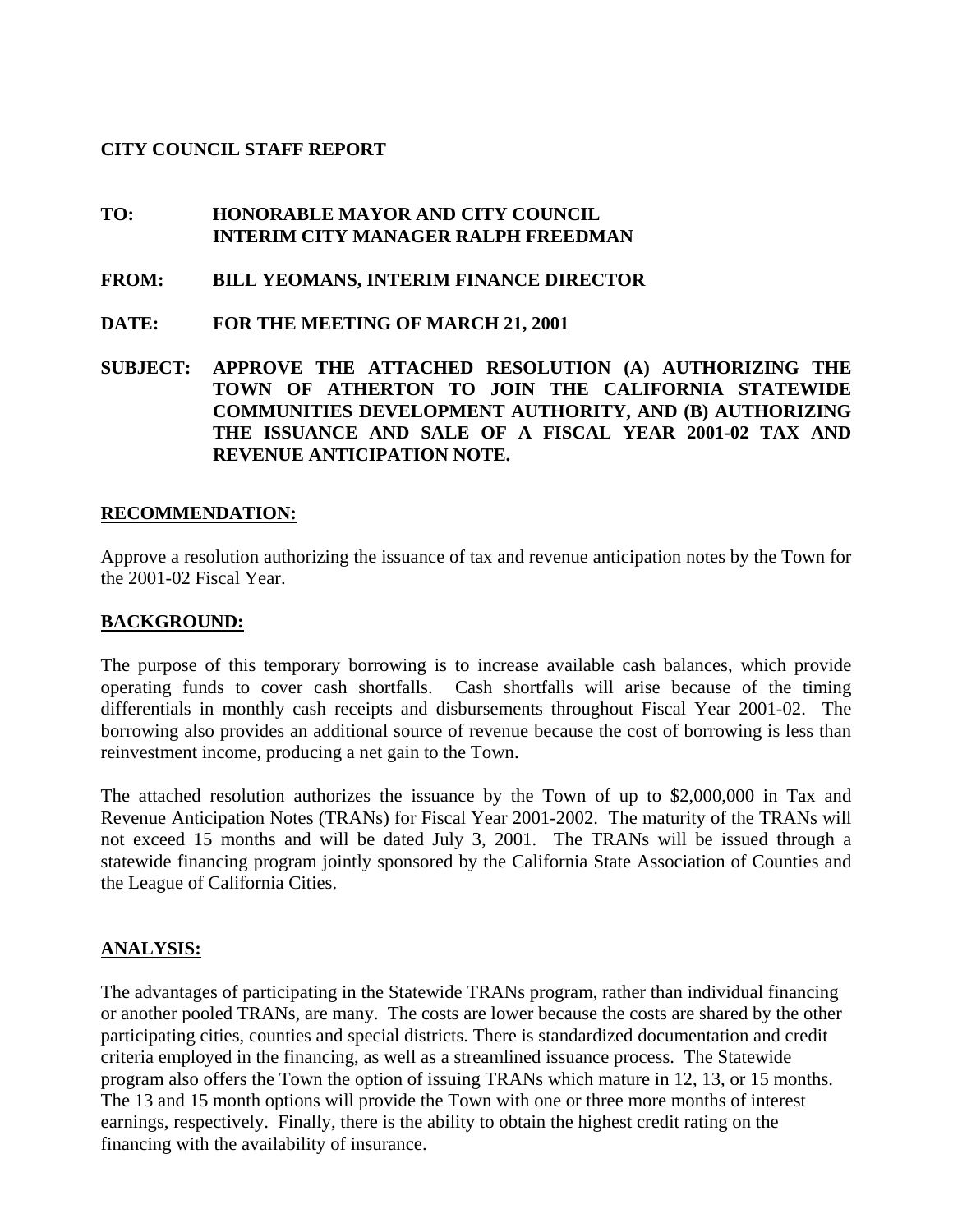The Town's TRANs maturity will be up to 15 months dated July 3, 2001 and due no later than October 2, 2002. The Town will determine the maturity of the TRANs depending on market conditions in June, 2001. Even if the Town issues 13 or 15 month TRANs, the Town will be able to issue another 12, 13, or 15 month TRANs on July 1, 2002 for the next fiscal year.

The attached resolution authorizes the issuance by the Town of tax and revenue anticipation notes (TRANs) in an amount not-to-exceed \$2,000,000. The Resolution, which authorizes various financing documentation, including a purchase agreement (Exhibit B to the Resolution) and an Indenture, is on file in the Town Hall. The Resolution authorizes the Interim City Manager and the Interim Finance Director to sign financing documentation in connection with the issuance of the TRANs. The resolution also appoints the law firm of Orrick, Herrington & Sutcliffe as bond counsel to the Town. Orrick is a national law firm which specializes in municipal bond law.

### **FISCAL IMPACT:**

The Town's general fund could earn \$30,000 to \$45,000 in interest income in fiscal year 2001- 2002.

Respectfully submitted, Reviewed/Approved,

Bill Yeomans Ralph Freedman Interim Finance Director Interim City Manager

 **Item No. 12**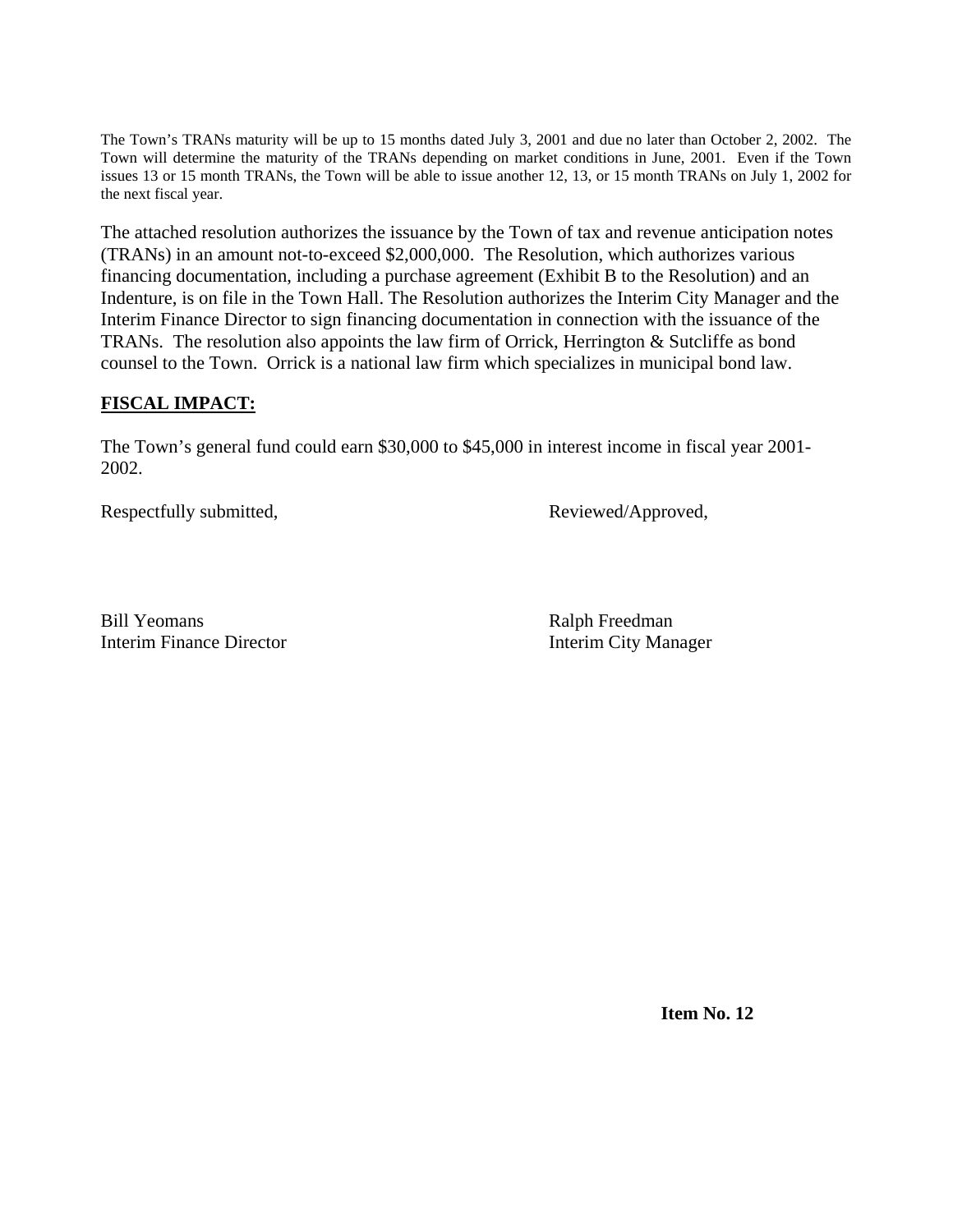

**Town of Atherton** 

# **CITY COUNCIL STAFF REPORT**

**TO: HONORABLE MAYOR AND CITY COUNCIL** 

**FROM: KATHY HUGHES ANDERSON** 

# **DATE: FOR THE CITY COUNCIL MEETING OF MARCH 21, 2001**

# **SUBJECT: FUNDING REQUEST FOR BEVERAGE CONTAINER RECYCLING**

### **RECOMMENDATION:**

It is recommended that the City Council adopt Resolution No. 01-\_\_, approving the filing of a Funding Request Form to the State of California Department of Conservation's Division of Recycling.

### **INTRODUCTION/BACKGROUND:**

The State of California has enacted the California Beverage Container Recycling and Litter Reduction Act that provides funds to cities and counties for beverage container recycling and litter cleanup activities. Each city may receive a minimum of \$5,000 or an amount calculated by the Division, per capita based, whichever is greater. Eligible participants must submit the Funding Request Form by the due date and time in order to request funds from the Department of Conservation's Division of Recycling. Each eligible participant must submit, along with the Funding Request Form, a resolution identifying the individual authorized by the eligible participant to receive and expend funds received from the Division, and carry out required activities under this program.

The eligible participant must provide a description of an activity(ies) that meets one or more of the following criteria:

 The activity has a primary emphasis on the collection and recycling of beverage containers at large venues, public areas, residential communities, or schools;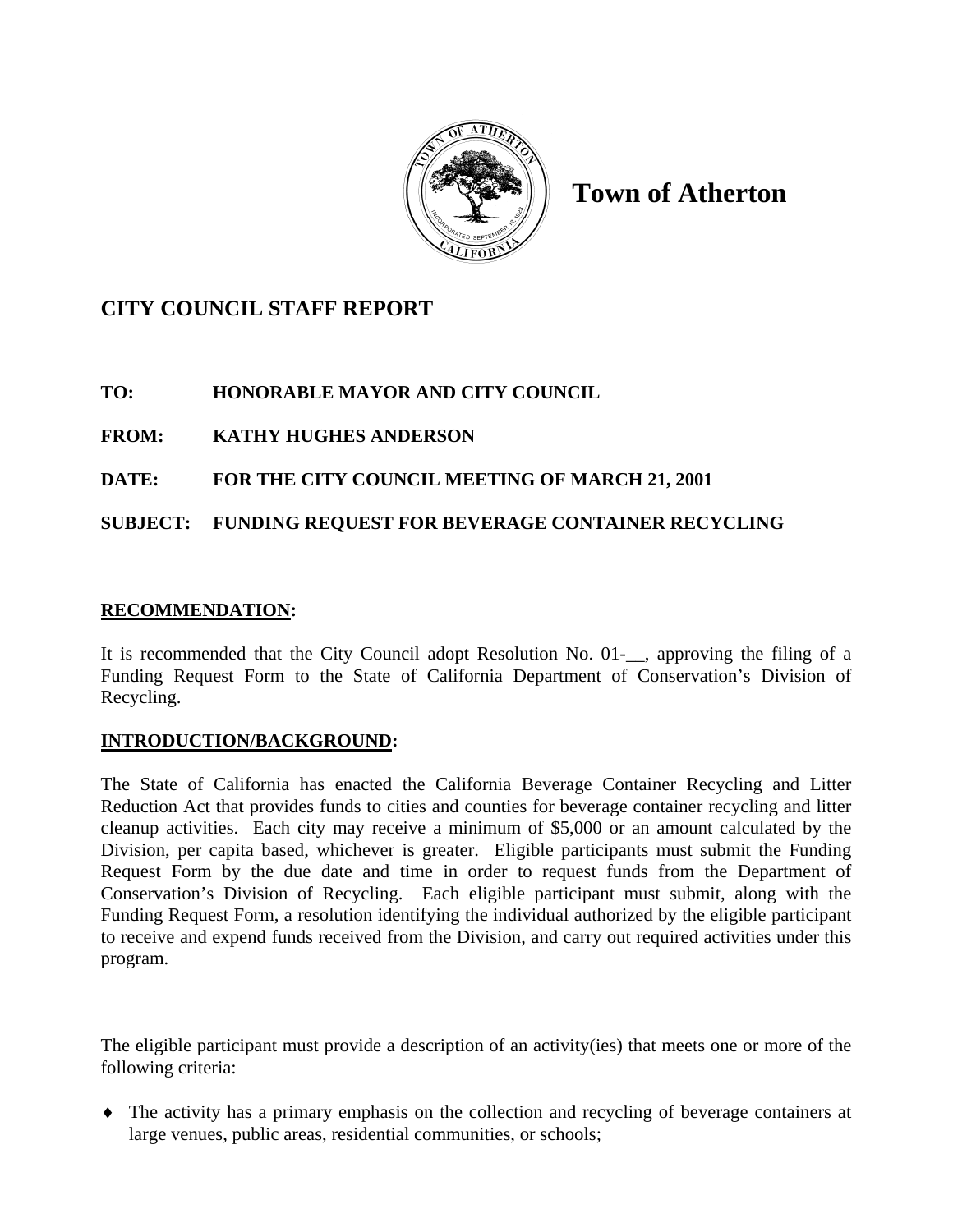- The activity has a primary emphasis on public education promoting beverage container recycling and/or litter prevention; or
- The activity has a primary emphasis on beverage container litter prevention and/or abatement in public places including community clean-up projects or other related activities involving the recycling of beverage containers.

Last year staff submitted a proposal and was awarded \$5,000 under this grant program to purchase recycling bins for the meeting rooms, picnic areas, and Children's Playground in Holbrook-Palmer Park. Staff would like to submit a proposal this year to purchase recycling beverage containers for the new Little League Field and the tennis courts that are currently not funded in the Town's Fiscal Year 2000/2001 Budget. A new style of recycling container has been found that will make it easy for people to recycle, and make it easier for staff to empty with no contamination or bee problems.

### **FISCAL IMPACT:**

The Division will make annual payments, based upon a fiscal year beginning July  $1<sup>st</sup>$  of each year. The Division will issue payments to each approved city or county, on or near June  $30<sup>th</sup>$  of the respective fiscal year. There are no reporting requirements or matching funds expenditures required under this funding program. The funding will cover the entire cost of the purchase of recycling containers with no additional expenditure required by the Town.

Respectfully Submitted, Reviewed/Approved

Kathy Hughes Anderson Ralph Freedman

City Manager

RESOLUTION NO. 01-\_\_\_

#### **A RESOLUTION OF THE CITY COUNCIL OF THE TOWN OF ATHERTON REQUESTING FUNDING FROM THE CALIFORNIA BEVERAGE CONTAINER RECYCLING AND LITTER REDUCTION ACT**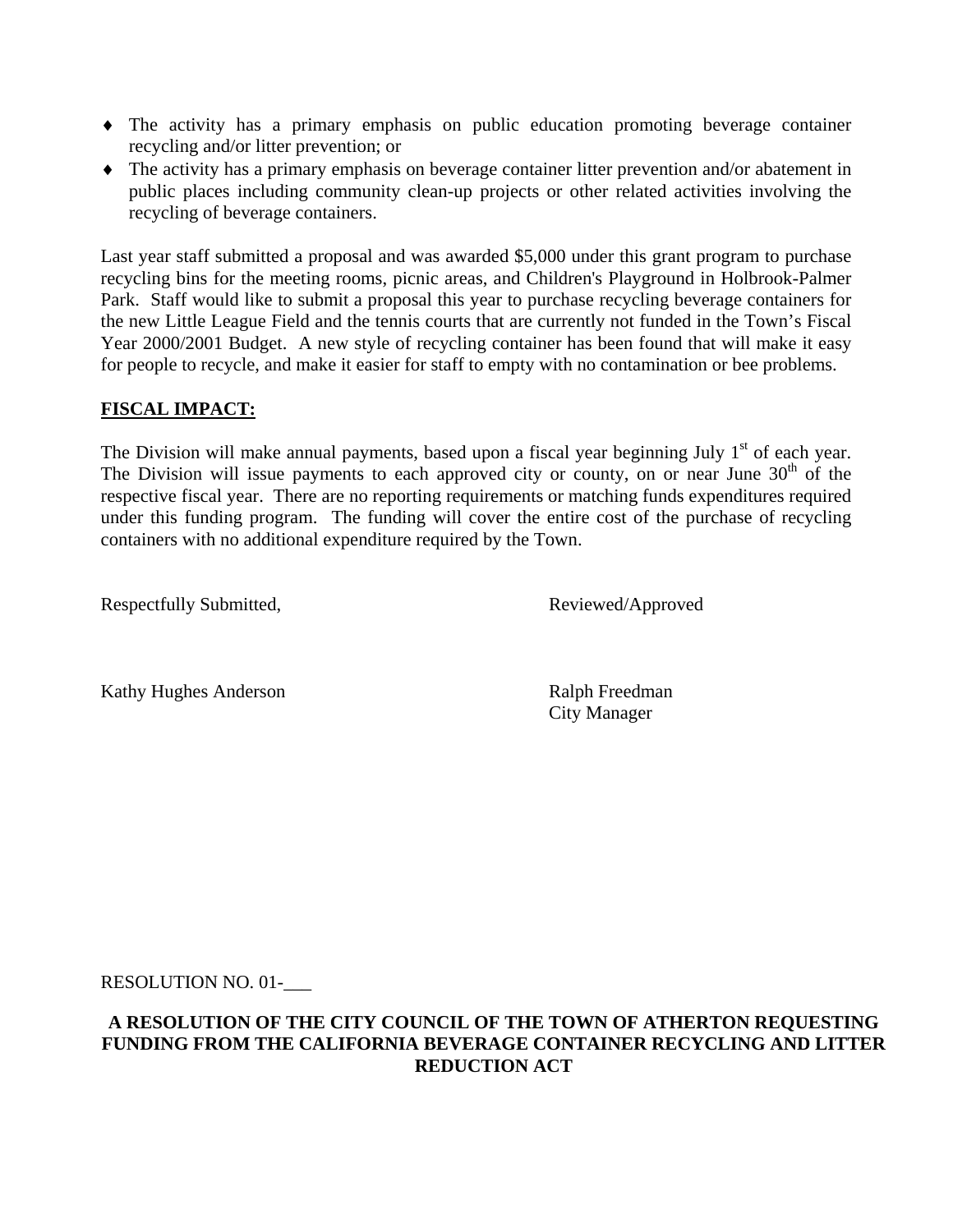**WHEREAS,** the people of the State of California have enacted the California Beverage Container Recycling and Litter Reduction Act that provides funds to cities and counties for beverage container recycling and litter cleanup activities; and

**WHEREAS,** the California Department of Conservation's Division of Recycling has been delegated the responsibility for the administration of the program within the State, setting up necessary procedures for cities and counties or their designees under the program; and

**WHEREAS,** per Section 14581 (a)(4)E) of the California Beverage Container Recycling and Litter Reduction Act, the eligible participant must submit the Funding Request Form by the due date and time in order to request funds from the Department of Conservation's Division of Recycling.

**NOW, THEREFORE, BE IT RESOLVED** that the City Council of the Town of Atherton authorizes the submittal of the Funding Request Form to the Department of Conservation's Division of Recycling. The City Manager, is hereby authorized and empowered to execute in the name of the Town of Atherton all necessary forms hereto for the purposes of securing payments and to implement and carry out the purposes specified in the Section 14581 (a)(4)(A) of the California Beverage Container Recycling and Litter Reduction Act and provide information regarding this program to the Division upon request.

\* \* \* \* \* \* \* \* \* \* \* \* \*

*I hereby certify that the foregoing Resolution was duly and regularly passed and adopted by the City Council of the Town of Atherton at a regular meeting thereof held on the 21st day of February, 2001, by the following vote:* 

| AYES:          | 5 COUNCIL MEMBERS: Carlson, Conwell, Fisher, Janz, McKeithen |
|----------------|--------------------------------------------------------------|
| <i>NOES</i> :  | 0 COUNCIL MEMBERS:                                           |
| <i>ABSENT:</i> | 0 COUNCIL MEMBERS:                                           |
| ABSTAIN:       | 0 COUNCIL MEMBERS:                                           |

\_\_\_\_\_\_\_\_\_\_\_\_\_\_\_\_\_\_\_\_\_\_ Dianne M. Fisher, Mayor

ATTEST:

Sharon Barker, City Clerk

\_\_\_\_\_\_\_\_\_\_\_\_\_\_\_\_\_\_\_\_\_\_\_\_\_\_\_\_\_

**Item No. 13**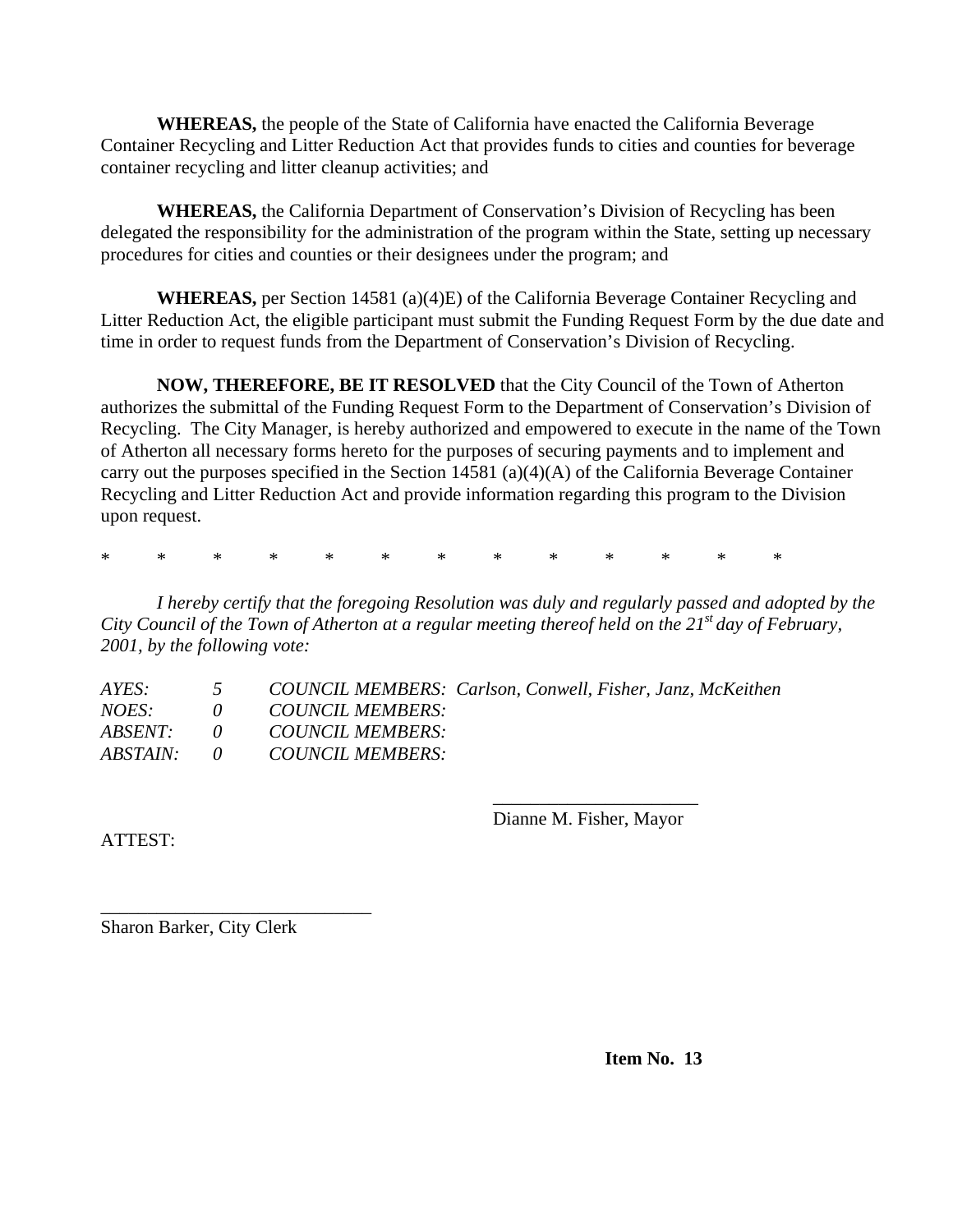

Town of Atherton

# **CITY COUNCIL STAFF REPORT**

# **TO: HONORABLE MAYOR AND CITY COUNCIL**

# **FROM: POLICE CHIEF ROBERT BRENNAN**

# **DATE: FOR THE CITY COUNCIL MEETING OF MARCH 21, 2001**

**SUBJECT: PERSONNEL CONTRIBUTION TO A REGIONAL CRITICAL INCIDENT TEAM** 

### **RECOMMENDATION:**

Staff recommends Council approve the contribution of one sworn member of the Police Department to represent the Town of Atherton on the Regional Critical Incident Team.

# **INTRODUCTION:**

A *Critical Incident Team* is designed to respond to and safely resolve high-risk situations, and aid in the service of arrest/search warrants involving potentially dangerous individuals. In recent years, a Critical Incident Team has become a standard component of law enforcement agency efforts to protect the public. The increasing availability of diverse weaponry necessitates the need for a specialized unit that is properly equipped to respond to the hazard posed to the public.

Currently, the regional team is comprised of Redwood City, San Carlos and Menlo Park. Joining the existing team provides the following advantages:

- Proven experience
- Increased resources
- Greater local control
- Improved response time
- Enhanced training
- Promotes inter-agency cooperation and communication in a crisis situation
- Furthers career development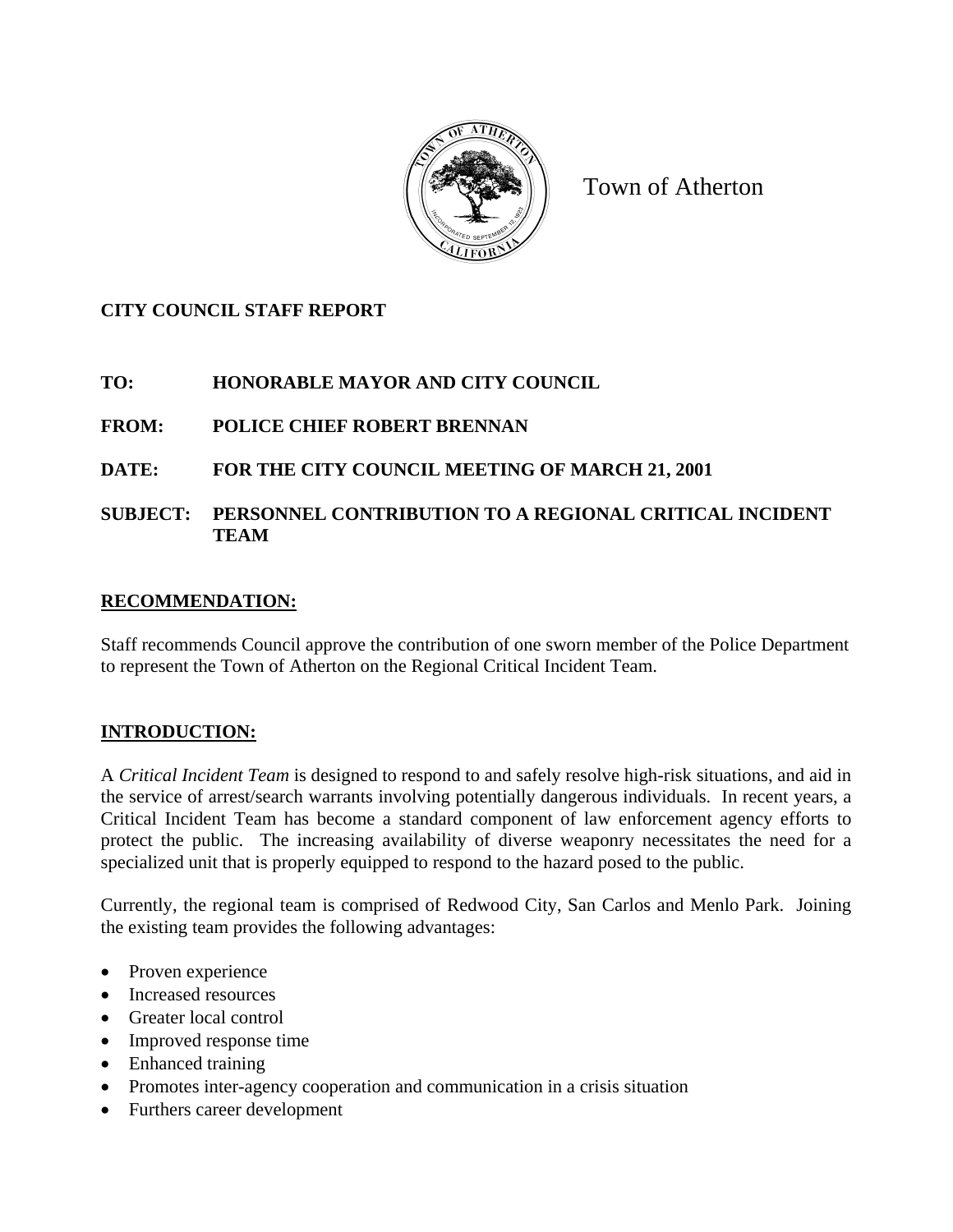A Memorandum of Understanding between the agencies has been prepared, and is required to implement the program. The attached agreement has been reviewed and approved by the City Attorney.

### **ANALYSIS:**

The urbanization of the Bay Area has brought increasing stress and levels of violent crime. These crimes are not limited to inner city areas, but have come to our own backyard. The need for a highly trained team to respond is even more apparent as we view the recent violence in our schools and homes. With our single contribution of one officer, we receive the combined force of three other agencies' personnel and equipment without the added associated costs.

Without an agreement, we come under the Office of the Sheriff. Although the Sheriff is certainly capable, we would surrender local control of any critical incident while still bearing the liability. As the Memorandum of Agreement points out:

 "Tactical Command of the teams will be under the authority of the agency where the occurrence is taking place unless the Incident Commander decides to the contrary. Although a regional team would not bring immunity to any situation, command and the decision to take or not to take action would remain under the Town of Atherton."

The ability for the Atherton Police Department to solely staff or provide training to existing personnel would be cost prohibitive. New challenges of this type for members of this team will increase the officer's confidence, ability to make critical decisions, job skills, and career satisfaction, while decreasing attrition and the costs associated with hiring and training new officers.

### **FISCAL IMPACT:**

All associated costs of training and equipment can be supported under the existing budgetary constraints.

\_\_\_\_\_\_\_\_\_\_\_\_\_\_\_\_\_\_\_\_\_\_\_\_\_ \_\_\_\_\_\_\_\_\_\_\_\_\_\_\_\_\_\_\_\_\_\_\_\_\_\_

Prepared By: Reviewed/Approved By:

Robert J. Brennan Ralph Freedman

Police Chief Interim City Manager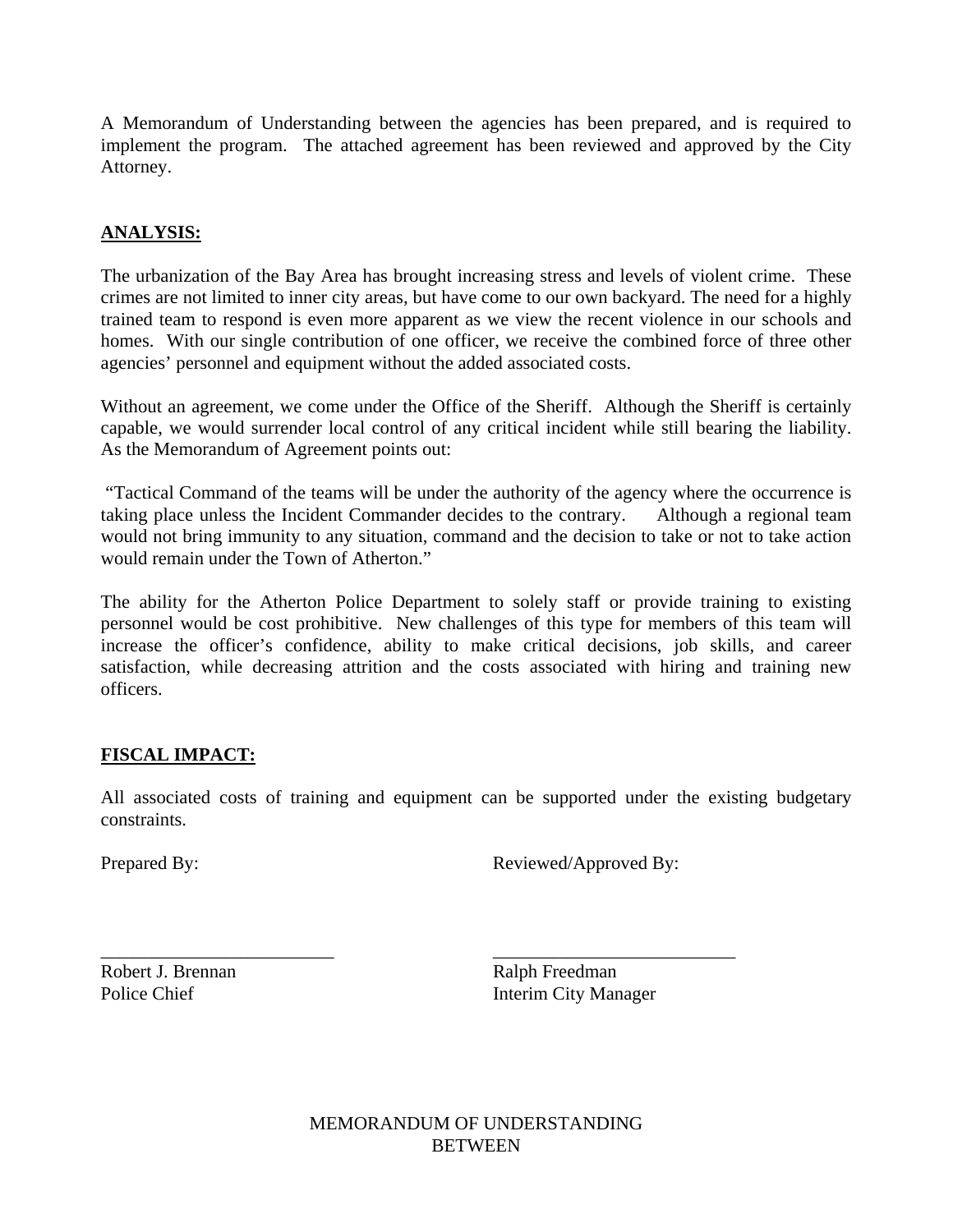### THE ATHERTON POLICE DEPARTMENT, THE MENLO PARK POLICE DEPARTMENT, THE REDWOOD CITY POLICE DEPARTMENT, AND THE SAN CARLOS POLICE DEPARTMENT REGARDING THE REDWOOD CITY POLICE DEPARTMENT'S SPECIAL WEAPONS AND TACTICS TEAM

### PURPOSE:

The Atherton Police Department (APD), the Menlo Park Police Department (MPPD) the Redwood City Police Department (RCPD), and the San Carlos Police Department (SCPD) individually sometimes referred to as "PD" and collectively referred to as "Parties," agree to this Memorandum of Understanding (MOU) in an effort to clearly establish the control, training, team standards, and hold harmless agreements between the participating agencies regarding the Redwood City Police Department's Special Weapons and Tactics team. Individually, none of the agencies may have sufficient SWAT personnel to handle certain tactical situations. By entering into this MOU, the APD, MPPD, RCPD, and the SCPD should have sufficient personnel to provide professional service during tactical situations to each other, and to other law enforcement agencies in San Mateo County that may request it. This MOU does not revise, amend or supersede any mutual aid agreements, or other agreements or understandings between the parties.

### CALL OUT PROCEDURES:

If the Atherton Police Department, Menlo Park or San Carlos agencies require the use of the SWAT team, the department will contact the Communications Center of the Redwood City Police Department. The dispatcher from the Redwood City Police Department will then initiate a callout of the team's members.

A tactical situation may not require personnel from all agencies. However, all agencies should be notified as a safeguard in the event that a tactical situation is extended or requires additional personnel.

# $\div$  TACTICAL SCENE CONTROL:

Tactical command of the team will be under the authority of the Tactical Commander unless the incident commander decides to the contrary. Incident command of the event will be under the authority of the agency where the event is taking place.

# ❖ SELECTION: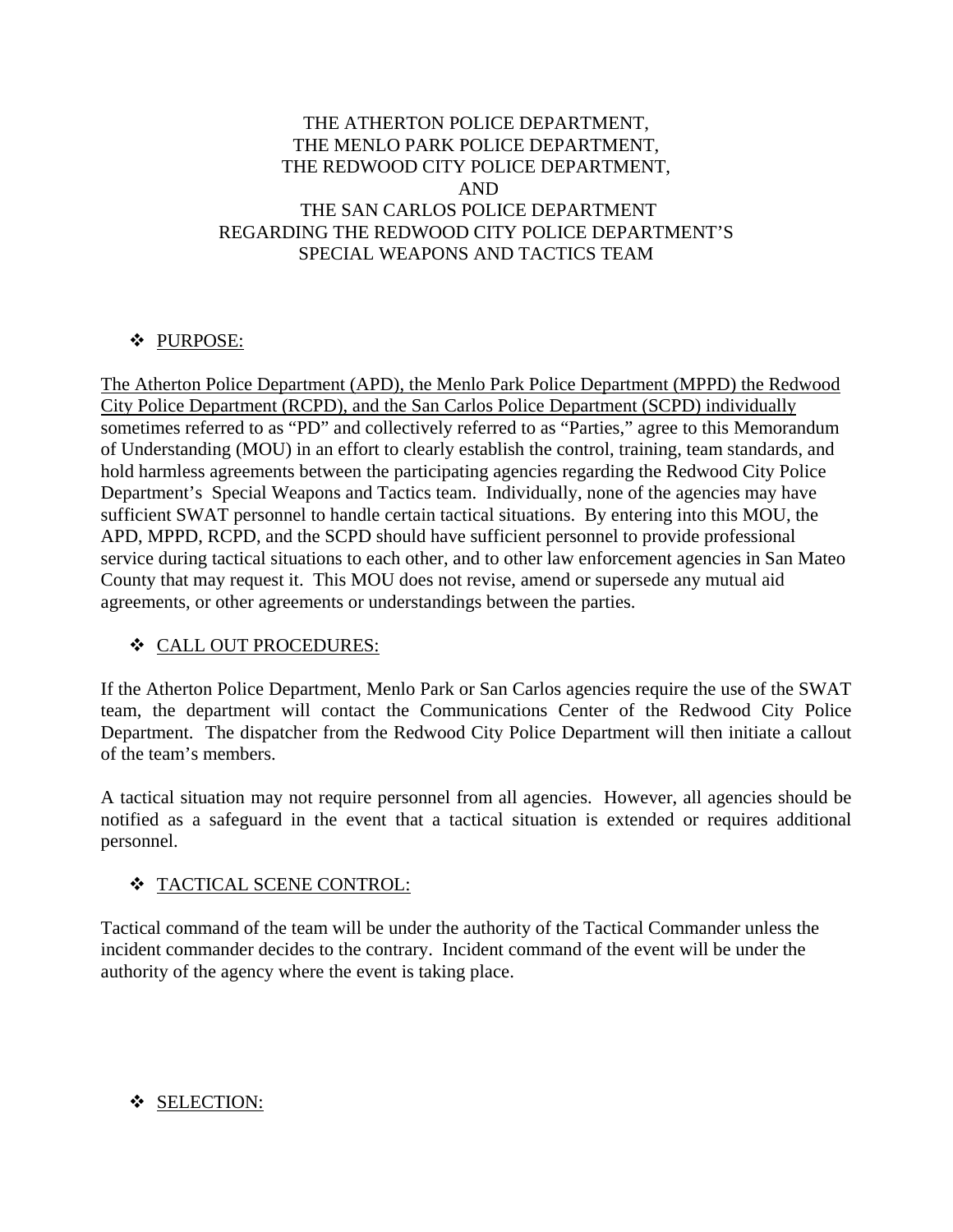Team members will be selected by their respective departments. All applicants must pass the physical agility test administered by the Redwood City Police Department. All applicants must successfully complete the Basic SWAT course approved by the Redwood City Police Department.

# TRAINING:

The APD, MPPD, RCPD, and the SCPD teams agree to train together on a monthly and quarterly basis. Firearms training will be conducted once per month. That training will last approximately two hours. Other training will be conducted quarterly with a goal of 40 hours per quarter. The agencies' respective SWAT commanders will determine the location and hosting of training. Team members will be required to wear during training any equipment they would wear during a call out. Each team member will be required to pass the FBI SWAT Fitness Test at all times, and will be required to show that they have passed their department's firearms qualification course. Qualification may be shown through the departmental training records. Each team member must also pass the annual SWAT Firearms Qualifications Course.

# EQUIPMENT:

Each team agrees to purchase and separately maintain its own equipment, however, team members will be cross-trained with most equipment shared by APD, MPPD, RCPD, and SCPD. All team members may utilize any equipment that is approved for use and that they have trained and qualified with.

# **\* POST INCIDENT CRITIQUE:**

Following each incident, involved agencies should be debriefed as soon as possible. A tactical team debriefing involving tactical members, Tactical Command, and Incident Command only, should occur immediately after the incident. A critique of the entire incident should occur within two weeks and should include all agencies involved in the incident, especially personnel identified as having key roles in the incident (officers, supervisors, communications, fire/medical, public works, and crime lab personnel, etc.).

### **\*** POST INCIDENT INVESTIGATION:

In the event of a situation involving the use of force, the host agency will have jurisdiction in the use of force investigation. When appropriate, all agencies agree to involve the District Attorney's Office and agree further to implement the homicide protocol if the incident involves the use of deadly force.

### $\div$  **HOLD HARMLESS AGREEMENT:**

- 1. Members of a PD shall not be deemed to be employees or agents of the other PD's by virtue of their participation, pursuant to this MOU.
- 2. Each PD (the Releasing PD) waives and releases the other PD's from any and all claims, suits, liabilities and damages for personal injuries, property damage, worker's compensation, or any other claims, loss, or damage asserted or made by the Releasing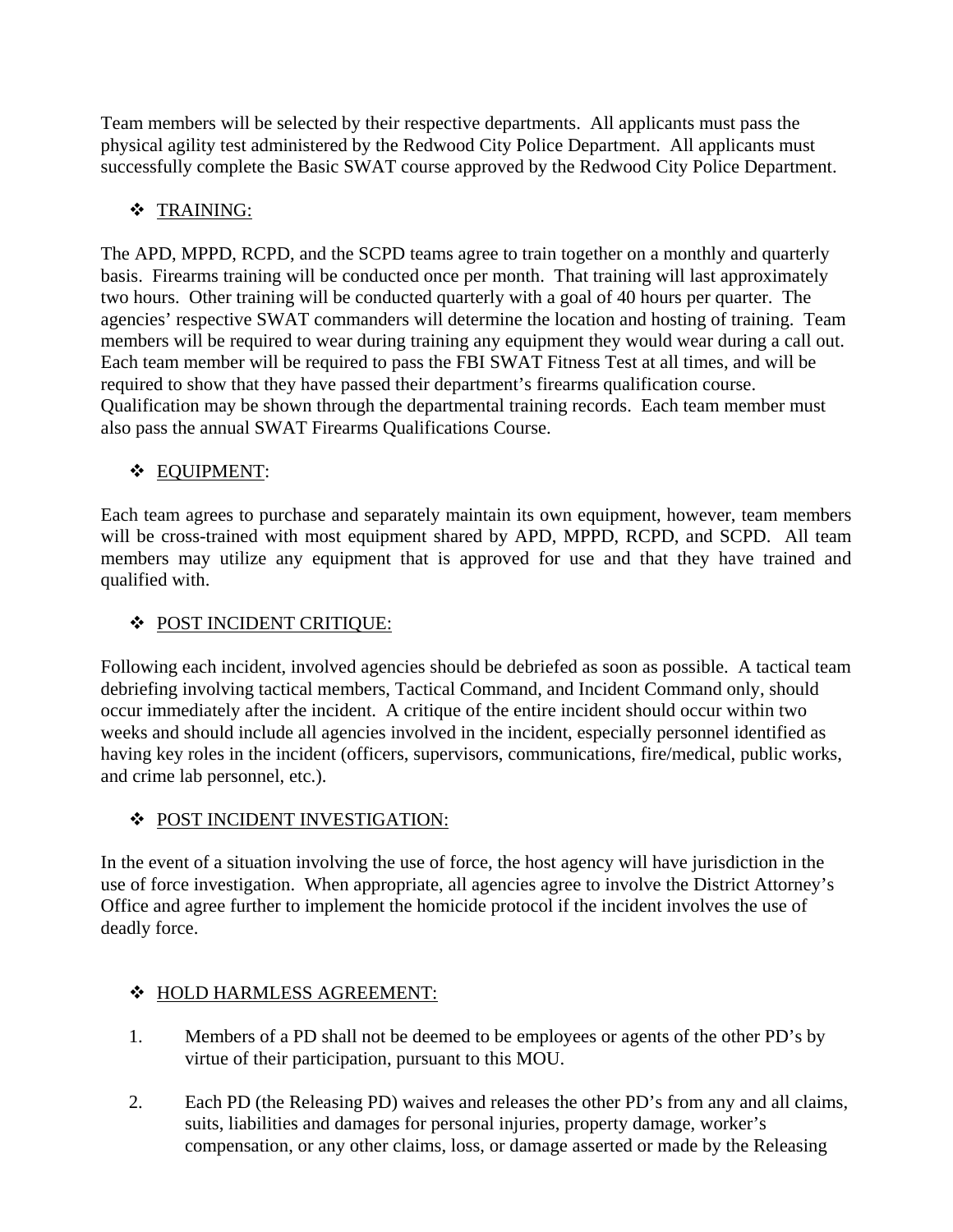PD's personnel, its heirs, executors, administrators, beneficiaries, or assigns as a result of Releasing PD's personnel participation under this MOU. Each PD assumes any and all risks associated with, or that relate to, its members' participation under this MOU.

3. Each PD hereby agrees to hold harmless, defend, and indemnify the other PD's, their respective officers, agents and/or employees from any and all damages and claims that arise as a result of the intentional tortuous acts or sole negligence of its personnel participating under this MOU.

\_\_\_\_\_\_\_\_\_\_\_\_\_\_\_\_\_\_\_\_\_\_\_\_\_\_\_\_\_\_\_\_\_\_\_ \_\_\_\_\_\_\_\_\_\_\_\_\_\_\_\_\_\_\_\_

\_\_\_\_\_\_\_\_\_\_\_\_\_\_\_\_\_\_\_\_\_\_\_\_\_\_\_\_\_\_\_\_\_\_\_ \_\_\_\_\_\_\_\_\_\_\_\_\_\_\_\_\_\_\_\_

### **SIGNATURES:**

\_\_\_\_\_\_\_\_\_\_\_\_\_\_\_\_\_\_\_\_\_\_\_\_\_\_\_\_\_\_\_\_\_\_\_ \_\_\_\_\_\_\_\_\_\_\_\_\_\_\_\_\_\_\_\_ Robert J. Brennan, Chief of Police Date Atherton Police Department

Scott S.G. Vermeer, Chief of Police Date Menlo Park Police Department

\_\_\_\_\_\_\_\_\_\_\_\_\_\_\_\_\_\_\_\_\_\_\_\_\_\_\_\_\_\_\_\_\_\_\_ \_\_\_\_\_\_\_\_\_\_\_\_\_\_\_\_\_\_\_\_ Carlos G. Bolanos, Chief of Police Date Redwood City Police Department

James R. Granucci, Chief of Police Date San Carlos Police Department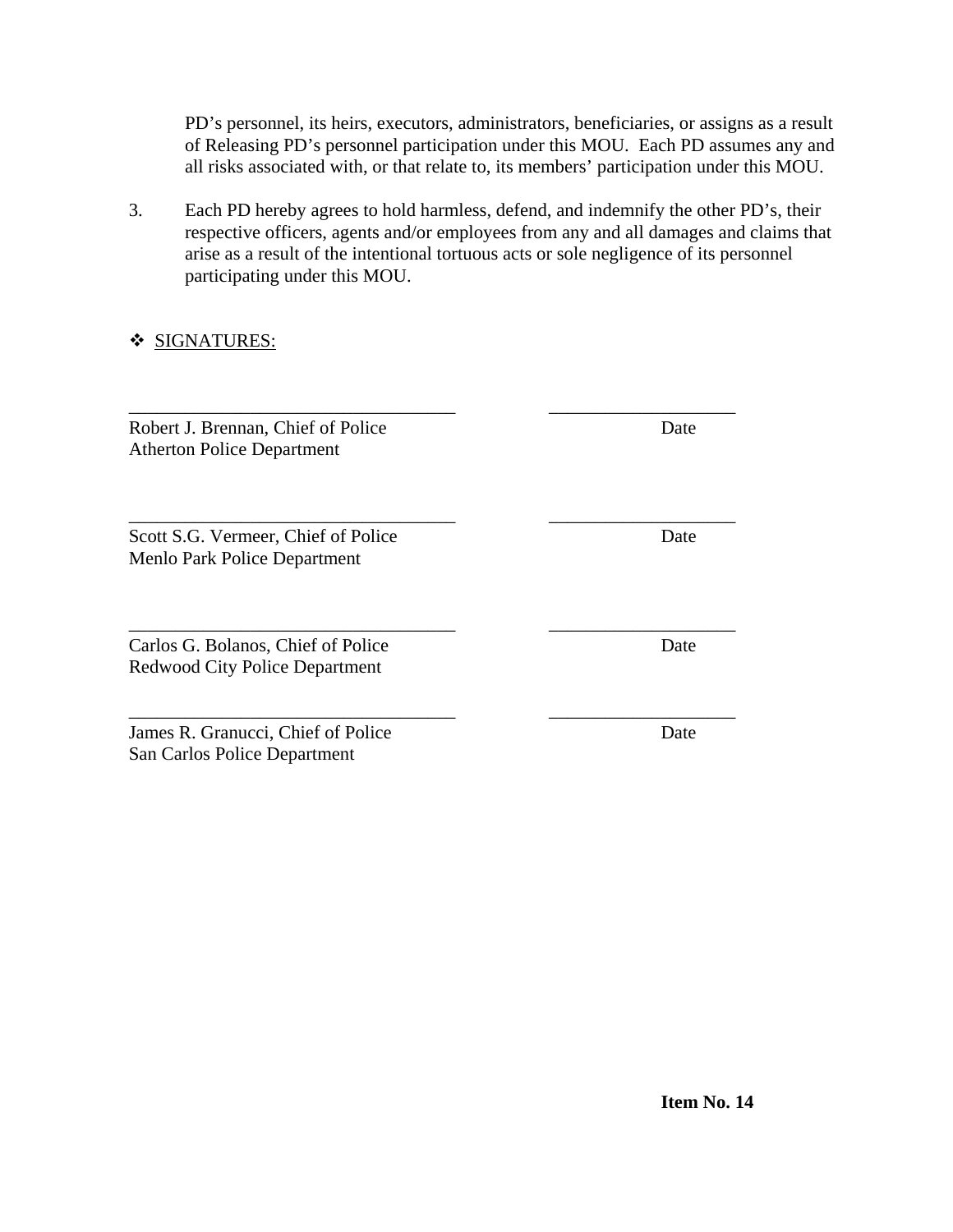

**Town of Atherton** 

### **CITY COUNCIL STAFF REPORT**

### **TO: HONORABLE MAYOR AND CITY COUNCIL INTERIM CITY MANAGER, RALPH FREEDMAN**

- **FROM: CLIFF TEMPS, PUBLIC WORKS DIRECTOR**
- **DATE: FOR THE MEETING OF MARCH 21, 2001**
- **SUBJECT: RESOLUTION OF THE CITY COUNCIL OF THE TOWN OF ATHERTON RESCINDING ALL PREVIOUS RESOLUTIONS APPROVING RATE SCHEDULES FOR BROWNING-FERRIS INDUSTRIES REFUSE, RECYCLABLE MATERIAL AND PLANT MATERIAL COLLECTION SERVICE FEES AND APPROVING A NEW RATE SCHEDULE FOR SAME, RETROACTIVE TO MARCH 1, 2001**

# **RECOMMENDATION**

Pass a motion to adopt the attached resolution rescinding all previous resolutions approving rate schedules for Browning-Ferris Industries refuse, recyclable material and plant material collection service fees and approving a new rate schedule for same, retroactive to March 1, 2001.

# **INTRODUCTION**

Under the Uniform Franchise Agreement between the Town and Browning-Ferris Industries (BFI), and the Town's participation in the South Bayside Waste Management Authority (SBWMA), the Town sets appropriate rates for refuse, recyclable material and green waste collection and disposal. The process involves BFI submitting cost and performance data to SBWMA, SBWMA's consultant reviewing that data and making recommendations regarding appropriate rates to each member agency and each agency adopting rates by resolution. The consultant's recap of the data and fee recommendations are contained in the report titled "Review of San Mateo Scavenger (a Division of BFI Waste Systems of North America, Inc.) Refuse, Recyclable Material and Plant Material Collection Application", (rate study), a copy of which is attached. The rates recommended for Atherton by the consultant are 42.6% higher than rates charged in 2000.

# **ANALYSIS**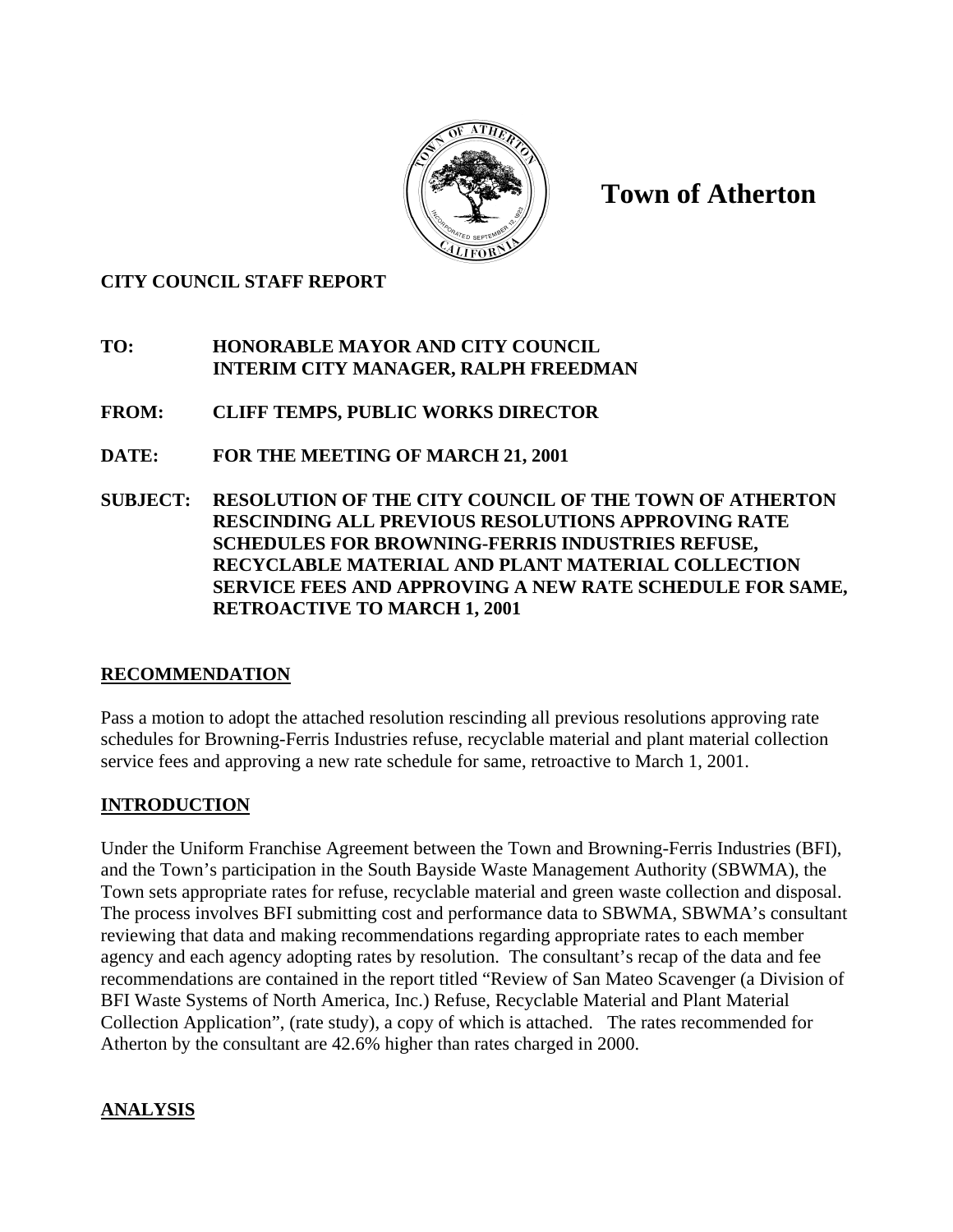Comparing Line 20, Current Year Revenue Requirement for 2000 and 2001, in Exhibits 5 and 6 on pages 12 and 13 of the rate study, the total revenue increase recommended for 2001 for BFI is 5.1%. Atherton's columns in the same tables show the current year revenue requirement goes from \$1,122,000 to \$1,179,000, which is also a 5.1% increase.

The basis for the consultant's recommended 42.6% increase for Atherton is found in lines 21, 22 and 23 of the cited tables. Atherton rates have been too low to cover the cost of service for years. The deficit was \$209,000 at the end of last year, and is projected to grow by another \$209,000 in 2001, if the rates are not increased. Last year, the consultant recommended a rate increase of 35%. However, he also offered the option to tackle the deficit over three years, starting with a rate increase of 12%, which was enacted. It turned out that the 12% fell quite short of what was needed.

The Town's Solid Waste Reduction Committee was given information showing how different rate increase strategies would eliminate the deficit over one, two or three years. The options ranged from a 15.93% per year increase, compounded over three consecutive years, to the full 42.6% increase in one year. The low and high first year's monthly charges for the two extreme options were \$36.91 and \$45.39 per month respectively, for a two can customer. The 3-year average rates for the same two options were \$43.10 and \$42.80. This works out to a total difference of only \$10.80 over the three years.

The Solid Waste Reduction Committee considered the options and decided to recommend that the Council adopt a level rate that was calculated to eliminate the deficit over three years. The Committee increased the three-year, two can rate, calculated by staff by \$1.00 to provide a contingency allowance that could accommodate some unexpected BFI cost increase, without requiring another rate adjustment during the three years. If there are no such unexpected cost increases, the same rate could remain in effect for 4 years. The numbers are shown below:

| CATCH UP WITH LEVEL RATE THAT SHOULD REMAIN CONSTANT FOR AT LEAST 3 |           |              |           |           |           |           |
|---------------------------------------------------------------------|-----------|--------------|-----------|-----------|-----------|-----------|
|                                                                     |           | <b>YEARS</b> |           |           |           |           |
|                                                                     | 2000      | 2001         | 2002      | 2003      | 2004      | 2005      |
| Revenue Req. (est. @ 5.5%)                                          | 1,122,000 | 1,179,000    | 1,243,845 | 1,312,256 | 1,384,431 | 1,460,574 |
| inc./yr. after $2001$ )                                             |           |              |           |           |           |           |
| <b>Carryover Shortfall</b>                                          | 60,000    | 209,000      | 48,673    | $-55,890$ | $-98,314$ | $-71,110$ |
| Interest on Shortfall                                               | 8,000     | 12,000       | 2,920     | $-3,353$  | $-5,899$  | $-4,267$  |
| Total Req to Cover All                                              | 1,190,000 | 1,400,000    | 1,295,438 | 1,253,013 | 1,280,218 | 1,385,198 |
| <b>Atherton Enacted Increase</b>                                    | 12%       | 37.75%       | 0.00%     | $0.00\%$  | $0.00\%$  | 2.50%     |
| Two Can Monthly Charge                                              | \$31.84   | \$43.86      | \$43.86   | \$43.86   | \$43.86   | \$44.96   |
| Revenue w/ Atherton                                                 | 981,000   | 1,351,328    | 1,351,328 | 1,351,328 | 1,351,328 | 1,385,111 |
| Increase                                                            |           |              |           |           |           |           |
| <b>Carryover Shortfall</b>                                          | 209,000   | 48,673       | $-55,890$ | $-98,314$ | $-71,110$ | 87        |

Based on the two can rate of \$43.86, the rate changes for other containers are shown below:

|                 | Эld     | New         |                             | Old  | <b>New</b>  |
|-----------------|---------|-------------|-----------------------------|------|-------------|
| <b>Category</b> | Rate    | <u>Rate</u> | Category                    | Rate | <u>Rate</u> |
| 1 Can           | \$16.79 | \$23.13     | 1 yd. Bin 1 x/week $$71.79$ |      | \$98.89     |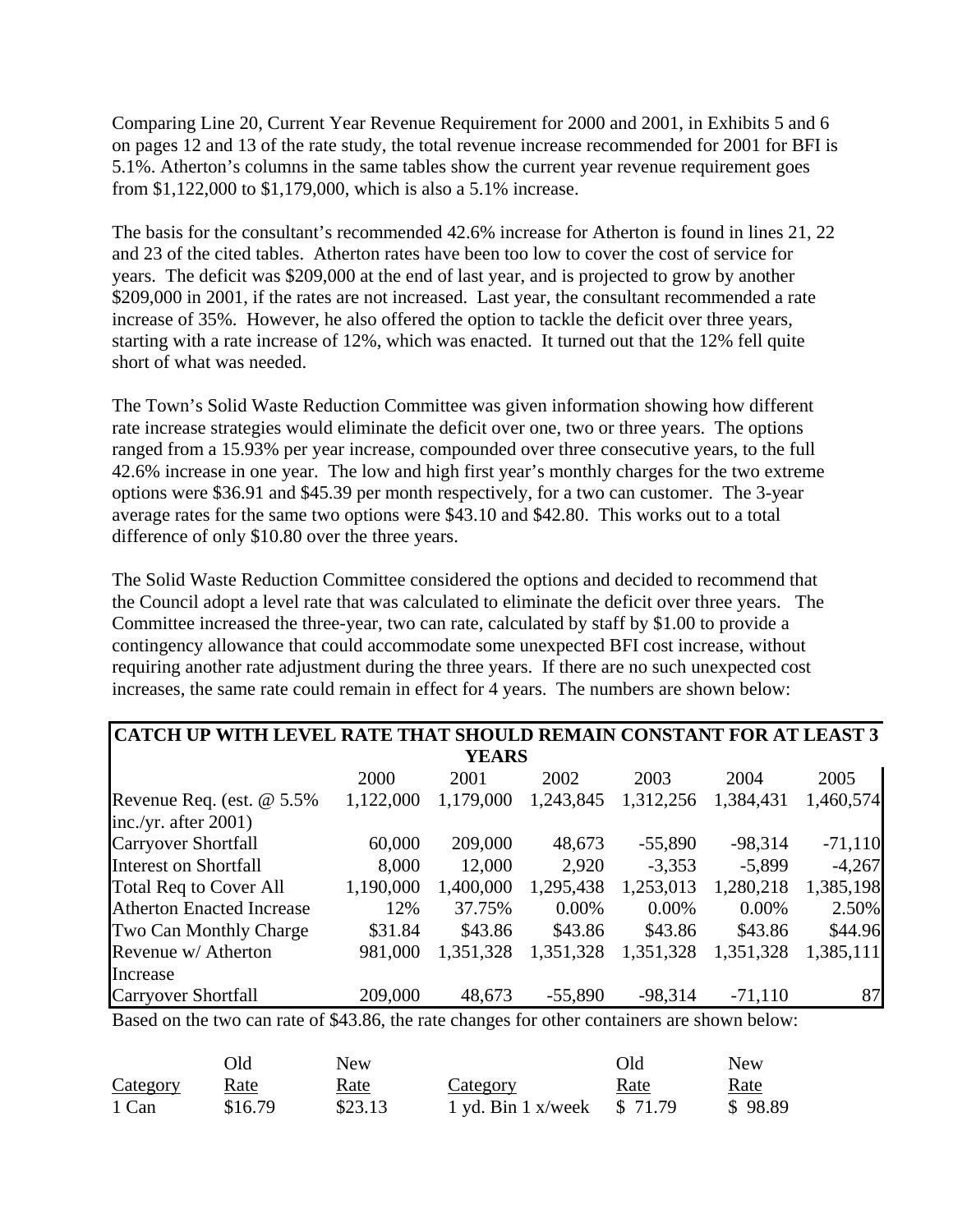|        |         |         | $2$ yd. Bin 1 x/week    | \$136.26 | \$187.70 |
|--------|---------|---------|-------------------------|----------|----------|
| 2 Cans | \$31.84 | \$43.86 | $3$ yd. Bin $1x$ /week  | \$151.72 | \$208.99 |
|        |         |         | $1$ yd. Bin $2x$ /week  | \$118.05 | \$162.61 |
| 3 Cans | \$46.89 | \$64.59 | $2$ yd. Bin $2x$ /week  | \$226.72 | \$312.31 |
|        |         |         | $3$ yd. Bin. $2x$ /week | \$262.10 | \$361.04 |

#### **FISCAL IMPACT**

Free service to Town facilities is part of the consideration under the contract between the Town and BFI. Therefore, there is no fiscal impact to the Town.

### **CONCLUSION:**

The 37.75 % rate increase recommended by the Solid Waste Reduction Committee is fiscally responsible and should be enacted.

\_\_\_\_\_\_\_\_\_\_\_\_\_\_\_\_\_\_\_\_\_ \_\_\_\_\_\_\_\_\_\_\_\_\_\_\_\_\_\_\_\_\_

Respectfully submitted: Reviewed/Approved:

Cliff Temps Ralph Freedman

Public Works Director Interim City Manager

Attachments: Rate Study

Resolution

**RESOLUTION NO.**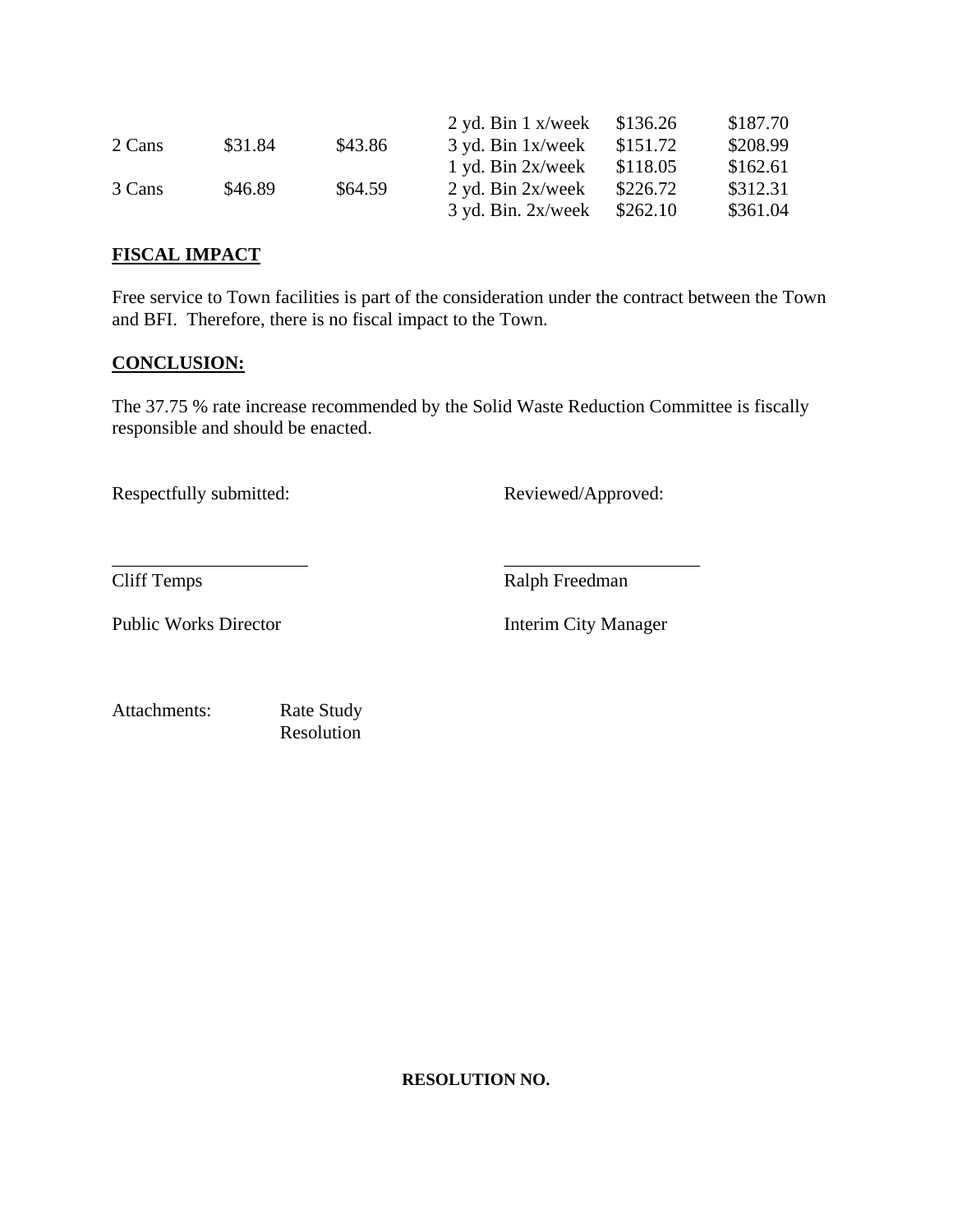#### **A RESOLUTION OF THE CITY COUNCIL OF THE TOWN OF ATHERTON RESCINDING ALL PREVIOUS RESOLUTIONS APPROVING RATE SCHEDULES FOR BROWNING-FERRIS INDUSTRIES REFUSE, RECYCLABLE MATERIAL AND PLANT MATERIAL COLLECTION SERVICE FEES AND APPROVING A NEW RATE SCHEDULE FOR SAME, RETROACTIVE TO MARCH 1, 2001**

**WHEREAS**, the Town of Atherton has provided a franchise to Browning-Ferris Industries allowing for and governing the collection of refuse, recyclable material and plant material within the Town limit; and

**WHEREAS**, under said franchise the Town may approve and change rates that may be charged for this service by Browning-Ferris Industries; and

**WHEREAS**, after an audit by Hilton, Frankophf and Hobson, the Town of Atherton has determined that Browning-Ferris Industries is entitled to an increase in the fees charged for refuse, recyclable material and plant material collection; and

**NOW, THEREFORE, BE IT RESOLVED** by the City Council of the Town of Atherton that: all previous resolutions are rescinded, and that the rates stated in the table below are approved effective March 1, 2001:

| Category         | <b>Monthly Rate</b>     | Category                | <b>Monthly Rate</b>   |
|------------------|-------------------------|-------------------------|-----------------------|
| 1 Can            | \$23.13                 | 1 Yd. Bin 1 x a week    | \$98.89               |
|                  |                         | 2 Yd. Bin 1 x a week    | \$187.70              |
| 2 Cans           | \$43.86                 | 3 Yd. Bin 1 x a week    | \$208.99              |
|                  |                         | 1 Yd. Bin 2 x a week    | \$162.61              |
| 3 Cans           | \$64.59                 | 2 Yd. Bin 2 x a week    | \$312.31              |
|                  |                         | 3 Yd. Bin 2 x a week    | \$361.04              |
|                  |                         |                         |                       |
| $\ast$<br>$\ast$ | $\ast$<br>$\ast$<br>$*$ | $\ast$<br>$\ast$<br>$*$ | $\ast$<br>$\ast$<br>∗ |

*I hereby certify that the foregoing Resolution was duly and regularly passed and adopted by the City Council of the Town of Atherton at a regular meeting thereof held on the 21st of March, 2001 by the following vote:* 

 $\overline{\phantom{a}}$  , and the contract of the contract of the contract of the contract of the contract of the contract of the contract of the contract of the contract of the contract of the contract of the contract of the contrac

| $AYES^+$        | COUNCILMEMBERS: |
|-----------------|-----------------|
| <i>NOES:</i>    | COUNCILMEMBERS: |
| <i>ABSENT:</i>  | COUNCILMEMBERS: |
| <i>ABSTAIN:</i> | COUNCILMEMBERS: |

ATTEST: Dianne M. Fisher, Mayor Town of Atherton

\_\_\_\_\_\_\_\_\_\_\_\_\_\_\_\_\_\_\_\_\_ Sharon Barker, City Clerk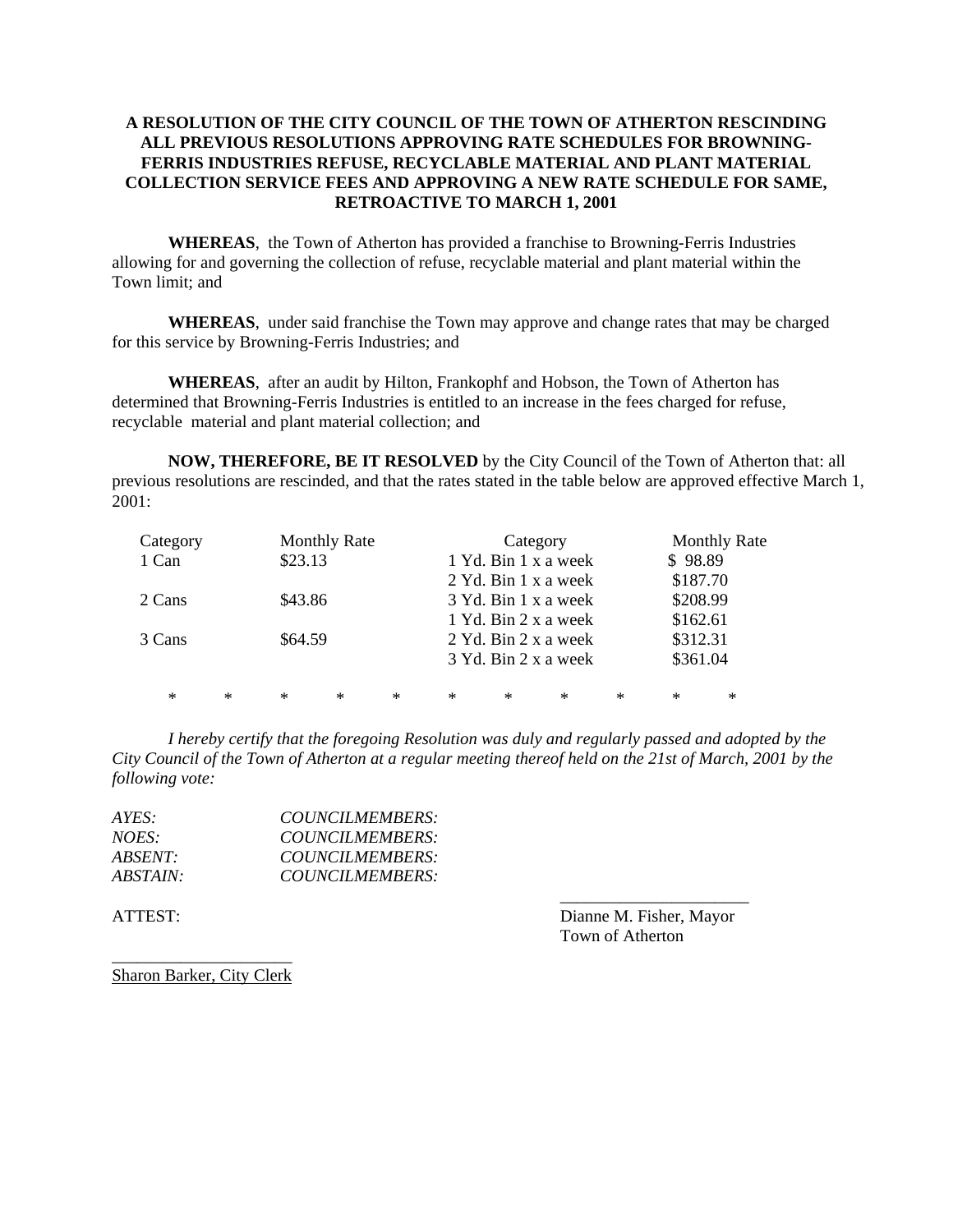**Item No. 17** 



# **Town of Atherton**

# **CITY COUNCIL STAFF REPORT**

# **TO: HONORABLE MAYOR AND CITY COUNCIL**

**FROM: NEAL MARTIN, CITY PLANNER** 

**DATE: FOR THE CITY COUNCIL MEETING OF MARCH 21, 2001** 

**SUBJECT: FENCE HEIGHTS ALONG RINGWOOD AVENUE** 

## **RECOMMENDATION:**

It is recommended that the City Council introduce the attached Ordinance.

# **INTRODUCTION:**

It has been the City Council's policy, as expressed in Municipal Code Section 17.36.150, to allow fences up to eight feet in height along major streets, adjoining schools, adjacent to the Southern Pacific right-of-way or along the Town boundary. The General Plan Committee initiated the accompanying amendment to add Ringwood Avenue to the list of major streets where fence heights of up to eight feet would be permitted. The Planning Commission recommended City Council adoption of the amendment on January 24, 2001.

# **ANALYSIS:**

The attached Ordinance would add Ringwood Avenue to the list of streets where fences of up to eight feet in height are permitted.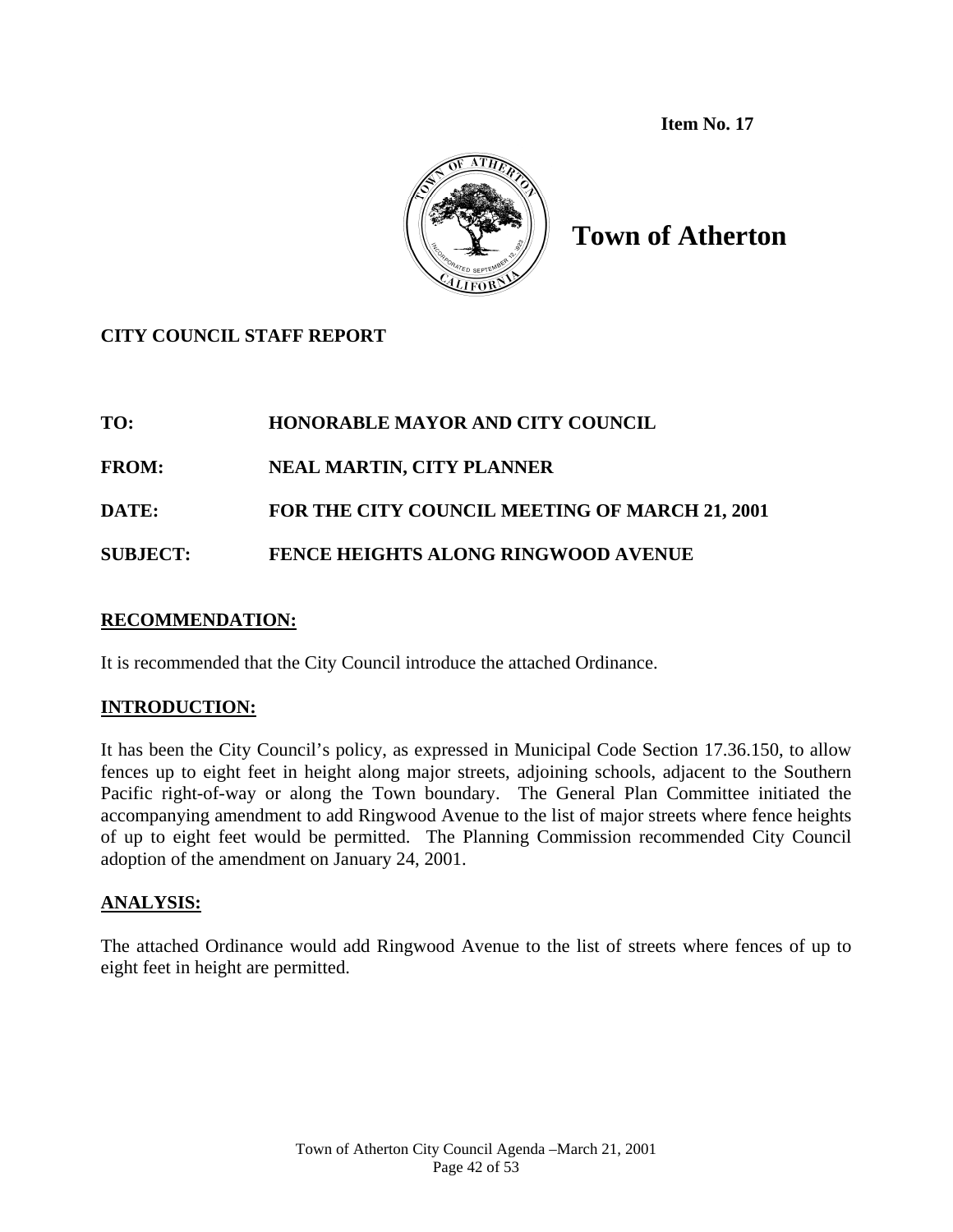# **CONCLUSION:**

It is Planning Staff's opinion that the proposed Ordinance Amendment would not be contrary to the purpose and intent of the General Plan and the Zoning Ordinance.

#### **ENVIRONMENTAL IMPACT:**

This Ordinance is categorically exempt from the California Environmental Quality Act pursuant to Section 15305 (Minor Alterations in Land Use Limitations) of the CEQA Guidelines.

#### **FORMAL MOTION:**

I move that the City Council find that the adoption of the proposed Ordinance would not be contrary to the purpose and intent of the General Plan and the Zoning Ordinance. I further move that the Council waive further reading and introduce the ordinance entitled, "An Ordinance of the City Council of the Town of Atherton Amending the Atherton Municipal Code Regulating Height of Fences Along Ringwood Avenue Within the Town of Atherton."

*/s/ Neal J. Martin* Neal J. Martin, City Planner

Attachments:

- 1. Draft Ordinance
- 2. Municipal Code Section 17.36.150
- 3. General Plan Committee Minutes of December 7, 2000
- 4. Planning Commission Minutes of January 24, 2001

Item No. 18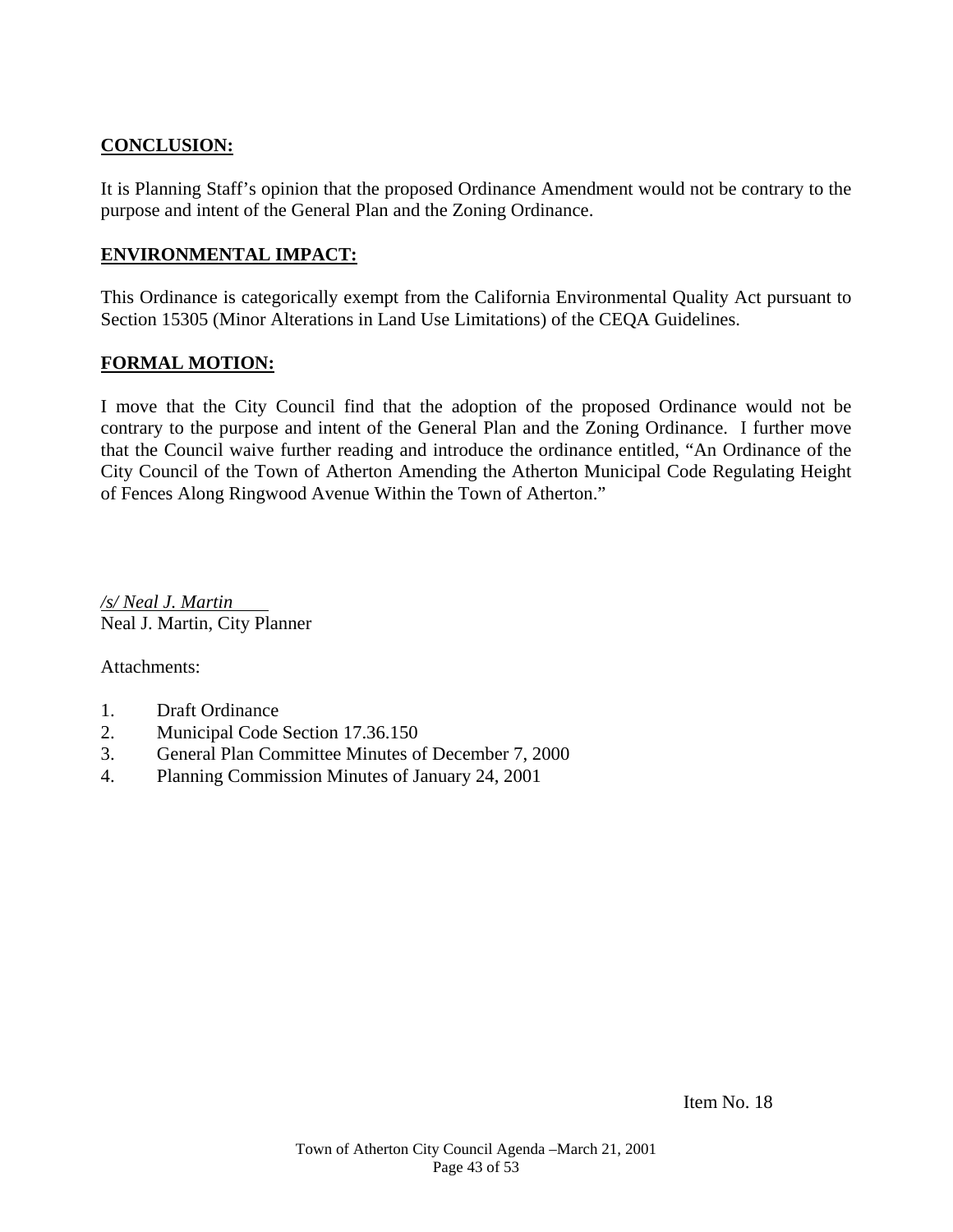

**Town of Atherton** 

## **CITY COUNCIL STAFF REPORT**

# **TO: HONORABLE MAYOR AND CITY COUNCIL**

# **FROM: BILL YEOMANS, INTERIM FINANCE DIRECTOR**

### **DATE: FOR THE MEETING OF MARCH 21, 2001**

## **SUBJECT: PUBLIC HEARING ON MENLO COLLEGE FINANCING THROUGH THE CALIFORNIA STATEWIDE COMMUNITIES DEVELOPMENT AUTHORITY**

### **RECOMMENDATION:**

Adopt Resolution No. 01-\_\_\_, approving the issuance of tax-exempt obligations by the California Statewide Communities Development Authority for financing the acquisition of educational equipment located at Menlo College, the borrower of the obligations.

# **INTRODUCTION:**

This action allows Menlo College to access tax exempt financing through a State agency, the California Statewide Communities Development Authority (CSCDA). With the maximum principal amount of \$2,000,000, the College plans to purchase a single voice and data video network located on the campus. Attached is a letter from Bob Hite, Vice President of Administration for Menlo College.

In order for Menlo College to obtain the financing through the CSCDA, the Internal Revenue Code requires that the proposed financing be approved by a governmental unit having jurisdiction over the area in which the project to be financed is located. This approval process requires published notice at least 14 days prior to a public hearing. The required notice was published in *The Almanac* on March 7, 2001. The Town of Atherton would not incur any financial liability or responsibility as a result of this transaction.

### **ANALYSIS:**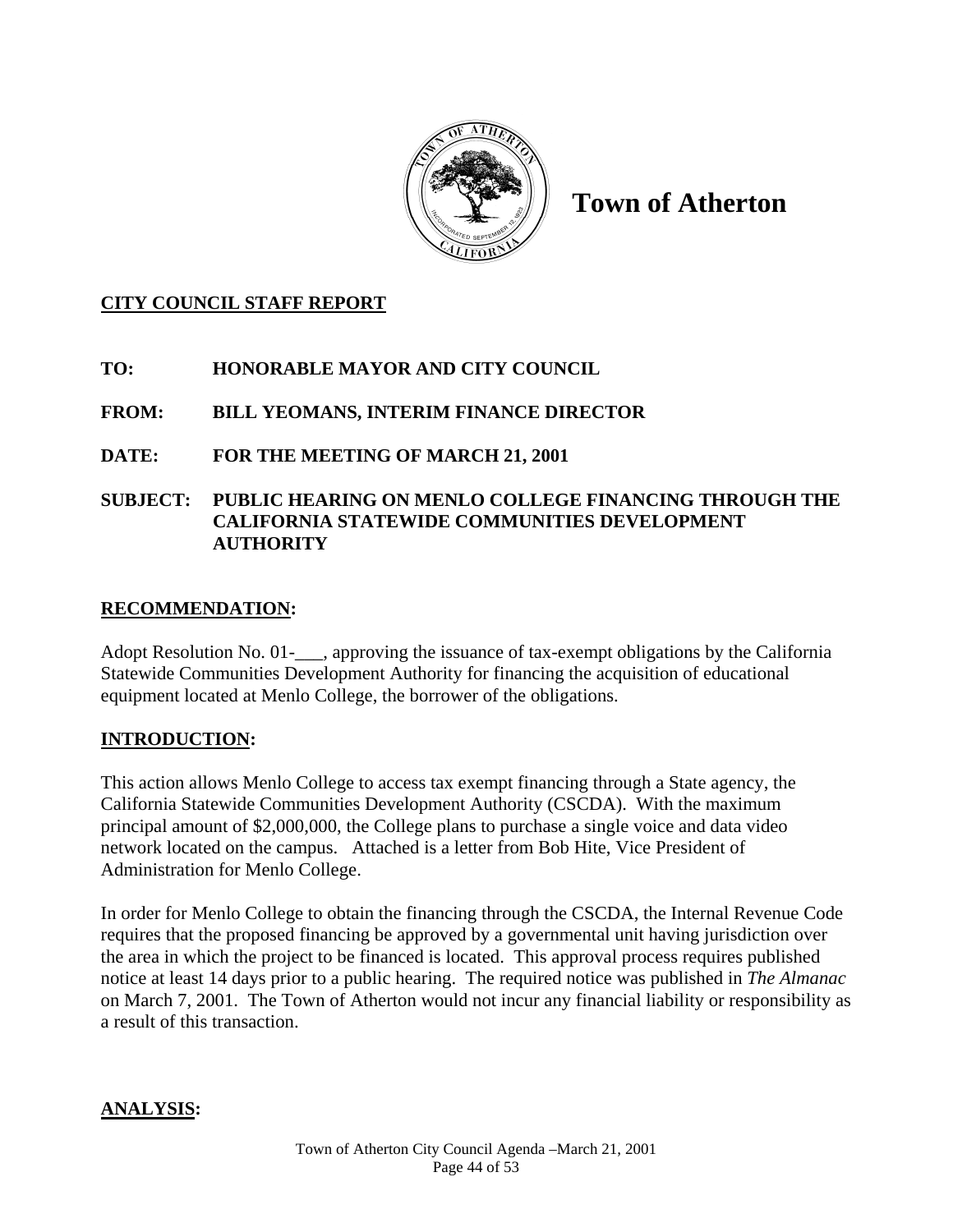California Statewide Communities Development Authority (CSCDA) is a government agency established in 1988 under the California Government Code as a statewide Joint Powers Authority. CSCDA is jointly sponsored by the California State Association of Counties and the League of California Cities. Over 330 local public agencies are members of CSCDA, including 56 of the 58 counties in California and over 200 cities. CSCDA has issued more than \$11 billion in tax-exempt debt and ranks among the largest issuers of tax-exempt debt in the United States.

CSCDA provides local governments access to low-cost, tax-exempt financing for projects that include government facilities, manufacturing facilities, multi-family and senior housing, non-profit facilities, solid waste and recycling facilities, and other facilities that meet the requirements for taxexempt financing under the Internal Revenue Code. The CSCDA is authorized to issue bonds, notes, or other evidences of indebtedness, or certificates of participation in leases, or other agreements to finance or refinance facilities owned and operated by organizations described in Section 501(c)(3) of the Internal Revenue Code of 1986, and which are determined by the CSCDA to satisfy the criteria set forth in their authorizing resolution.

Pursuant to the Joint Powers Agreement under which CSCDA was established, the CSCDA cannot approve a financing unless the governing body of the program participant in whose jurisdiction the project is located or is to be located, approves the project and the financing of the project.

### **FISCAL IMPACT:**

There is no fiscal impact to the Town as a result of the adoption of this resolution. CSCDA structures its financings so that neither the Town of Atherton nor the CSCDA will be subject to financial liability.

Prepared by: Approved by:

\_\_\_\_\_\_\_\_\_\_\_\_\_\_\_\_\_\_\_\_\_\_\_\_ \_\_\_\_\_\_\_\_\_\_\_\_\_\_\_\_\_\_\_\_\_\_\_\_\_ Bill Yeomans Ralph Freedman Interim Finance Director **Interim City Manager** 

Attachments: 1. Letter from Bob Hite, Menlo College 2. Resolution No.01-\_\_\_\_

### **RESOLUTION NO. 01-\_\_\_\_**

Town of Atherton City Council Agenda –March 21, 2001 Page 45 of 53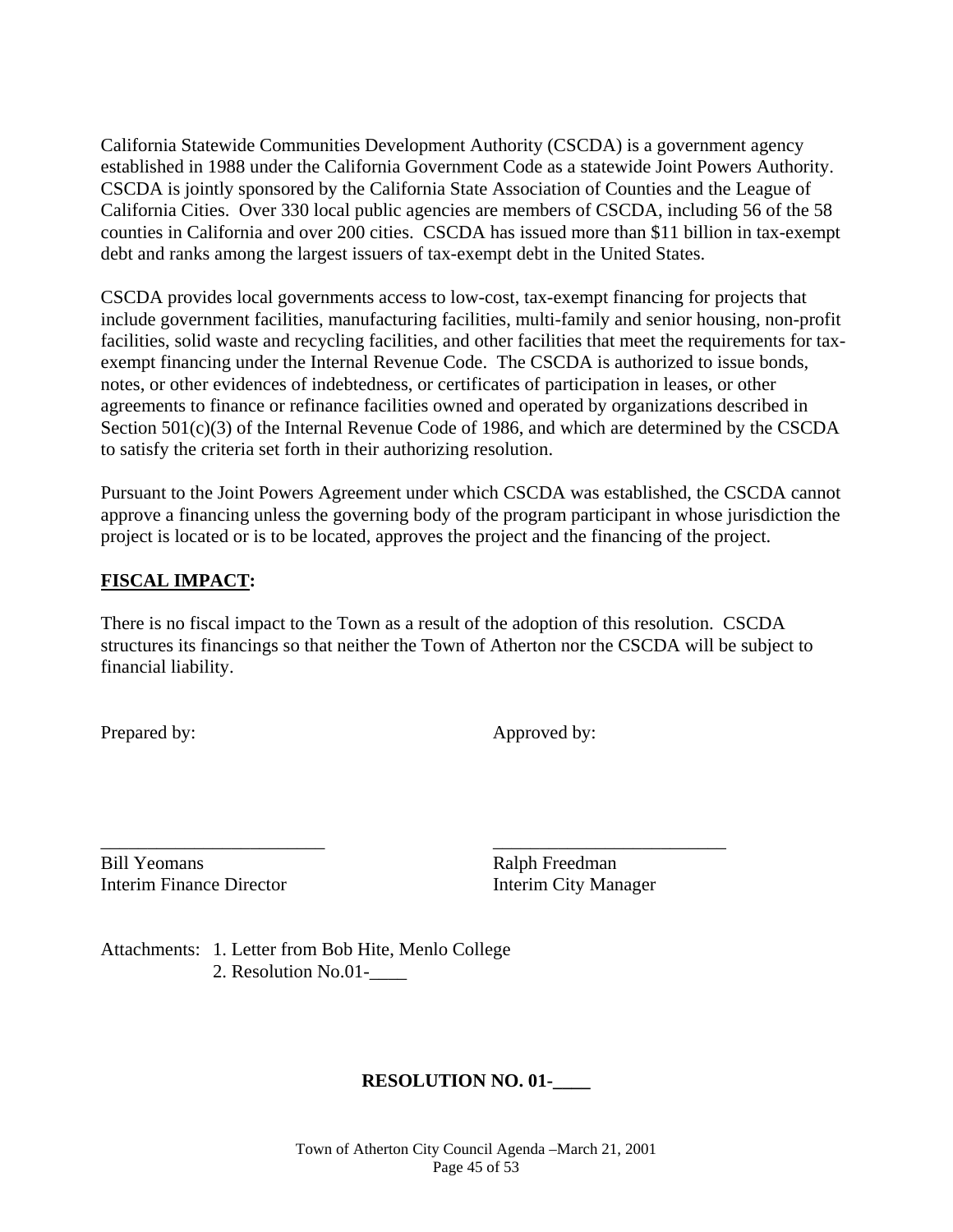### **A RESOLUTION OF THE CITY COUNCIL OF THE TOWN OF ATHERTON APPROVING THE ISSUANCE OF TAX-EXEMPT OBLIGATIONS BY THE CALIFORNIA STATEWIDE COMMUNITIES DEVELOPMENT AUTHORITY**

**WHEREAS,** the Town of Atherton is the Local Government Participant, the California Statewide Communities Development Authority is the Issuer, and Menlo College, or an affiliate, is the Borrower in this transaction;

**WHEREAS,** the Equipment is the financing and refinancing of the acquisition of educational equipment, including a single voice-data-video network located on Borrower's campus;

**WHEREAS,** the Obligations to be incurred by the Borrower shall consist of Notes, Bonds, or any other evidence of indebtedness of the Issuer, with the Maximum Principal Amount of \$2,000,000;

 **WHEREAS,** the Borrower has requested that the Issuer issue its notes, bonds or any other evidence of indebtedness (the "Obligations") in an aggregate principal amount not expected to exceed the Maximum Principal Amount for the purpose of providing funds to finance and refinance the Equipment and pay related costs;

**WHEREAS,** the Issuer has requested that the City Council of the Town of Atherton approve the issuance of the Obligations and the Equipment in order to satisfy the public approval requirement of Section 147(f) of the Internal Revenue Code of 1986, as amended (the "Code"), and the requirements of Section 9 of the Amended and Restated Joint Exercise of Powers Agreement (the "Joint Powers Agreement"), dated as of June 1, 1988, among certain local agencies, including the Town of Atherton;

**WHEREAS,** the Town of Atherton held a public hearing on March 21, 2001, providing a reasonable opportunity for persons to comment on the issuance of the Obligations for the Equipment; and

 **WHEREAS,** it is intended that this resolution shall constitute the approval of the issuance of the Obligations and the Equipment required by Section 147(f) of the Code, Section 9 of the Joint Powers Agreement and Section 91530(f) of the Government Code of the State of California.

**NOW, THEREFORE, BE IT RESOLVED,** by the City Council of the Town of Atherton, that the issuance of the Obligations and the Equipment are hereby approved for the purposes of Section 147(f) of the Code and Section 9 of the Joint Powers Agreement; and

**RESOLVED FURTHER,** the City Clerk of the Town of Atherton shall certify the adoption of this resolution, and thenceforth and thereafter the same shall be in full force and effect.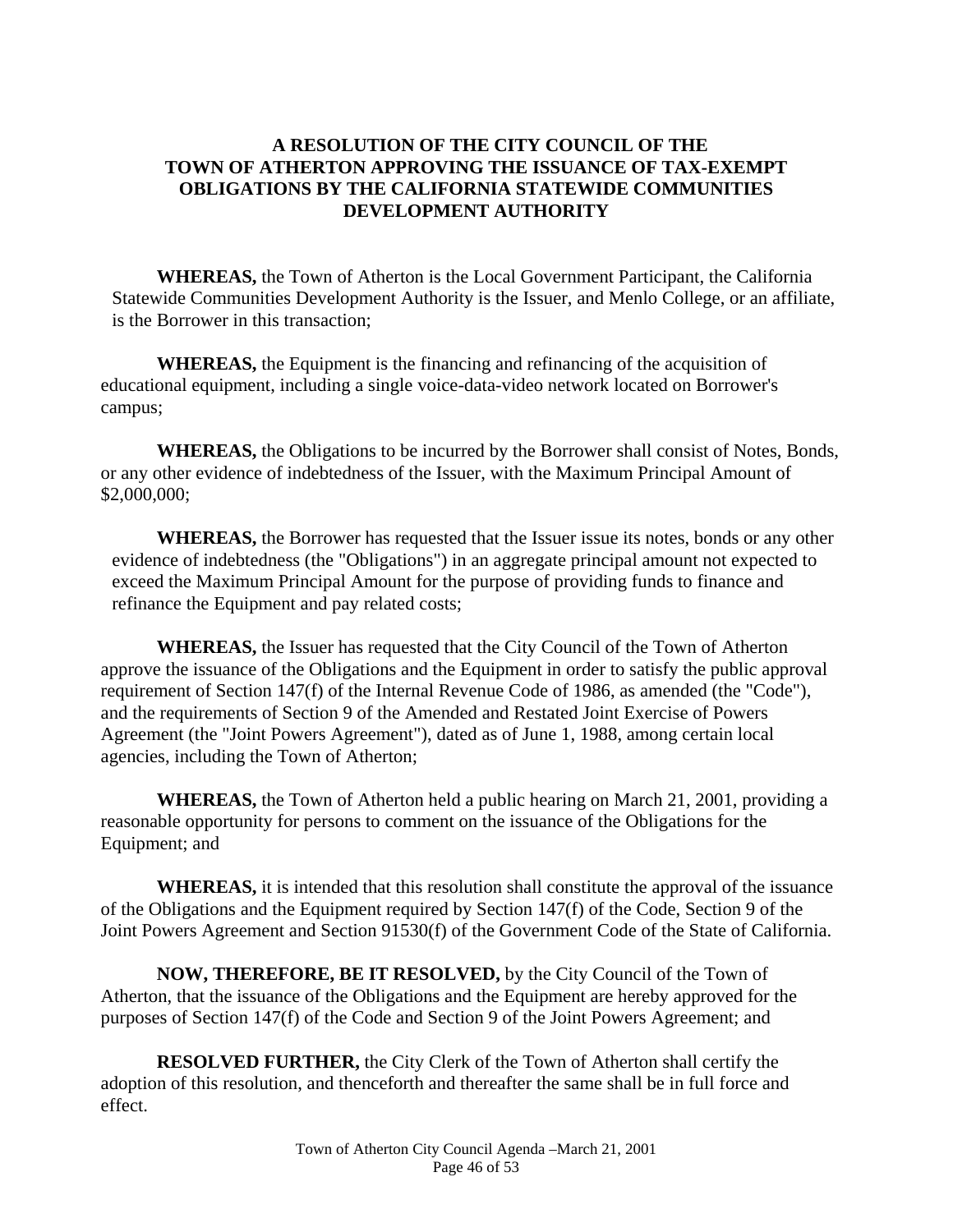\* \* \* \* \* \* \* \* \* \* \* \*

*I hereby certify that the foregoing Resolution was duly and regularly passed and adopted by the City Council of the Town of Atherton at a regular meeting thereof held on the 21st day of March, 2001, by the following vote:* 

 **\_\_\_\_\_\_\_\_\_\_\_\_\_\_\_\_\_\_\_\_\_\_\_** 

| AYES:          | Councilmembers: |
|----------------|-----------------|
| NOES:          | Councilmembers: |
| ABSTAIN:       | Councilmembers: |
| <b>ABSENT:</b> | Councilmembers: |

*Dianne M. Fisher, Mayor Town of Atherton* 

ATTEST:

Sharon Barker, City Clerk

\_\_\_\_\_\_\_\_\_\_\_\_\_\_\_\_\_\_\_\_\_\_\_\_

Item No. 19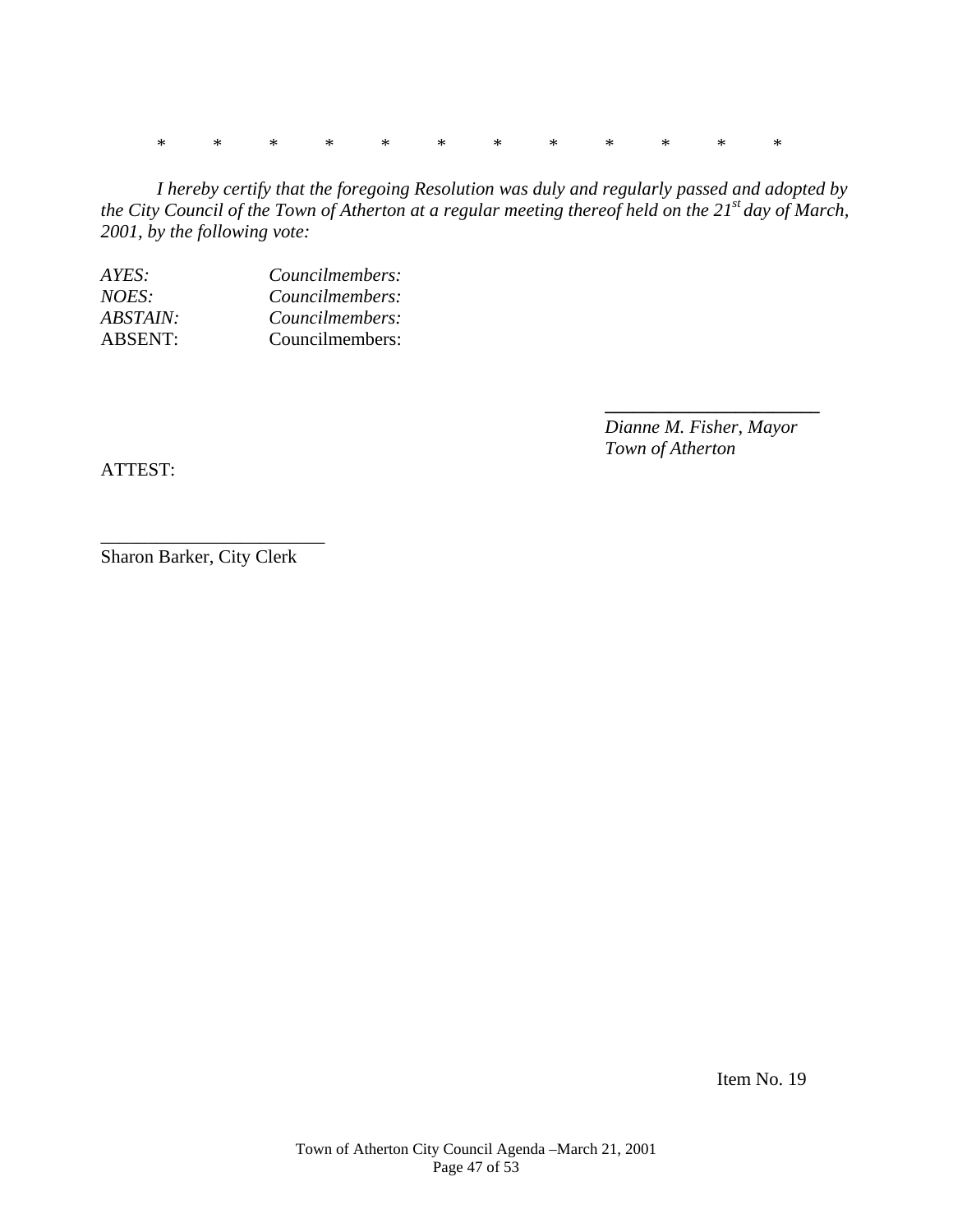

**Town of Atherton** 

## **CITY COUNCIL STAFF REPORT**

### **TO: HONORABLE MAYOR AND CITY COUNCIL**

# **FROM: RALPH FREEDMAN, INTERIM CITY MANAGER**

### **DATE: FOR THE MEETING OF MARCH 21, 2001**

## **SUBJECT: DISCUSSION OF FUTURE PROJECTS AND EXPENDITURES OF PARCEL TAX FUNDS**

### **RECOMMENDATION:**

Continue the discussion on analyzing the need for the Parcel Tax, and how potential monies from this tax could be expended.

### **INTRODUCTION:**

Based upon the discussion at the last City Council meeting, staff will be projecting both revenues and expenditures of the Town budget for the next four (4) years. This information is in the process of being assembled, and it will be presented to the City Council and the public at Wednesday's meeting. As a reference point, attached to this Staff Report is the financial data that I presented at the March 6 City Council meeting. No changes have been made to this data.

### **ANALYSIS:**

Over the next few months, the need for this tax must be clearly conveyed to Atherton residents. The goal of staff will be to assemble the necessary information for Council consideration and approval before it is disseminated to the public.

# **FISCAL IMPACT:**

The Parcel Tax will generate approximately \$1.6 million with funding for the following categories: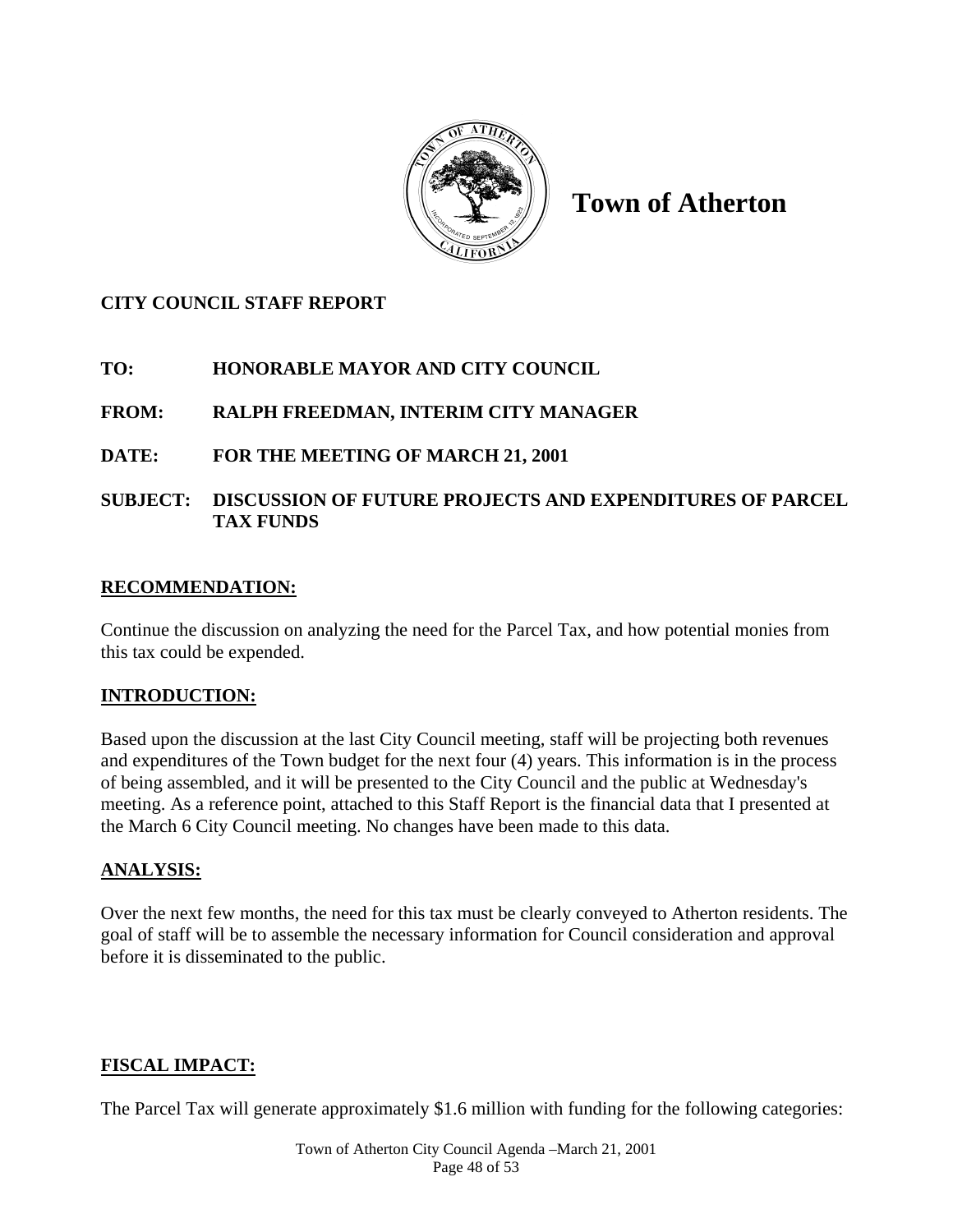- Police Staffing overhiring to help keep the Department fully staffed due to training, turnover, and absences.
- Compensation Adjustments to keep salaries and benefits competitive in order to retain and attract staff.
- Miscellaneous Capital Improvements funding for capital improvement needs.
- Street & Storm Drainage Maintenance funding for necessary maintenance until a definitive funding plan can be implemented for the major capital needs in the Town's streets and storm drainage systems.

 **Item No. 20**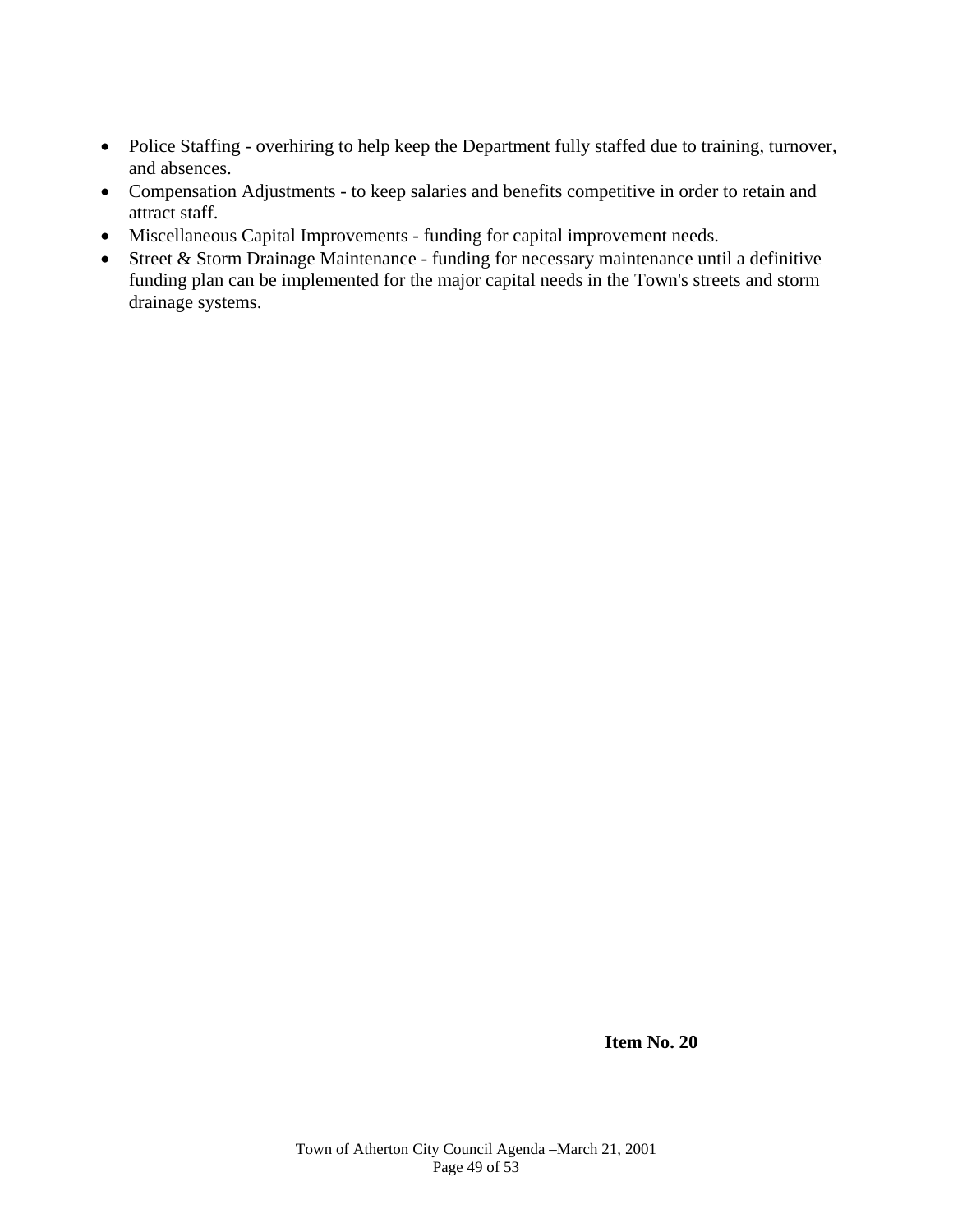# *CITY COUNCIL*

### **TO: HONORABLE MAYOR AND CITY COUNCIL**

**FROM: NEAL MARTIN, CITY PLANNER** 

**DATE: MARCH 21, 2001** 

### **SUBJECT: DRAFT AMENDMENTS TO HERITAGE TREE ORDINANCE**

### **RECOMMENDATION:**

Review proposed amendments and introduce Ordinance.

### **DISCUSSION:**

This item was proposed by the General Plan Committee and reviewed at its December 7, 2000 and February 7, 2001 meeting. The committee recommended its adoption by the City Council. Please see attached minutes for details. The accompanying Ordinance has been reviewed and recommended by Kathy Hughes Anderson.

### **ENVIRONMENTAL IMPACTS:**

The proposed amendments would be categorically exempt from the California Environmental Quality Act under Section 15305 (minor alterations in land use limitations) of the CEQA Guidelines.

# **FISCAL IMPACTS:**

All costs of preparing these amendments are born by the Town of Atherton.

# **FORMAL MOTION:**

I move that the City Council find that the proposed amendment is consistent with the Atherton General Plan. I further move that the Council introduce "an Ordinance of the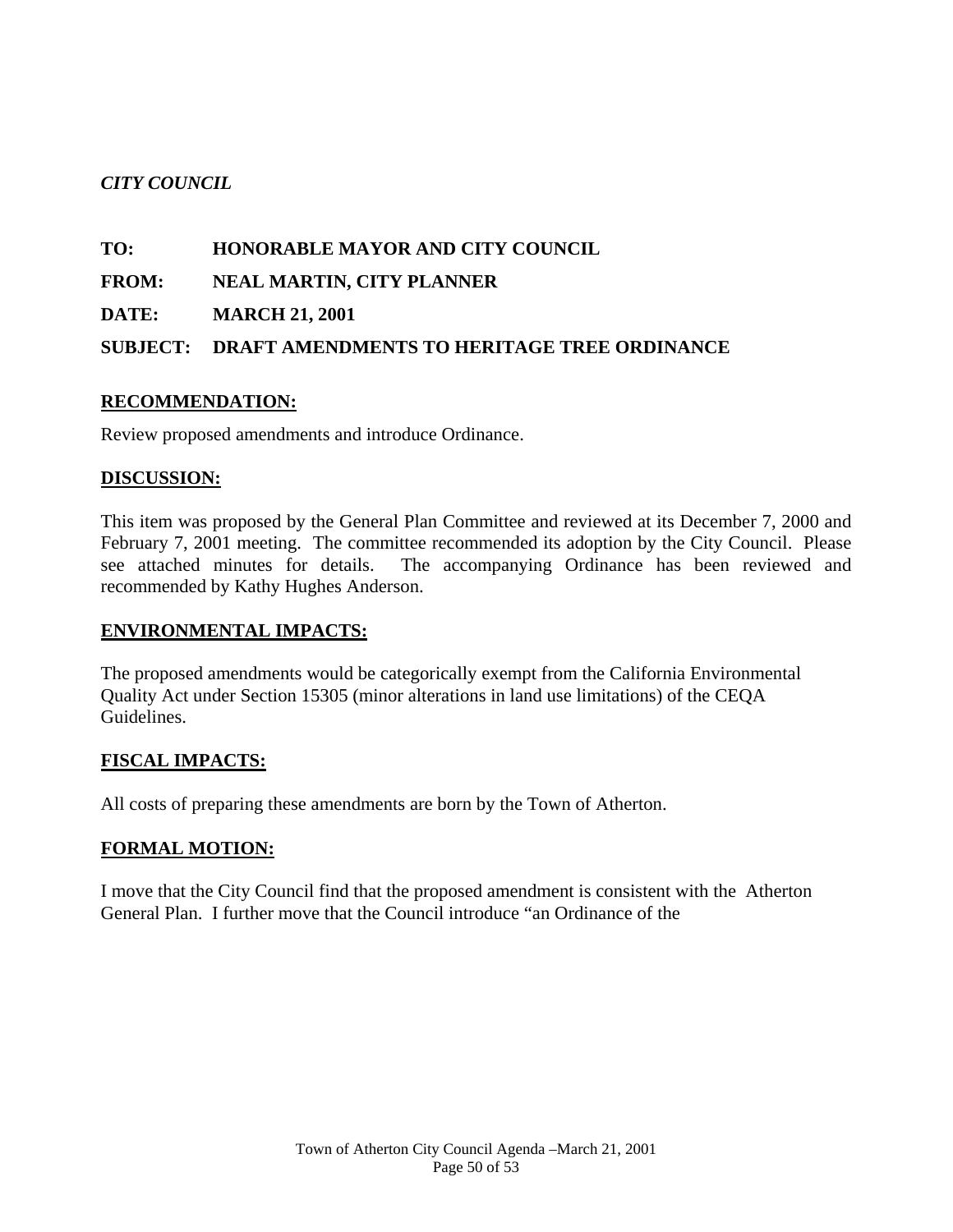City Council of the Town of Atherton amending various sections of the Atherton Municipal Code relating to the removal of and damage to heritage trees within the Town of Atherton." and waive further reading.

Neal J. Martin, City Planner

\_\_\_\_\_\_\_\_\_\_\_\_\_\_\_\_\_\_\_

Attachments

- 1. Draft Ordinance
- 2. Municipal Code Chapter 8.10
- 3. General Plan Committee Minutes of December 7, 200 and February 7, 2001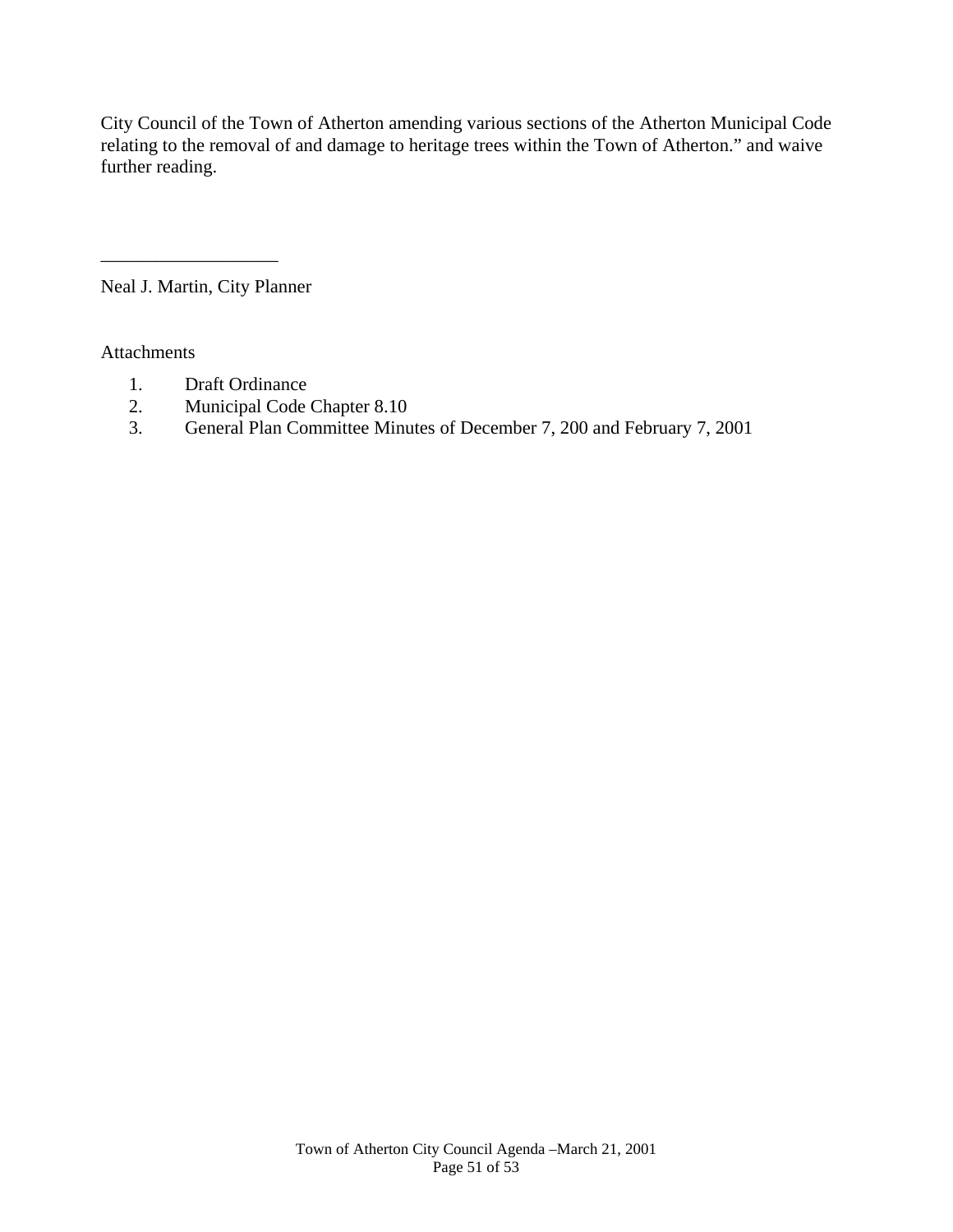**Item 21** 



**Town of Atherton** 

# **CITY COUNCIL STAFF REPORT**

**TO: HONORABLE MAYOR AND CITY COUNCIL** 

**FROM: NEAL MARTIN, CITY PLANNER** 

**DATE: FOR THE CITY COUNCIL MEETING OF MARCH 21, 2001** 

## **SUBJECT: PROHIBITION ON THE PLACEMENT OR MAINTENANCE OF CARGO CONTAINERS**

### **RECOMMENDATION:**

**It is recommended that the City Council adopt the attached Ordinance prohibiting the placement or maintenance of cargo containers on private property.** 

### **INTRODUCTION:**

At the December 7, 2000 General Plan Committee meeting, the topic of the use of cargo containers for permanent or temporary storage was discussed. The Committee directed staff to prepare an Ordinance which would amend the Nuisance Abatement Ordinance by adding a section prohibiting the placement or maintenance of cargo containers on private property.

### **ANALYSIS:**

The attached Ordinance would add a category to the Nuisance Abatement Section which would prohibit the placement or maintenance of cargo containers on private property.

### **CONCLUSION:**

It is Planning Staff's opinion that the Ordinance prohibiting placement or maintenance of cargo containers would not be contrary to the purpose and intent of the General Plan and the Zoning Ordinance.